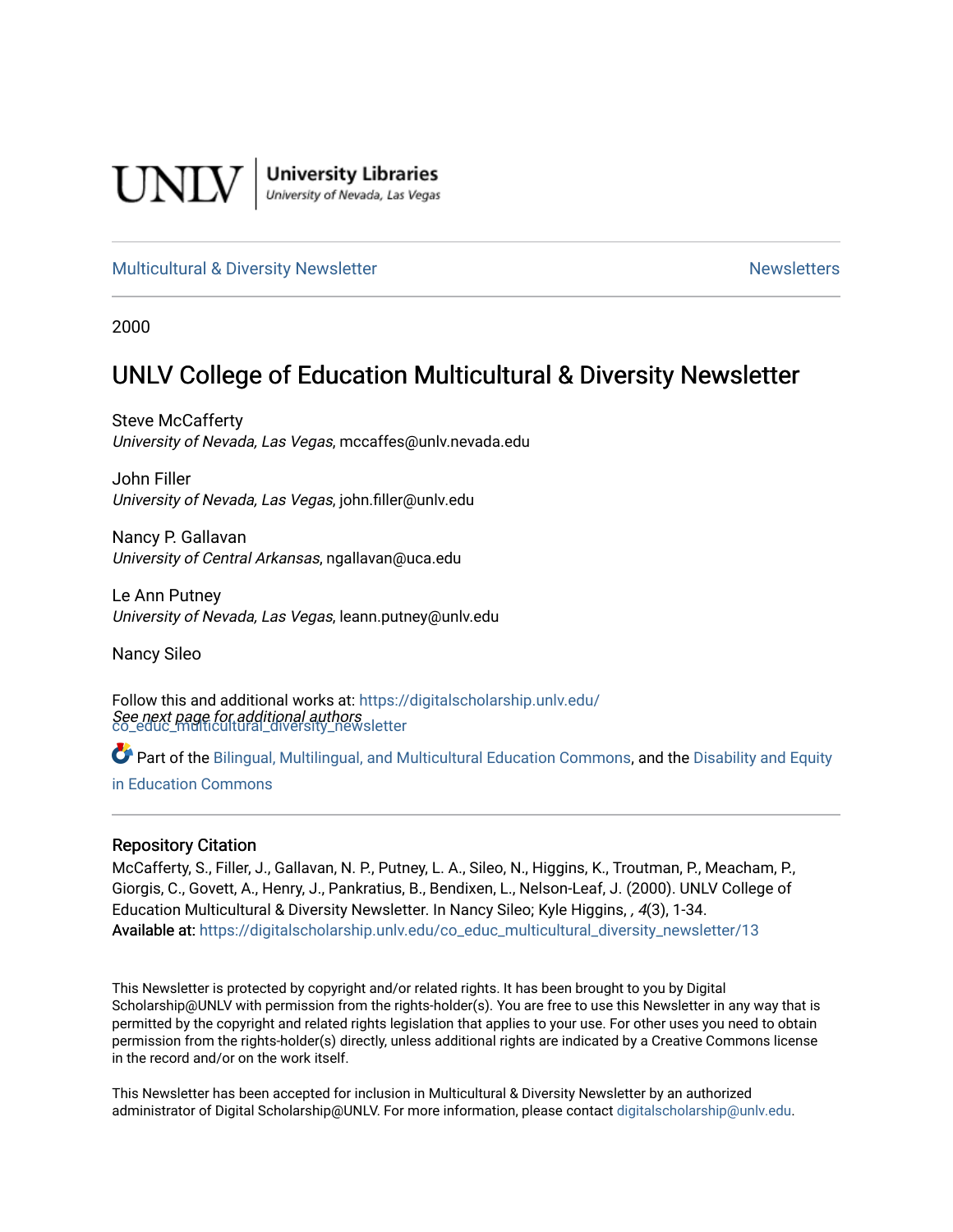## Authors

Steve McCafferty, John Filler, Nancy P. Gallavan, Le Ann Putney, Nancy Sileo, Kyle Higgins, Porter Troutman, Paul Meacham, Cyndi Giorgis, Aimee Govett, Jean Henry, Bill Pankratius, Lisa Bendixen, and Joyce Nelson-Leaf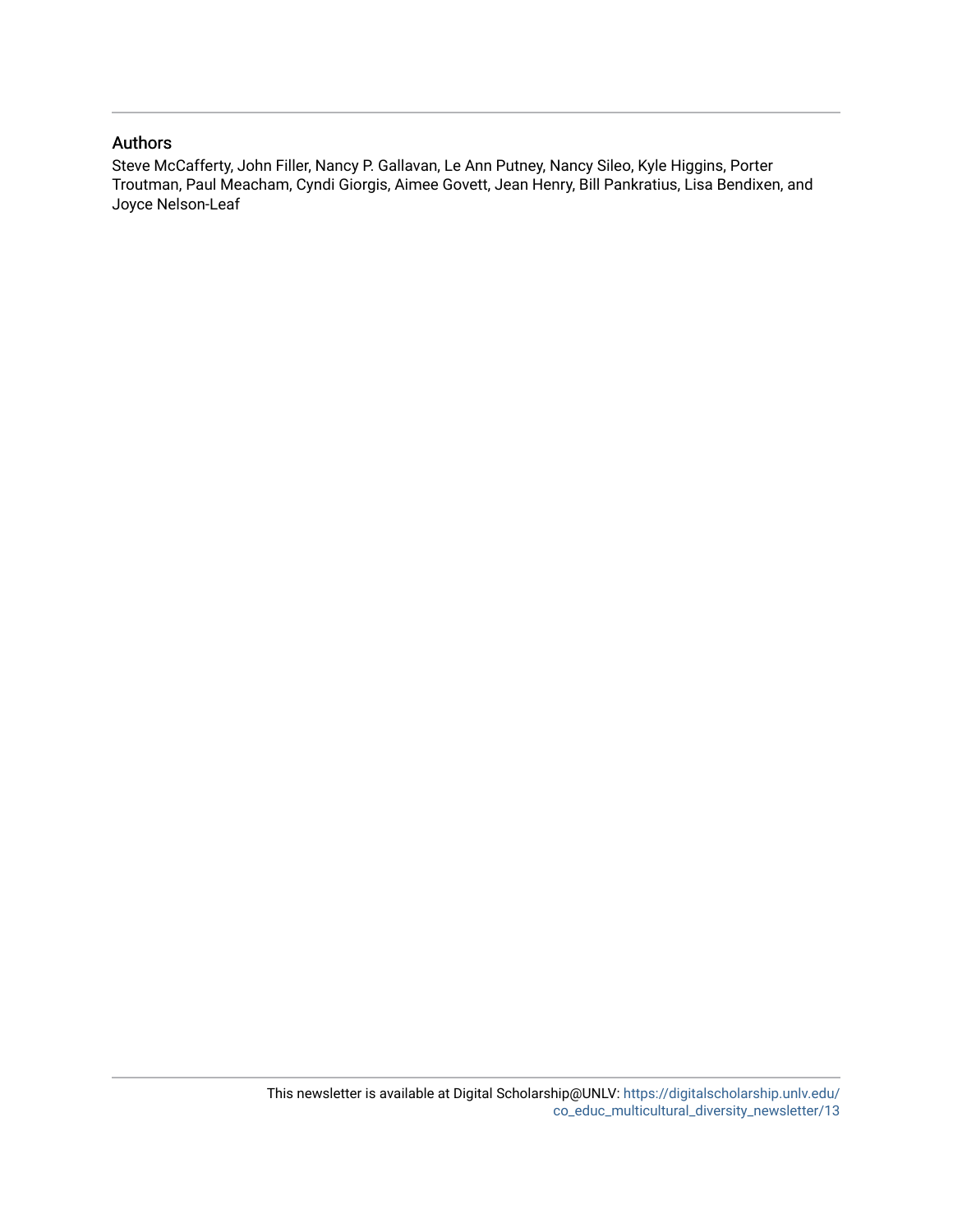

•

•

•

# **EDUCATI Multicultural & Diversity Newsletter**  Published by the Multicultural & Diversity Committee Volume 4, Issue Number 3, 2000

Members of the Multicultural & Diversity Committee:

Steve McCafferty, John Filler, Nancy Gallavan (Co-chair), LeAnn Putney, Nancy Sileo, Kyle Higgins, Porter Troutman (Co-chair), Paul Meacham, Cyndi Giorgis, Aimee Govett, Jean Henry, Bill Pankratius, Lisa Bendixen, and Joyce Nelson-Leaf

Nancy Sileo & Kyle Higgins, Editors

\*\*\*This newsletter is published twice a semester. All contributions are welcome & should be addressed to Nancy Sileo or Kyle Higgins, 895-3205, higgins@nevada.edu or sileo@nevada.edu \*\*\*

"Education as the practice of freedom" becomes not a force which fragments or separates, but one that brings us closer, expanding our definitions of home and community."

bell hooks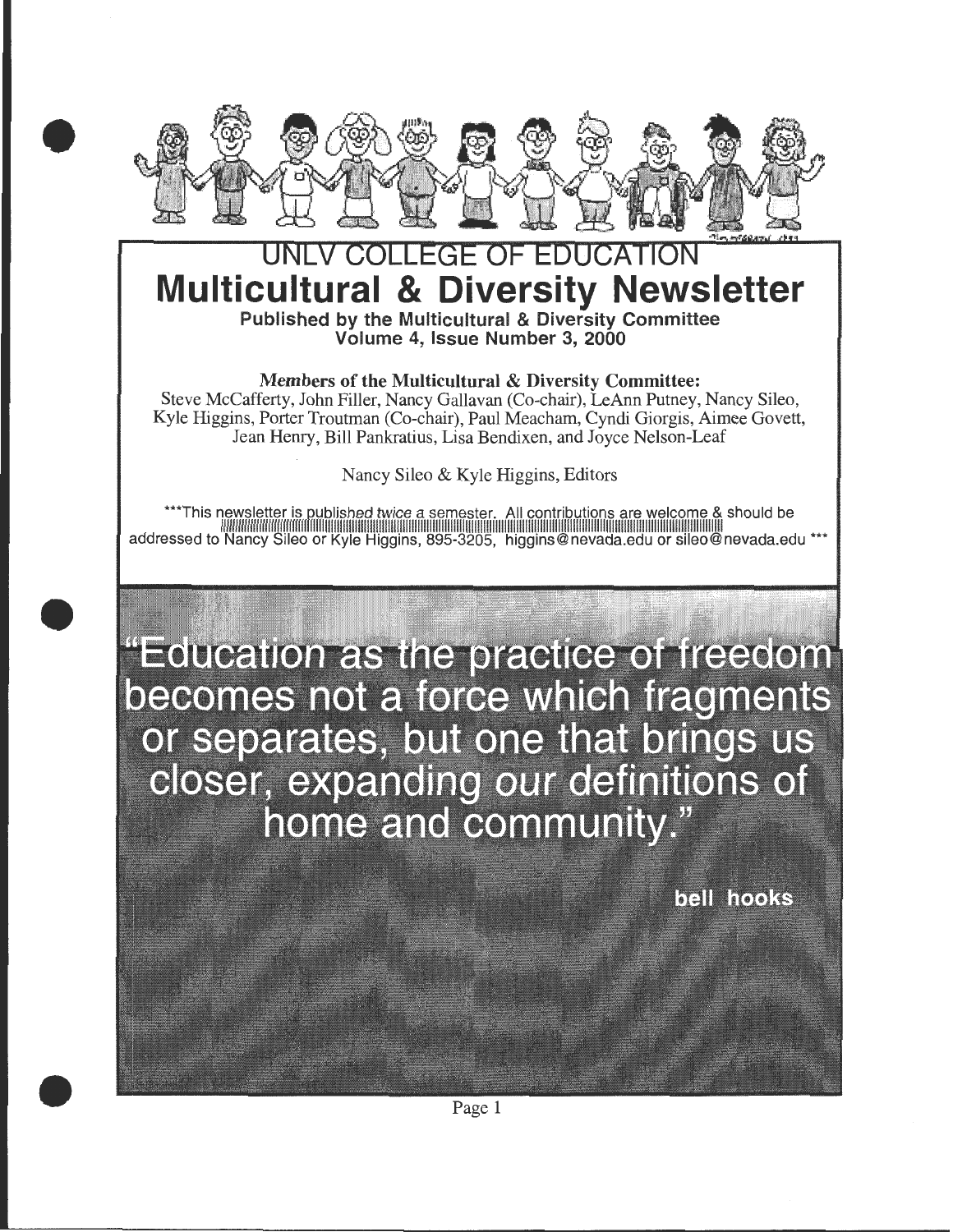## **INVITED GUEST COLUMN**

## **CLOSING THE DIGITAL DIVIDE**  by Kendall Hartley

Internet access is something that many of us take for granted. An informal survey of ten College of Education faculty revealed that each of them had access to the Internet from home. Granted, this is not much of a surprise given that one of our benefits is free Internet access through the University, a privilege that costs most others about two hundred and fifty dollars a year. Many of us cannot imagine completing our professional tasks without this access. The reality is that amongst the rest of the population the proportion of people with home Internet access in the U.S. is about one in four (NTIA, 1999).

#### Access Inequities

•

•

The fact that only 25% percent of the U.S. has Internet access is not as disconcerting as the make up of that twenty five percent. According to the NationalTelecommunications and Information Administration report, *Fallmg Through the Net*, the disparity between access by race and income in the U.S. is quite pronounced (NTIA, 1999). Data from December 1998 indicate the access for white families is about thirty percent. The access rate for black and Hispanic families is eleven and thirteen percent respectively. Similar disparities can be found for access by income. Households with an annual income of 35 to 50 thousand dollars are four times more likely to have access than households with an income of 15 to 20 thousand.

Like Internet access, inequities exist in the access to computers in the home and school. These disparities: Internet, home computer and school computer access, are jointly referred to as the Digital Divide. When compared to previous reports, current data indicate that the gap divide is widening. This is in spite of the falling prices of computers and Internet access. This indicates that the gap may be as much cultural as it is economic.

The data used in the NTIA report was from 1998, which preceded the introduction of free Internet access by several companies. This may reduce the number of people who have a computer but lack Internet access. Of course free access is of little value when you do not have a computer. Access to a computer in the home is also increasing when we acknowledge that computers do not have to be limited to the two thousand dollar desktop computer. For example, Internet access can now be achieved through the television with devices such as the WebTV box. These cost about two hundred dollars, but require a subscription, which costs about two hundred and fifty dollars a year.<br>Connecting allof the na

Connecting allof the nation's classrooms may go a long way in the reduction of access to the Internet. More than half of the nation's classrooms are now connected to the Internet (Fatemi, 1999). Much like what is found in U.S. homes, the gaps between the schools are drawn along economic lines, but the

disparity is not as great.<br>Another encouraging development is the emphasis on wiring the nations public libraries. A 1998 survey by the American Libraries Association found that seventy three percent of the public libraries in the United States had Internet access (ALA, 1998). To realize the potential of this development, libraries must better publicize their new capabilities. Many people expect to find little more than books, magazines and tax forms at their library.

What does all this mean for the educator? Some would argue that overemphasis on the technology in the classroom can put those on the wrong side of the Digital Divide at a disadvantage. Others would counter that a lack of computer experience in the curriculum, the only place some can gain such experience, will make them unemployable in the Information Economy.

The most prudent route for educators involves a combination of common sense and awareness. Using current technologies with sound pedagogy can enhance learning and at the same time improve the social climate of the

school and classroom (Wenglinsky, 1996). In addition, these experiences can improve computer skills that are valued highly in our society. Conversely, educators should be cognizant that many students may not have

#### Positive Directions

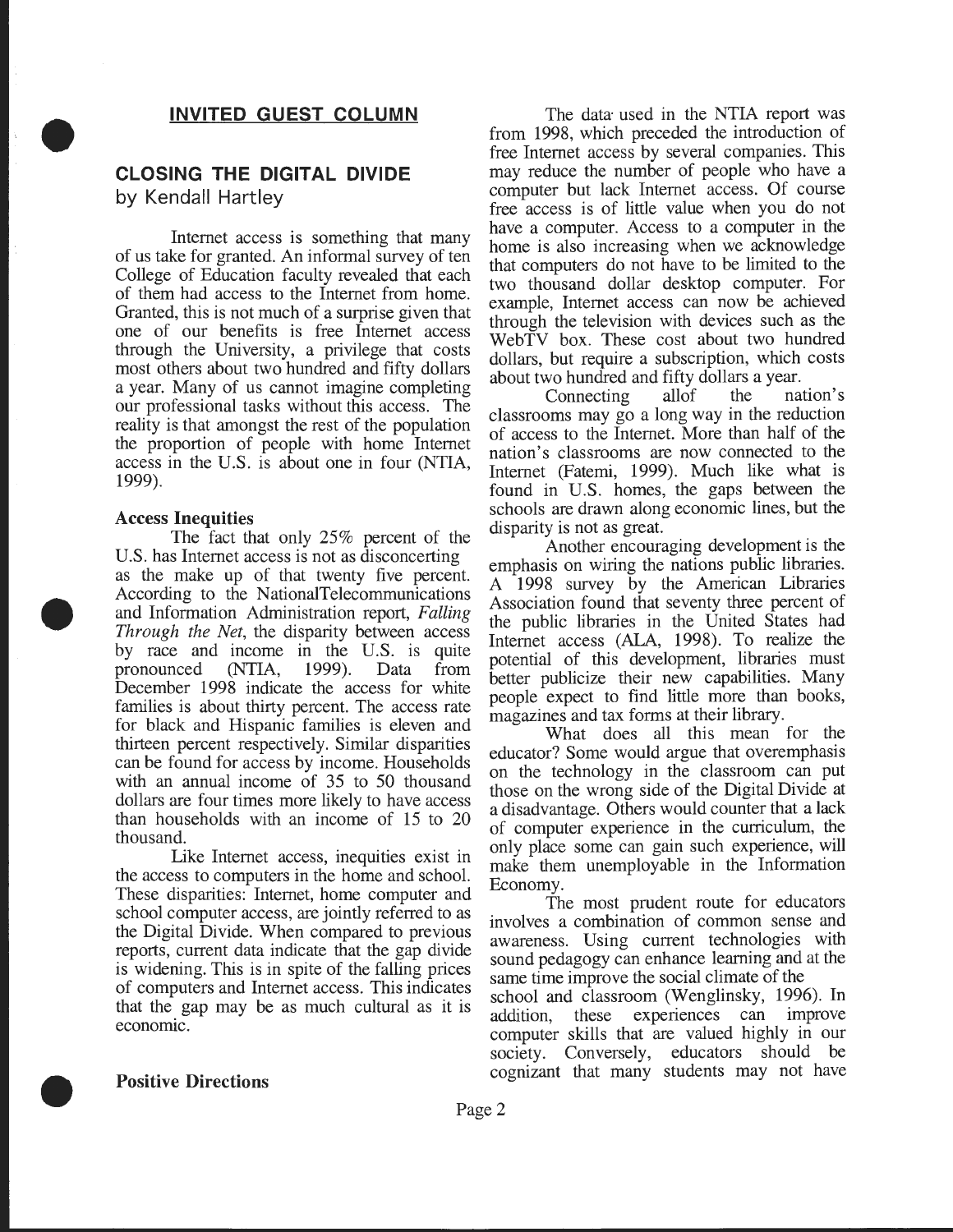computer and/or Internet access at home (this of course varies greatly from school to school). Any class activity that requires the use of a computer or Internet access should incorporate several alternative routes for students to access the necessary materials. For example students may need time to use the school computers or insuring a nearby public library has the necessary materials and students are aware that it is an alternative.

In our society, too much disparity exists between the haves and have nots – awareness and common sense on the part of educators can counter the trend towards increased disparity as a result of the Digital Divide.

#### References

•

•

•

American Library Association (1998). *New report shows more libraries connect to the Internet, access still limited.* American Library Association - Washington Office Newsline. Volume 7, Number 149. Available online at: http://www .ala.org

Fatemi, E. (1999). *Building the digital curriculum, summary.* Available online at: http://www.edweek.org. Special Reports

NationalTelecommunications and Information Administration (1998). *Falling through the Net: Defining the Digital Divide, executive summary.* Available online at: http://www .ntia.gov

Wenglinsky, H. (1996). *Does it compute? The relationship between education technology and student achievement in mathematics.* Educational Testing Service. Available online at: http://www .ets.org/research/pic.

## **SPECIAL GUEST COLUMN**

## **DIVERSITY, TECHNOLOGY, AND CHANGE**

by Ann Casados-Mueller

Change!! You know what they say about change: No one likes change except for little babies. As we all know, our classrooms and workplaces are undergoing incredible change with the inclusion of more and more underrepresented groups.

There is no doubt that America stands on the threshold of change, rapid change in its technological advances and in its cultural Thanks to a confluence of momentous events, we are living in really exciting times right now. We are going through tremendous growth - economically, culturally and technologically.

The United States of the 21st century will be far different from the one we know today or the one that our parents knew in their youth. According to projections by the U.S. Census Bureau, there will be no majority racial or ethnic group in the United States by 2050. .

There was a time in very recent history when a lot of America could grow up in neighborhoods without knowing any real cultural diversity, without knowing people from different ethnic groups, different racial groups, different religious affiliations and different national traditions. Such burgeoning diverse groups are now seeking recognition in all segments of society, social, economic, political

and judicial.<br>Similarly, religious, sexual, ethnic, older and disabled persons are quickly becoming more and more visible, more politically active and, therefore, more important to understand. In fact, these groups now account for the majority of 21st century's classrooms and workplaces.

Today's students will be working in the hospitality industry, business, banking, government, education, and a host of other occupations that will require interactions with all the diverse cultures that make up the Umted States.

To survive, colleges and universities must recruit and retain students and employees from more diverse populations, or enrollments will drop. If the climate is "chilly" for women, ethnic minorities, disabled persons and older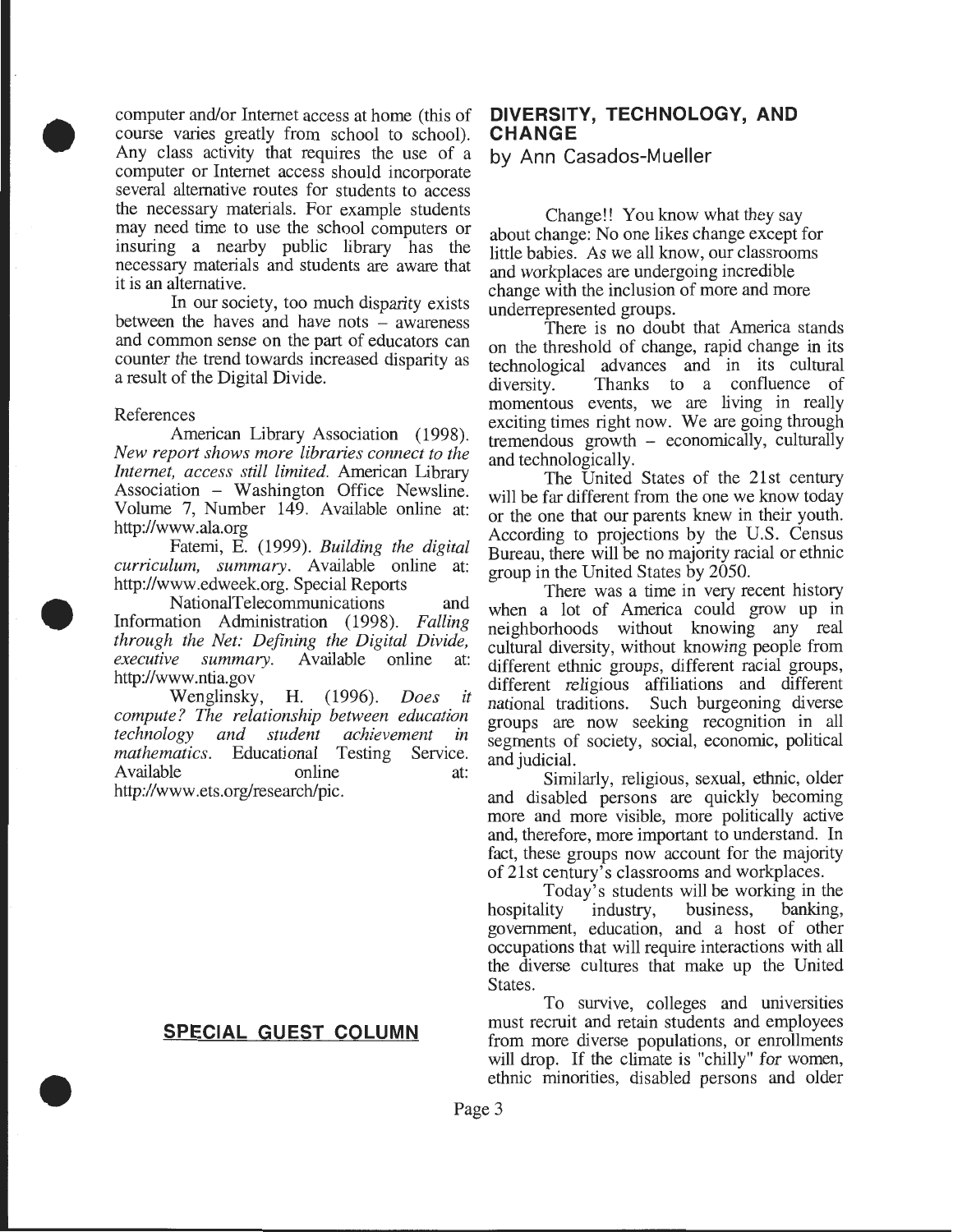students and workers, they will just go elsewhere. And if we as educators do not prepare our students to understand these cultures, all of society will be the losers.

•

•

•

Technology has invadedour classrooms, our workplaces and even our homes through email, voice-mail, the Internet, e-commerce, cell phones, and a multitude of innovative technology. Advancing technology allows Advancing technology allows almost instantaneous communication between people and between groups of people scattered throughout the world. It even serves to bring live broadcasts of often chilling news events right into our own living rooms.

Advanced technology is occurring so rapidly that most of us can barely keep track. Ironically, in centuries past, grandfathers and grandsons could realize the same technology in their lifetimes. In the 19th century, for example, there were really three major technological advances: the railroad, the telephone and electric power. In the 20th century, starting with the advent of air travel to the splitting of the atom to the invention of the microchip, there have been so many technological advances that fathers and sons have realized much different technological advances in their lifetimes.

The computer industry will create the most jobs in the 21st century. In fact, the 7th graders of today will work with communication technology that no one has even dreamed of, in jobs yet to be created.

Think of the changes in the communication industry in your lifetime. Who could have foreseen the rise of the personal computer or the proliferation of satellite, fiberoptic and wire communication. The pace of technological change has never been greater. It will accelerate exponentially. Like the Industrial Revolution, this era will be known as the Innovation age. We simply have more changes happening more rapidly. So it is harder and harder to keep up with rapid technological advances, demographic shifts and a body of knowledge that is doubling every two-and-half years.

And people are living longer; medicine is on the cutting edge. Sometime in the near future, it will not be uncommon to live to be 120 years of age. Doctors will crack the genetic code and conquer diseases such as cancer. They will be able to replace cancer-causing damaged DNA with healthy genes, probably by a pill or injections.

But all of the advancing technology combined with the rapidly changing demographics can create conflict and stress -- in the classroom and in the workplace.

A tight labor market makes it more and more inevitable that all of America will be studying and working beside people who have traditionally been left out of the labor force. Ensuring the nation's economic viability as well as UNLV's economic viability depends on how our diversity related issues are handled. An educated workforce has more money to spend on its country's goods and services, thus strengthening not only its economic viability but also an investment in its human potential.

As the United States rapidly becomes the first truly international nation, all of society will continue to wrestle with issues relating to diversity. Notably, higher education is not immune to such pressure any more than are corporations, communities or even families. The Southwestern U.S. will realize greater shifts in demographics than any other region.

At UNLV, for example, 25 percent of undergraduate students are from Hispanic, African American, Asian and Native American cultures. UNLV also has an older student body than most universities, with the average age of 28 years. In the Clark County School District, ethnic and racial groups represent 48 percent of the student body; and 38.7 percent statewide. By 2003, ethnic minority students will make up over 50 percent of the K- 12 student body. Rancho High School is over 52 percent Hispanic.

Currently, one in five Americans are members of ethnic minority groups - the highest it has been since the 1930s. By 2050, that number will increase to 50 percent. Between 1990 and 1997, Hispanics in Las Vegas increased by 86 percent; African-Americans by 47 percent; and Asians by 76 percent. State demographers estimate that the

Clark County Hispanic population exceeds  $200,000 - a$  140 percent increase in just the past decade.

But in order to understand the importance of diversity, we need to be aware that the world economies are interconnected – much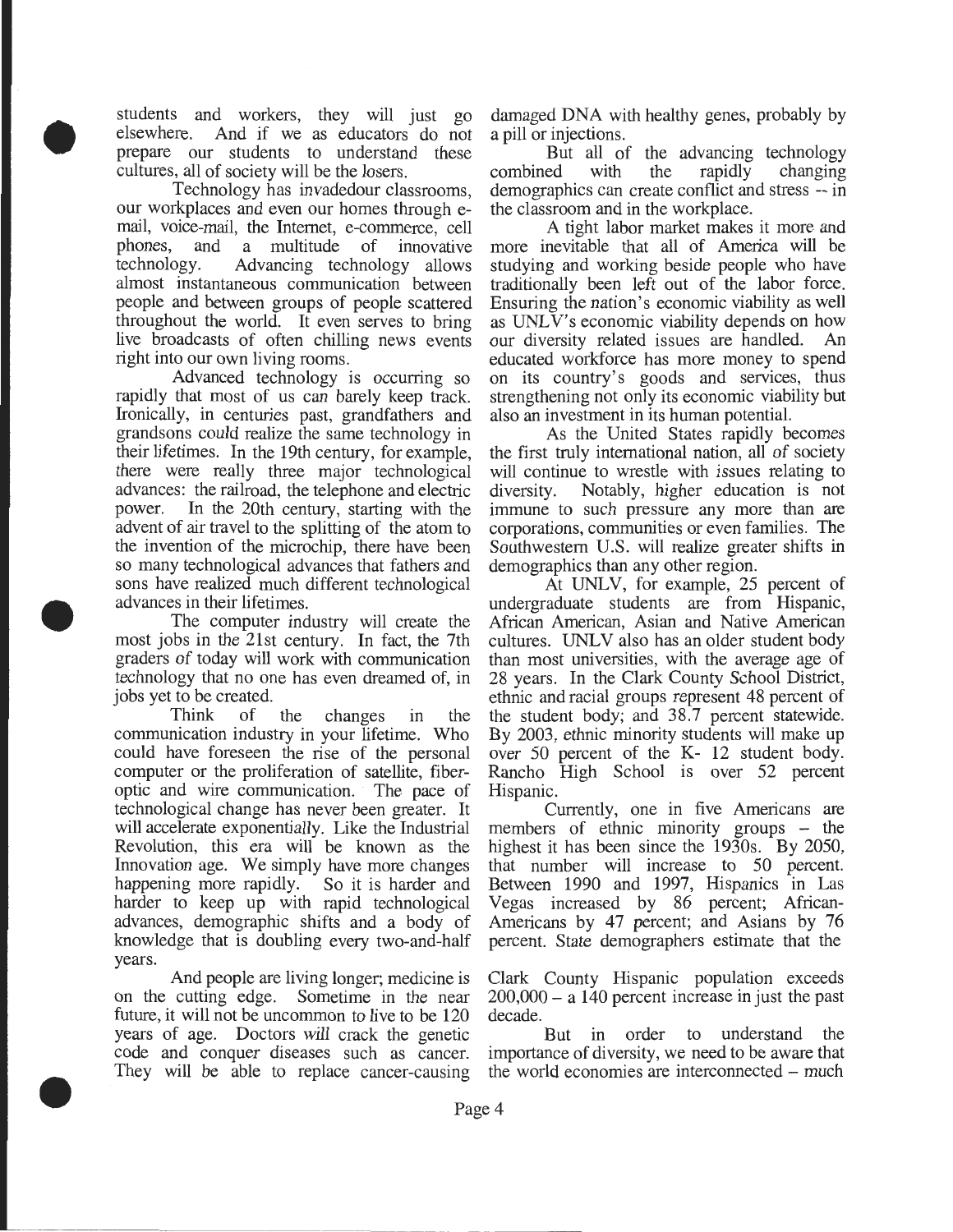of that due to accelerated advances in technology. We live in a world of constant movement in ideas, people, economies, ideologies and technology.

•

••

•

We witnessed firsthand an example of that global connection recently in Las Vegas when the Asian and Russian economic crises affected local gaming revenues. Inevitably, the decreased gaming resources resulted in substantial budget cutbacks throughout state government.

A diverse workforce enables U.S. companies to have a competitive edge internationally. For example, everyone profits when language and cultural barriers such as negative stereotypes and biased attitudes are eliminated.

Just learning to market in a global economy, however, often leads to humorous results, like being careful about translating terms such as rebate and cash back. Or the time a major airline promoting its latest luxury feature leather seats -- translated a promotional advertisement verbatim into Spanish, and ended up with an ad that invited travelers to fly naked.

We cannot know what innovations will transform the global economy by 2020, but we do know that automation will continue to displace low-skilled or unskilled workers in America's manufacturing firms and offices as we rapidly evolve into an information and service industrial nation.

Adapting to the almost mind-boggling technological advances, and to the rapid changes in demographics in the classroom and on the workplace can sometimes lead to conflict. Learning and respecting other cultures and traditions is paramount in the 21st century America if this nation is to grow and prosper.

Diversity is one of the most pivotal issues of our time. Issues of racism and sexism do not affect just one group. They affect everyone. Inclusion leads to growth. Everyone wins.

Rhett Butler and Scarlet O'Hara are a classic example of what happens when you bring people of diverse cultures together without working at getting along. She wanted security, money, status and aristocracy. He wanted romance, adventure and independence. And you know what happened there.

On the other hand, "Star Trek" is a perfect example of successful diversity on the workplace. "Star Trek" exemplifies how the "Star Trek" exemplifies how the diverse crew on the Starship Enterprise work together without regard to color, facial features or anatomical differences. The captain and the crew are only interested in how well everyone performs their duties, with precision teamwork.

A world without diversity would be bland. What if you had only salt to season your food? Working at creating successful Working at creating successful relationships must be the bottom line. The wave of the future is to engender partnerships – strength comes from partnerships.

## **UNDERSTANDING COMPLEX ISSUES**

by María G. Ramírez

There are many things some never understand, because they've never experienced them, but there are others who understand well, in spite of a lack of experience. Why are experience and understanding linked for some but not for others? Even these statements for some will not mean much without a concrete example.

Recently, John McCain, a Republican politician seeking his party's nomination for the presidency, experienced a moment of unexpected revelation when asked what he would do if his 15 year old daughter got pregnant. His 17 year record of voting against abortion, in both the House and the Senate, was neutralized, or at least called into question, when he suggested his daughter would have to make<br>the decision about an abortion. He later the decision about an abortion. changed his answer to reflect the Republican party's position, stating it would be a family decision, not a decision made solely by his daughter. The hypothetical question, asked innocently by a reporter and answered candidly by John McCain, appears to negate McCain's 17 year anti -abortion record, as the issue became more real and personal for him.

Not all complex issues, as abortion and pro-choice, can be so easily personalized, prompting instantaneous reflection and spontaneous reexamination. What appeared for McCain as a simple question of pro-life or pro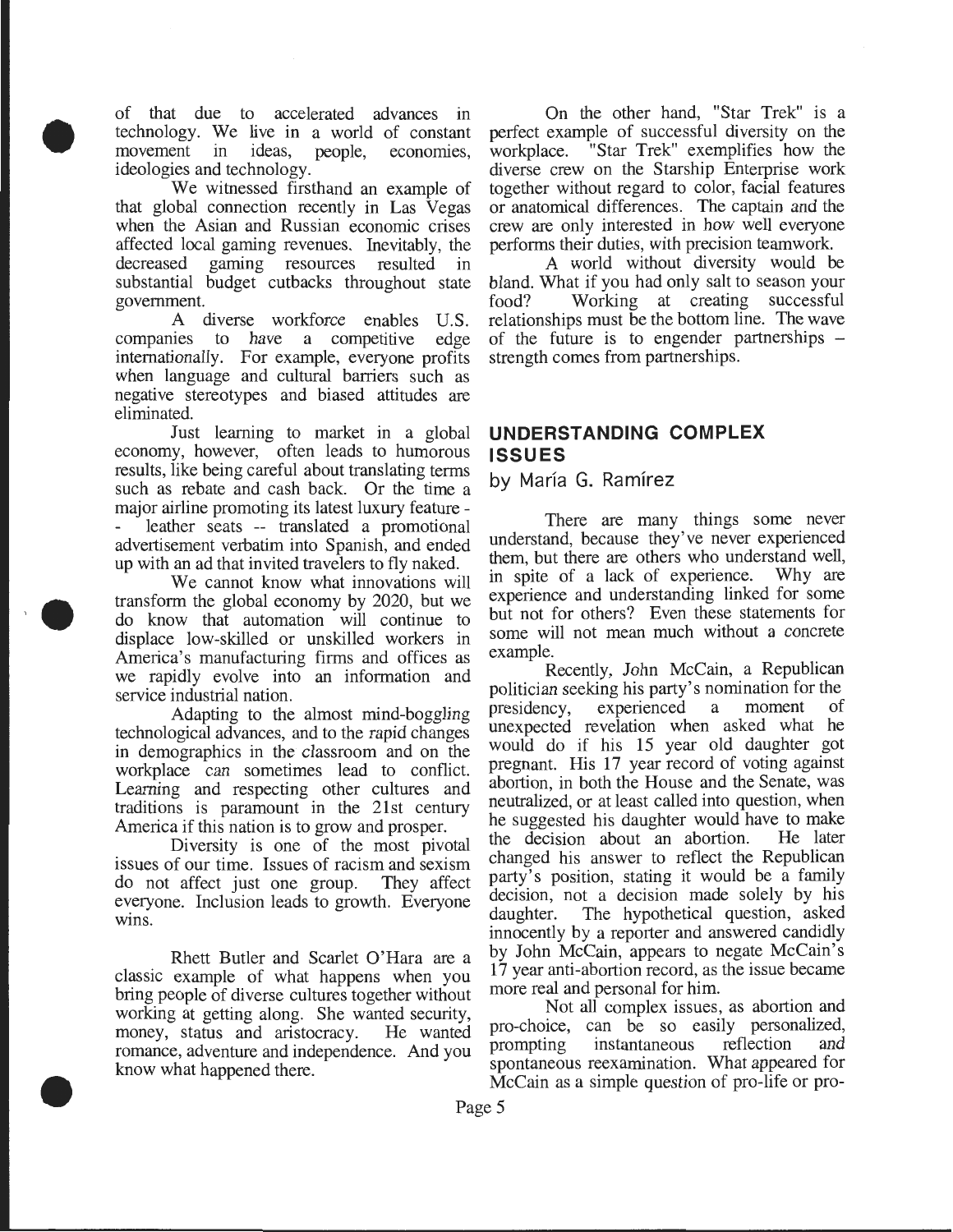choice changed as he considered what an unplanned pregnancy meant to a 15 year old girl, not a hypothetical person but his daughter. For that instant, McCain was able to "understand" the question and consider the options from a less rigid stance. His antiabortion position changed to a pro-choice philosophy which he had never espoused. For an instant, McCain weighed the consequences of a pregnancy for a 15 year old girl, considering factors he had never imagined. While McCain did not articulate the reasons for his change of heart, it was apparent he realized how complex a pro-choice decision actually is. It is not uncommon for people to change their perspective when an issue becomes real through personalization.

•

•

•

Other issues, such as racism, are equally complex, even though most believe that racism, too, is a black and white issue (excuse the pun). Most feel that someone is either a racist or not, but racism is not a nominal construct, asking for a yes or no answer to the question, "Is he racist?". Racism can not and should not be categorized as other nominal data, easily answered as a "yes or no," or entered as a "zero or a one," since reducing its multifaceted nature to a single word or deed, or dismissing the racist's words or actions as ill advised or "off the cuff," will only perpetuate the misunderstandings concerning the construct. A racist's words and actions are manifestations of the racist's thoughts and while all racists do not tum to explicit, violent acts, the racist's thoughts limit the work and progress of individuals at whom they are directed, by denying or preventing them from advancing or by accusing them of something they are completely innocent of.

The insidious nature of racism permits some to function and maneuver undetected for long periods, even to themselves. They belong to the right groups, say the right things at the right times, and generally espouse multicultural beliefs and ideals, all the while masquerading as egalitarians. African Americans have the expression, "a nice no good," a soft-spoken person who knows what to say in all the different circumstances, but whose actions belie the words. One has to look beyond the words of the "nice no good" to see the pervasive racism embedded in the work policies and practices, promoting the "right" people and limiting the employment and/or advancement of the undesirable. The "nice no good" is an easy person to like, because he seldom says anything that will offend anyone, but he seldom does anything "good" for others. The "nice no good" may not even realize his own prejudice or racist actions, instead claiming ignorance of the situation and asserting powerlessness to respond differently. The "nice no good," in most instances, is more dangerous than the selfacclaimed racist, because he can advance undetected to positions of power and influence, all the while promoting his racist agenda in the most subtle and discrete ways. The policies and practices he advocates appear non-racist but closer scrutiny reveals symbolic measures designed to appease but not address discrimination and equity issues in any real or meaningful way.

To effect the changes needed so that equity and social justice are addressed in relevant ways for everyone, racism must be recognized and acknowledged as a complex construct, and racists must be seen as existing outside white supremacist groups. The litmus test for racists must be able to differentiate between those who espouse racists beliefs and those who claim to be racist-free but promote racist practices nonetheless. An inherent problem with trying to understand racism is that some will never understand it, because they will never experience it. They, who never experience it, are truly fortunate, but those who never experience it but understand it, nevertheless, are truly moral.

## **THE UNLV MCNAIR SCHOLARS INSTITUTE**

**by Harriet Barlow and Paul Ferguson** 

In the early 1990s, the Council of Graduate Schools indicated that the rate of faculty retirements and a shrinking college age cohort would have a strong impact on the number and quality of new faculty for American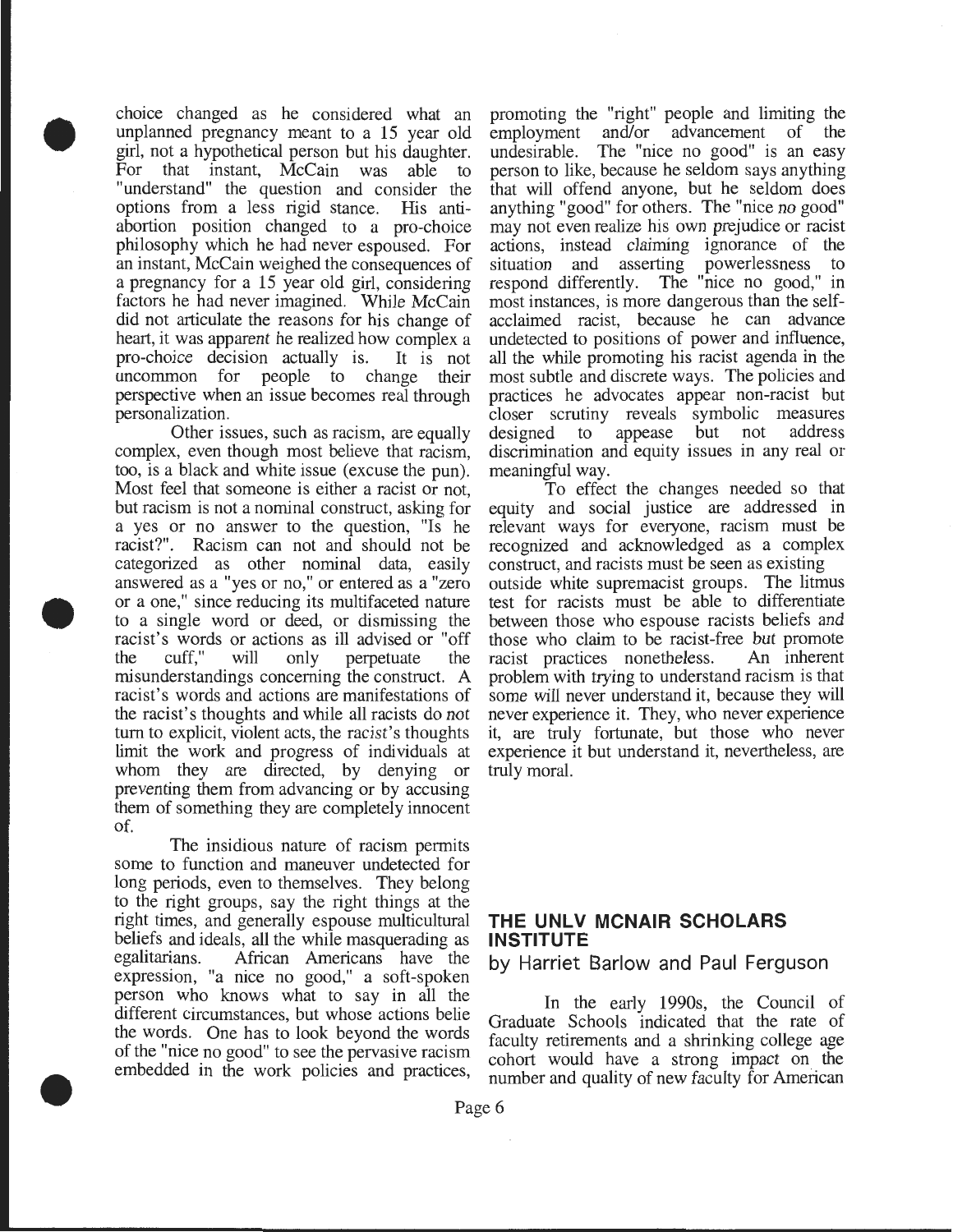colleges and universities in the next millennium. According to the 1991 CGS Summer Meeting Idea Exchange entitled *Enhancing the Minority <u>Education</u> Institutional Partnership Programs:* 

•

•

•

*"By the year 2000, the 20-25 year age group, from which graduate students traditionally have been drawn, will be approximately 20 percent smaller than it was in 1980. It also will be made up of a much larger percentage of people of African American, Hispanic, Asian, and Native American origin* .. . *Thus the traditional pool of potential graduate students is growing simultaneously smaller and more diverse and will be composed increasingly of individuals from groups that have been under represented in graduate education* ... "

Implementing programs and strategies designed to increase the number of individuals entering doctoral study is not only critical, it is necessary. To do this, we must increase the yield, make more options available to undergraduates, convince them to go on to graduate study, and last but certainly not least, identify students with the potential to succeed in graduate study early.

In answer to this critical challenge, the UNL V Department of Academic Advancement established a partnership with the Graduate College to launch a strong programmatic effort to make more options available to undergraduates and convince them to pursue teaching and research careers in higher education. This partnership, the McNair Scholars Institute, was made possible through funds awarded to the Department of Academic Advancement by the U. S. Department of Education. As a McNair institution, UNLV became a part of the nation's largest cohort of low income undergraduates, many from under represented minority groups, groomed for doctoral study and eventual careers in the professorate (Taylor, 1999).

Named in honor of astronaut, Dr. Ronald E. McNair, who died in the 1986 Challenger explosion, McNair programs enroll of over 2500 college juniors and seniors each academic year. UNLV will contribute to these numbers beginning with the February 23, 2000 Orientation Session of our inaugural class of McNair Scholars. In the years to come, we hope

to contribute to the national success of the McNair program which, according to the March 1999 U. S. Department of Education assessment of McNair Programs, includes such evidence of success as:

+McNair students enroll in graduate school at higher rates than national average

+50% of all former McNair students with baccalaureate degrees since the program's inception in 1989 are enrolled in and/or have

completed graduate degree programs<br> $\bigcirc$  11% of all particip all participants with baccalaureate degrees are currently enrolled in doctoral programs

 $\triangle$ 1997 graduate enrollment was 38% for all former participants

The UNLV McNair Scholars Institute staff, committed to increasing the number, quality, and diversity of faculty at American colleges and universities, agrees with the colleges and universities, agrees with Council of Graduate Schools and recogmzes that although . . . "the percentage of baccalaureate students who go on to doctoral study is small, ... Large decreases in the total pool need not lead to decreases in the number electing this path."

For more information on the UNLV McNair Program contact: Ms. Laura Latimer McNair Scholars Institute Coordinator, Department of Academic Advancement 895- 4780; Dr. Harriet E. Barlow, McNair Scholars Coordinator (Graduate College Liaison), Graduate College, 895-4392

#### References

*Enhancing the Minority Presence in Graduate Education III: Partnership Programs.* Washington, D. C: Council of Graduate Schools. 1992

Taylor, O. The Ronald E. McNair Post baccalaureate Achievement Program as a Vehicle for *Achieving Inclusion in Graduate Education.*  CGS Communicator. XXXII (5) 1-4.

Taylor, 0. *McNair Memos.* CGS Communicator. XXXII (8) 12.

# **FEMINISM: WOMEN OF COLOR NEED NOT APPLY?**

**Part One of a Three Part Series**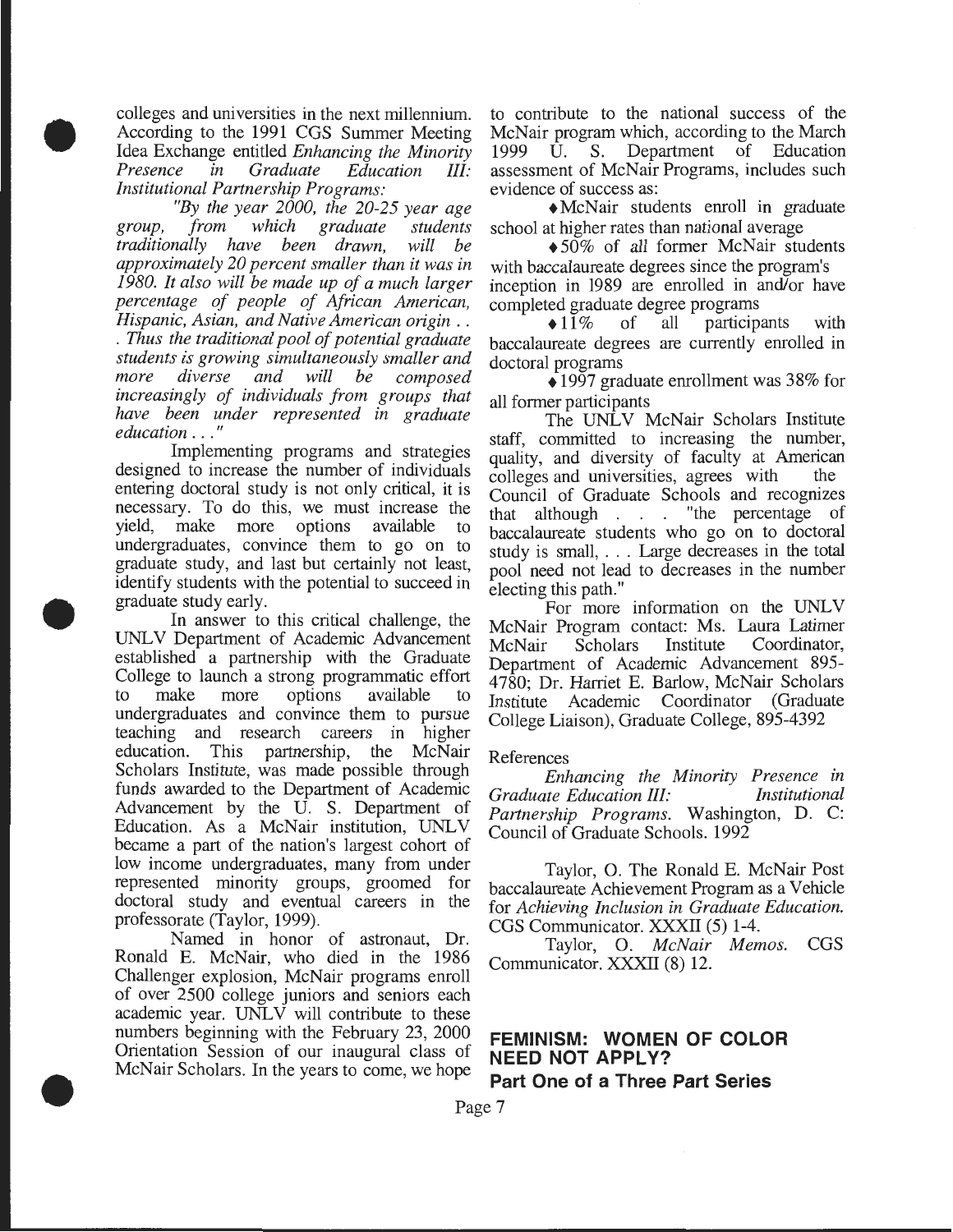## by Lisa Bendixen

•

•

•

This series of articles will consist of reactions to, and discussions of, writings (books, articles, poems) about the issue of the exclusion of women of color in the feminist movement.

I should back up a little bit and describe my own thoughts and feelings on this issue before I came across it. It was very simple. I believed that feminist ideals included all women regardless of race. Actually, I'd like to think that the feminist movement includes all men as well but that, for the moment, is another issue! Returning to my naive beliefs, I remember having thoughts such as "Well, if disadvantaged women would just speak up, or if any woman would make the efforts proposed by feminism, their lives would be improved as would our gender as a whole. We are all in this together!"

When I first was exposed to the idea that many women of color consider the feminist movement to be racist and classist I, of course, fell back on my "Feminism is for everyone" routine. But as I began to read/learn more I found myself agreeing with the actual evidence but still holding on to my ideal that if feminism was working "properly" racism would not exist. I have read so many moving and enlightening things about this issue that I wanted to share it and I will try my best!

This series will be divided into three sections that will include: 1) the idea that sexism cannot truly be isolated from racism and/or classism, 2) a discussion of "white privilege", and 3) the issue of men of color and their

success in the current patriarchy being considered more important than the equality of black women.

#### Sexism. racism, **and** classism

"Many black women insist that they do not join the feminist movement because they cannot bond with white women who are racist" (excerpt from an interview with Gloria Watkins by Yvonne Zylan, hooks, 1989, p. 179).

In their introduction to the book, "This Bridge Called My Back", the editors state that "The women writing here are committed feminists. We are challenging white feminists to be accountable for their own racism because at the base we still want to believe that they really want freedom for all of us" (Moraga & Anzaldua, 1983, p. 62).

I had run across this book after I read a number of other things and was excited to see such a positive statement. They're not denying that racism exists in the feminist movement but they are remaining hopeful that it can change for the better.

Along these same lines, Rosario Morales suggests that, "As women, on some level, we all know oppression. We must use this knowledge to identify, understand, and feel

with the oppressed as a way out of the morass of racism and guilt . . ." for "We are all in the same boat and it is sinking fast" (Moraga & Anzaldua, 1983, p. 62).

In writing about Asian Pacific women and feminism, Yamada (1983) states that, "I have thought of myself as a feminist first, but my ethnicity cannot be separated from my feminism" (p. 73). doris davenport (1983) explains that while women of color have no desire to be white they do have some valid concerns and goals that white feminist overlook. "By now, in fact, a few of their organizations are as rigid and stagnant as any other 'established' institution, with racism included in their bylaws" (p. 89).

I must admit that, at first, it was hard to read such strong words about racist feminism. To me, that is an oxymoron! If you are a committed feminist, how can you be racist? Well, there was much more to read on this particular topic and it got harder and harder to deny that "true" feminism, one that transcends race and class, exists.

What also struck me is that the current feminist movement is seen as tied to capitalism. Gloria Watkins (1989) states that White bourgeois women who were involved in organizing contemporary feminism were wanting to gain access to the "privileges that only white men could enjoy in the capitalist system" (p. 171). Speaking of the contemporary feminist movement, ... I think it was, tremendously, a basis of a movement that would automatically exclude a great many people. I mean look at some of the symbolic gestures we see naming the beginning of the movement: the bra-burning, protesting the Miss America Pageant . . . What if our symbolic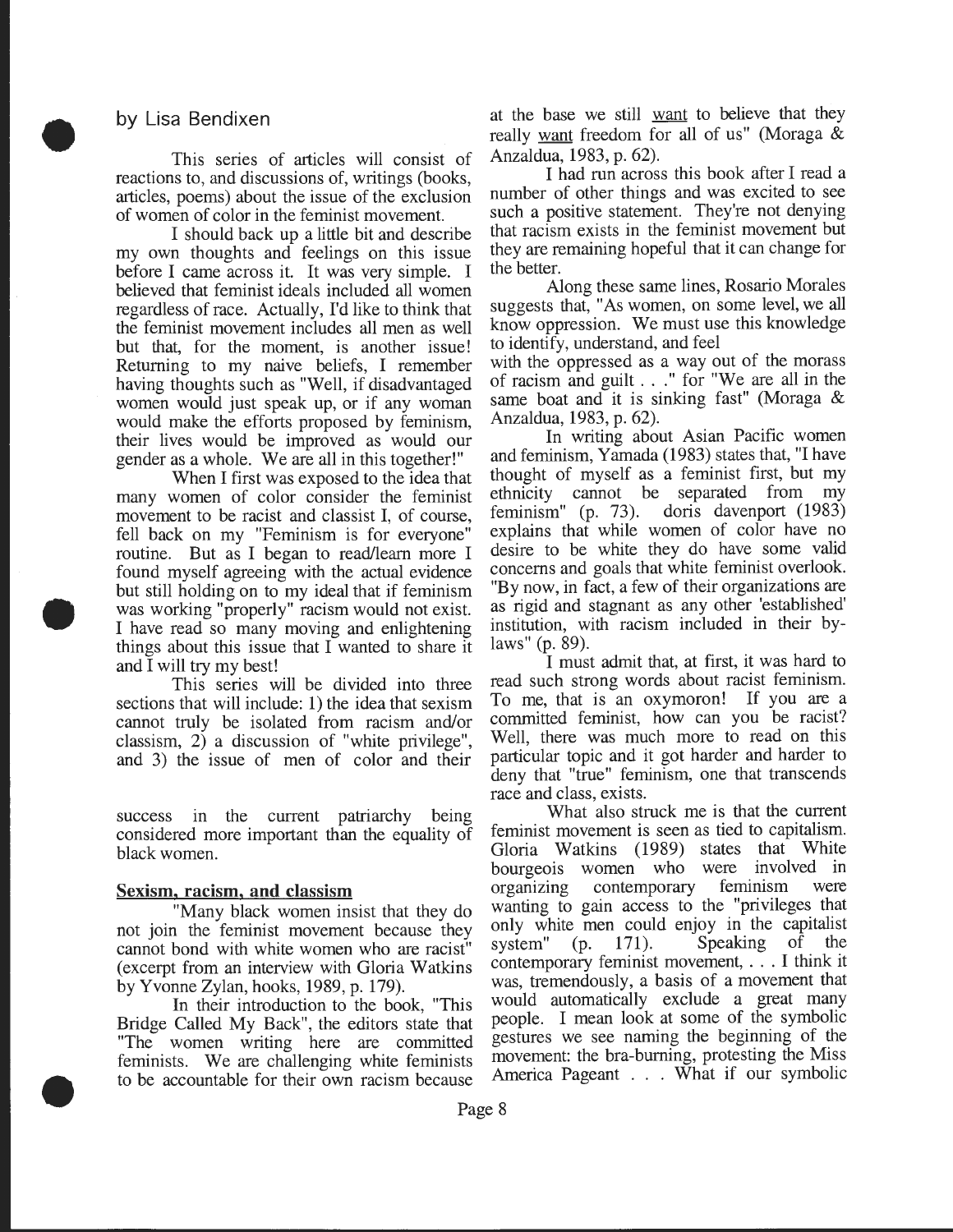gestures were women at a factory protesting working conditions? (Watkins, 1989, p. 172)

• In discussing whether or not she sees potential for radical change in liberal feminism, she further states that, "I don't think there's radical potential in any movement where people imagine that we can hold onto class privilege under capitalism and have radical change" (Watkins, 1989, p. 172).

In addition, Watkins (1989) states that "for people who work for very low wages, there is no economic self-sufficiency to be found in work. There was a sort of lie in the fact that so much of the emphasis on work within the feminist movement really had to do with careers, which are by their very nature so different from the kind of work most people do." (p. 172)

One example that came to my mind as I read this was getting a Ph.D. I do not claim to know much about economics, but the points made in the previous discussion seem very legitimate and daunting. I definitely remember (as a young, budding feminist) the discussions of women wanting their own "careers" outside of the home. How strange/unreal that must have been for people stuck in low-paying, unfulfilling jobs with no way out! The reason that I think the economic classism aspect of feminism seems so daunting is that most of the problems seem embedded in the very economic system of this country (i.e., capitalism). Maybe I'm overstating this due to my ignorance, but making radical changes in the way our economy is run seems like a hard thing to do. Is it possible that capitalism can remain and classism not exist? Is it possible for everyone to have a good chance at a decent "career" or, within the capitalist system, is there only so much of the pie to go around?

•

•

It is likely that part of my problem lies in the fact that I perceive capitalism as this abstract, distant "thing". But in thinking a bit more about it our economic system is made up of people and, hopefully, has just as much of a chance to change as do other people-centered (social) structures (e.g., sexism, racism).

In considering class, race, and gender as separate entities it seems that women of color, in particular, are not considered. In her article, "Women Of Color Have No Place", Reid (1992) discusses how women of color are left out of discussions of sexism and racism. When considering sexism, an important issue rarely

gets examined. As was discussed earlier, often times racism and sexism are typically treated as discrete, parallel processes . . . White feminists have erroneously assumed that their race is irrelevant to their feminist agenda ... The world of African-American, Latin-American, Native-American, and Asian-American women, however is best typified as lower-class and poor. Yet it is the middle-class and professional women of color who are more likely to have the education and opportunity to give voice to their concerns. (Reid, 1992, p. 2)

How do we reach these very important groups of women? This is the important question. Reid (1992) has a number of suggestions in terms of research and theory that may help to answer this question. In research and theory, she believes, women of color are lumped together with men of color when racial comparisons are made, and with white women when gender comparisons are made. She argues that it could be that racism and sexism,  $" \dots$ rather than serving as alternative sources of a similar prejudice may actually have an interactive effect" (Reid, 1992, p. 2). She refers to Smith and Stewart's (1983) suggestion that racism and sexism should be examined in relationship to each other. I would add classism to this suggestion as well (3-way interaction!). While this may complicate matters as far as statistical analyses, other research methods could be employed as well (e.g., qualitative research).

To end this section on a positive note, Ginorio (1992) is encouraged by the existence of an anti-racism movement within the women's movement and in women's studies programs. She believes that there is still hope and I agree. This last quote is further evidence of this hope: "Each feminist woman of color in the U.S. has arrived at some kind of integration between the two identities provided by feminism and ethnicity." As Maxine Hong Kingston said: "I learned to make my mind large, as the universe is large, so that there is room for paradoxes" (Ginorio, 1992, p.4). She believes that being a woman of color is, at times, a paradox because of conflicting values. "For many of us it is a daily reality and one which is deeply satisfying because it makes for a more complete experience of life" (Ginorio, 1992, p. 4). I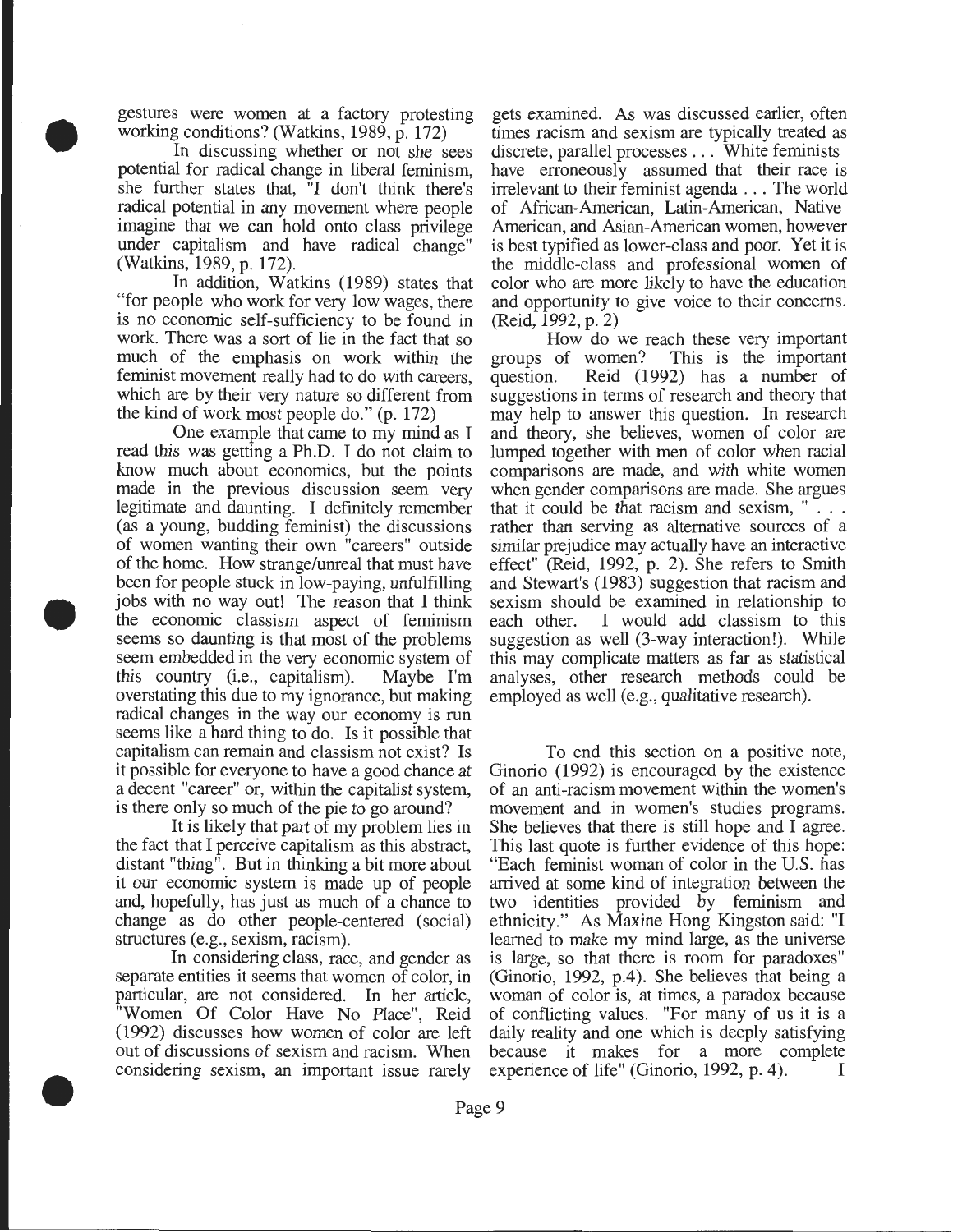would hope, though, that some progress could be made to where being a feminist and a woman of color did not have to be a paradox.

• At this point I would definitely agree that considering race, gender, and class must be considered together. Of course, this complicates and already complicated situation but it seems to be a step in the right direction. There are no easy answers!

#### References

•

•

Chrystos, M. (1983). I do not understand those that have turned away from me. In C. Moraga and G. Anzaldua (Eds.), *This bridge called my back: Writings by radical women of color.* New York: Kitchen Table: Women of Color Press.

davenport, d. (1983). The pathology of racism: A conversation with third world wimmin. In C. Moraga and G. Anzaldua

(Eds.), *This bridge called my back: Writings by radical women of color.* New York: Kitchen Table: Women of Color Press.

Ginorio, A. (1992). Feminism and ethnicity. *Focus,* 1-4.

hooks, b. (1989). *Talking back: Thinking feminist thinking black.* Boston, MA: South End Press.

Mcintosh, P. (Winter, 1990, pp. 31-34). *White Privilege: Unpacking the invisible knapsack.* Excerpt from (1989) Peace and Freedom. Philadelphia, PA: Women's International League For peace and Freedom.

Moraga, C. & Anzaldua, G. (1983). *This bridge called my back: Writings by radical women of color.* New York: Kitchen T a b I e : Women of Color Press.

Reid, P. (1992). Women of color have no "place". *Focus,* 1-4.

 $(1983)$ . Asian pacific women and feminism. In C. Moraga and G. Anzaldua, G. (Eds.), *This bridge called my* 

*back: Writings by radical women of color.*  New York: Kitchen Table: Women of Color Press.

Zylan, Y. (1989). Interview. In b. hooks (Ed.), *Talking back: Thinking feminist thinking black.* Boston, MA: South End Press.

## **YOUNG ADULT LITERATURE: A "LIMITED AUDIENCE" OR AN OPPORTUNITY TO EXPERIENCE DIVERSITY?**

by Jennifer Fabbi

While contemplating a topic for the first column that I would submit to this newsletter, I began to reflect on an ongoing experience that has caused me to consider the purpose of young adult literature, written for teenagers of high school age and beyond. Last October, I joined the southern district committee of the Nevada Young Reader Award, a literature award that is administered by the Nevada Library Association. The committee is divided into four categories based on the reading level of the nominated literature, and, unlike many literature awards that are based almost solely on literary merit, this award is based on the opinion of Nevada's young readers, as to which books are<br>the "best." I joined the young adult the "best." I joined the young adult subcommittee in order to reinforce my goal of making time in my schedule to read current young adult literature.

At the first meeting that I attended, I enthusiastically looked over the list of young adult novels, poetry, and short story compilations that had been nominated for the year 2001 award. Books are only eligible for the award if a child or young adult in Nevada has nominated them. It is then the charge of the committee to "whittle down" each of the four lists to approximately six books each, which are subsequently read and voted on by young readers throughout the state. As we met in our subcommittee, we began to go down the list and discuss each book individually. As a newcomer to the committee, I sat quietly and listened to the comments of the other teachers, librarians and parents: "I loved that book; but I wouldn't give it to my child to read." "This book was great, but I would feel uncomfortable assigning to my class." "The book was fascinating, but I think it has a pretty limited audience."

After my inquiry of the group, I learned the real story about the young adult component of the award: kids only read the books and vote if teachers assign them, and high school students don't have time to read "contemporary stuff" with all of the other curriculum requirements. Therefore, the real challenge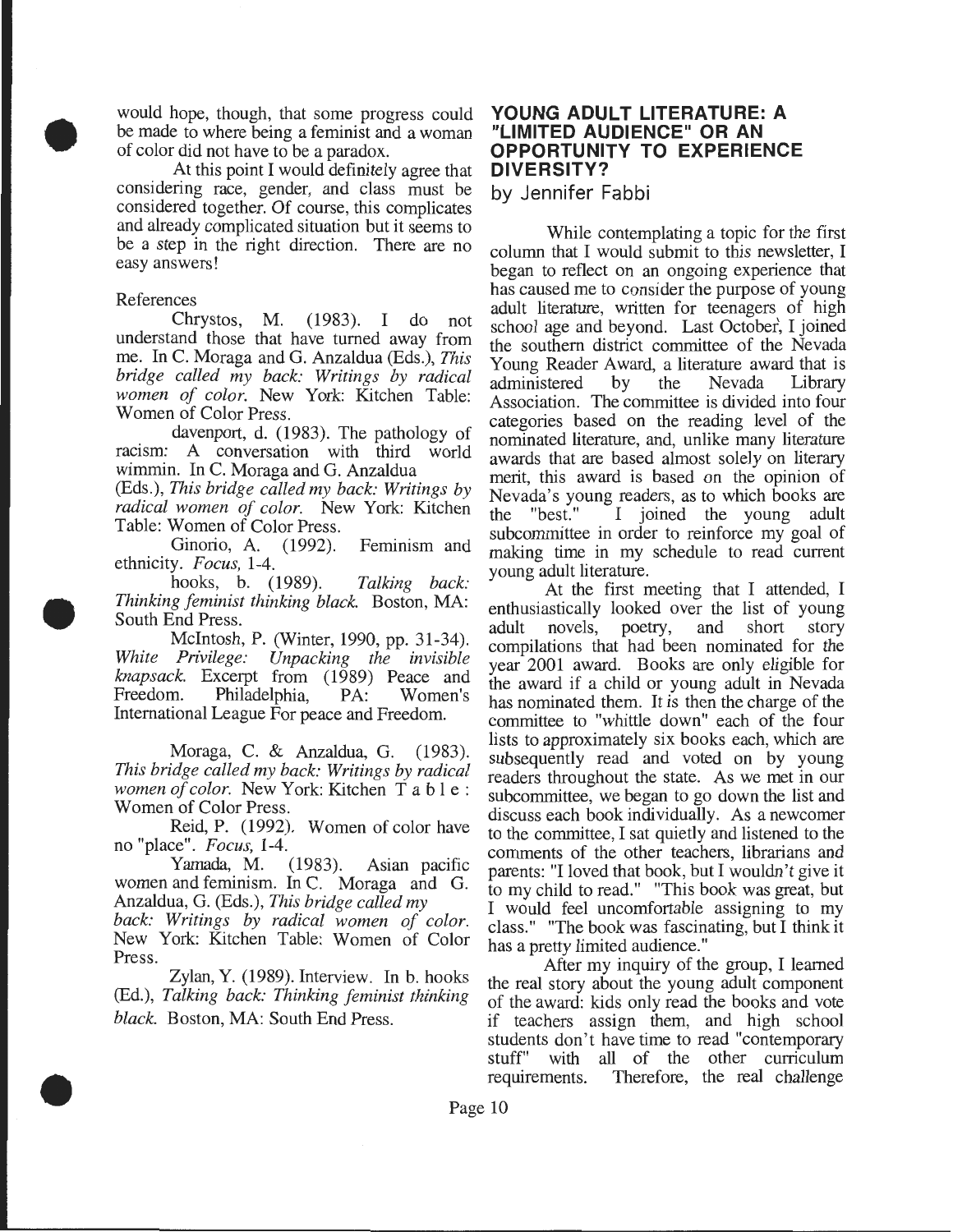• before the committee is to present Nevada teachers with a watered-down list so that they feel comfortable assigning the books to middleschool students; this is how we get enough votes to justify an award for young adult literature. Instead of looking at what kids would enjoy and connect with, literature that may expand their ideas and perspectives, we are counting swear words and making sure that the books don't mention religion, sex, hate crimes or anything else controversial. Call me an idealist, but I was more than disappointed. So many wonderful works of young adult literature have been written, especially within the last few years. These books include not only contemporary realistic fiction, but mystery, historical fiction, adventure, science fiction, poetry and short story. Why aren't they reaching their intended audience, and what are these young adults missing? The following books have been nominated in the young adult category for the 2001 Nevada Young Reader Award.

Gary Soto is an author who has written poetry and prose for adults, young adults, and children. He was born and raised in Fresno, California, and his writings reflect his Mexican-American culture. Soto's book of short stories, *Petty Crimes,* is sprinkled with Spanish words and biting descriptions that bring out a variety of emotions, each young character taking on an important issue in a refreshing way: bad influences, grieving a lost parent, relationship with a grandfather, living up to expectations, bullies, consequences for actions. Each sketch is wrought with irony; some may cause the reader to laugh out loud, while others may leave behind a trace of sadness. Is this one of those books with a "limited audience," a culture that most young adults would not "get"? I would argue that these stories not only cause young people to reflect on their own cultures, what makes their lives different or out-of-theordinary, but they also allow all young people to experience not just a stereotypical portrait of Mexican Americans, but diverse and idiosyncratic experiences. These entertaining stories, with their cultural specificity mixed with universal experiences, have the potential to expand minds of young readers.

•

•

In *Kissing Doorknobs,* by Terry Spencer Hesser, the reader follows Tara Sullivan from ages eleven to fourteen, as she falls deeper

and deeper into the grips of obsessivecompulsive disorder (OCD). The innocent rhyme, "step on a crack, break your mother's back," leaves her tormented and alienated as she must precisely count every sidewalk crack on her way to and from school. Tara's behaviors become more and more bizarre and ritualistic, and her family and friends become increasingly frustrated. Tara's mother cannot fathom what demon has possessed her daughter and sends her to numerous psychiatrists where she is misdiagnosed time after time. Young adults will connect to the dynamics between Tara and her family and friends and may recognize many of the feelings that resound throughout the book. Through Hesser's intense descriptions, the reader will come away with a credible picture of what it feels like to have OCD, as well as an understanding of what causes this treatable disease. This awareness and tolerance may take the place of ignorance for many young adults who are uninformed or misinformed on the topic of mental illness. However, will teachers and librarians feel comfortable encouraging students to read this novel?

Dorry Stevens is unbearably lonely in Leaving Fishers by Margaret Peterson Haddix. She has been uprooted from her home in Bryden, Ohio because her father's factory has shut down, and she and her parents have moved to Indianapolis. She has no luck making friends until she is suddenly embraced by a smart, good-looking group of students at Crestwood High. She soon finds out that they are all part of a religious group, the Fishers of Men, and although Dorry has never been religious herself, she finds that she cannot resist their attention and the excitement of the Fishers' parties and religious functions. As she becomes more involved in the group, she begins to sacrifice her schoolwork, her family, and her very self to keep in the Fishers' good graces. Finally, an extreme act causes Dorry to step back and examine her life and beliefs. Young adults will become aware, not only of the growing phenomenon of religious cults and their defining criteria, but will look into the mind of an insecure yet reasonable young woman as she is sucked into a fanatic lifestyle that she can no longer identify as her own. Religion, although present in this novel, is a secondary issue, as gaining insight into one's personal value system rises to the surface .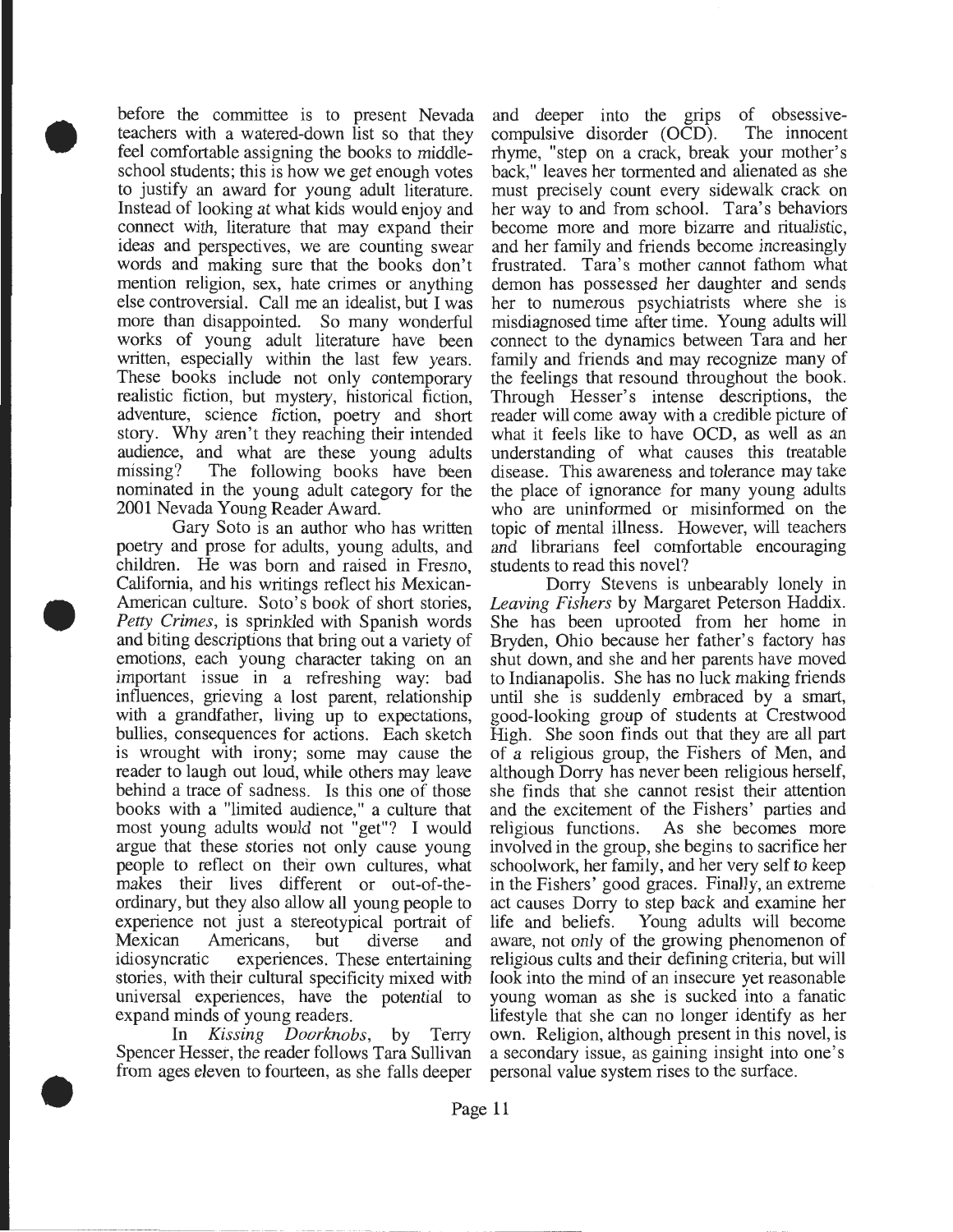*Life in the Fat Lane* by Cherie Bennett presents a picture that is all too familiar to high school students. Lara Ardeche is the most popular, the most beautiful, the richest and the most gracious girl at Forest Hills High. Surrounded by her perfect friends, her perfect boyfriend and her perfect parents, she wins homecoming queen in her junior year. Who has not encountered a person like this in their high school career? But shortly after homecoming, thin Lara begins to gain weight at an unprecedented rate. Despite her strict diet and workout schedule, Lara is soon almost twice the weight that she had been only a few months prior. Lara painfully learns that images are very often deceiving. As her perfect life crumbles, she realizes who her true friends are, and that although her life has changed, she is still an outstanding young woman. This book will put many issues into perspective for young readers; it touches on self-image, parental relationships, friendship and eating disorders. However, the most eye-opening aspect of the novel is this question: If you woke up tomorrow and your way of life had changed drastically, how would you react? How would those around you react? Cherie Bennett depicts this scenario in a gritty,

••

•

•

yet realistic and attention-grabbing way that will benefit those who read it. This book, however, is riddled with "questionable" language.

In January, I was able to attend the American Library Association Midwinter Conference in San Antonio, TX. The highlight of the trip for me was being able to attend the press conference where the children's book awards were announced, the most well- known being the Caldecott and Newbery Medals. This year a new award for the best work of young adult literature was announced, the Michael L. Printz award. I was extremely pleased that the first winner of this award was Walter Dean Myers for his novel *Monster.* The main character, Steve Harmon, is a young African-American male who is on trial for his role in a convenience store murder. Although he has clearly played a minimal part in the crime, Steve wrestles with his conscience throughout the fast-paced book, and the reader is unsure of what the outcome of the trial may be. Steve is an aspiring filmmaker and the story is written in the format of a script, complete with a handwritten font style. Illustrator Christopher<br>Myers' digitally altered black-and-white Myers' digitally altered black-and-white photographs lend to the distorted view that Steve has of his incarcerated self, as he creates his self-revelation. The novel raises many questions for teenagers and points out the lack of clear-cut issues in life. As the first Printz award winner, this book will now enjoy a well-deserved exposure that many young adult novels do not get. Will this novel, now that it has won the Printz award, make the final list for the 2001 Nevada Young Reader Award?

How can the Nevada Young Reader Award be used as a mechanism to introduce young adults to these enjoyable literary works that are written solely for them, that inspire insight, self-reflection and understanding? It is hopeful that high school teachers may be made aware of this program and recognize the value of teenagers reading contemporary literature, regardless of the individual teacher's subject orientation. Public libraries must become involved in the promotion of this program. I am not of the opinion that young adult novels must be controversial for readers to find them exciting or even the "best"; however, I have found that many novels that cause readers to reflect and expand their viewpoints are those that, at first glance, may have a "limited audience" or broach topics that may make educators uncomfortable. These books do not have to be made into assignments for students to be encouraged to read them. As votes from high school students in the young adult category increase, we will be in a more favorable position as a committee to present a list of books that are truly chosen for their impact as the "best" young adult books in the opinion of the Nevada Young Reader. As a committee member, I would like to contribute to this awareness!\*\*

\*\* The 2000 Nevada Young Reader Award Finalists in each category, Picture Book, Young Reader, Intermediate, and Young Adult, are now available for checkout in the Curriculum Materials Library (UNLV Carlson Education Building, Rm. 101). Ballots are also available.

#### Books Reviewed

Bennett, C. (1998). *Life in the Fat Lane.* New York: Delacorte Press. 260 pp.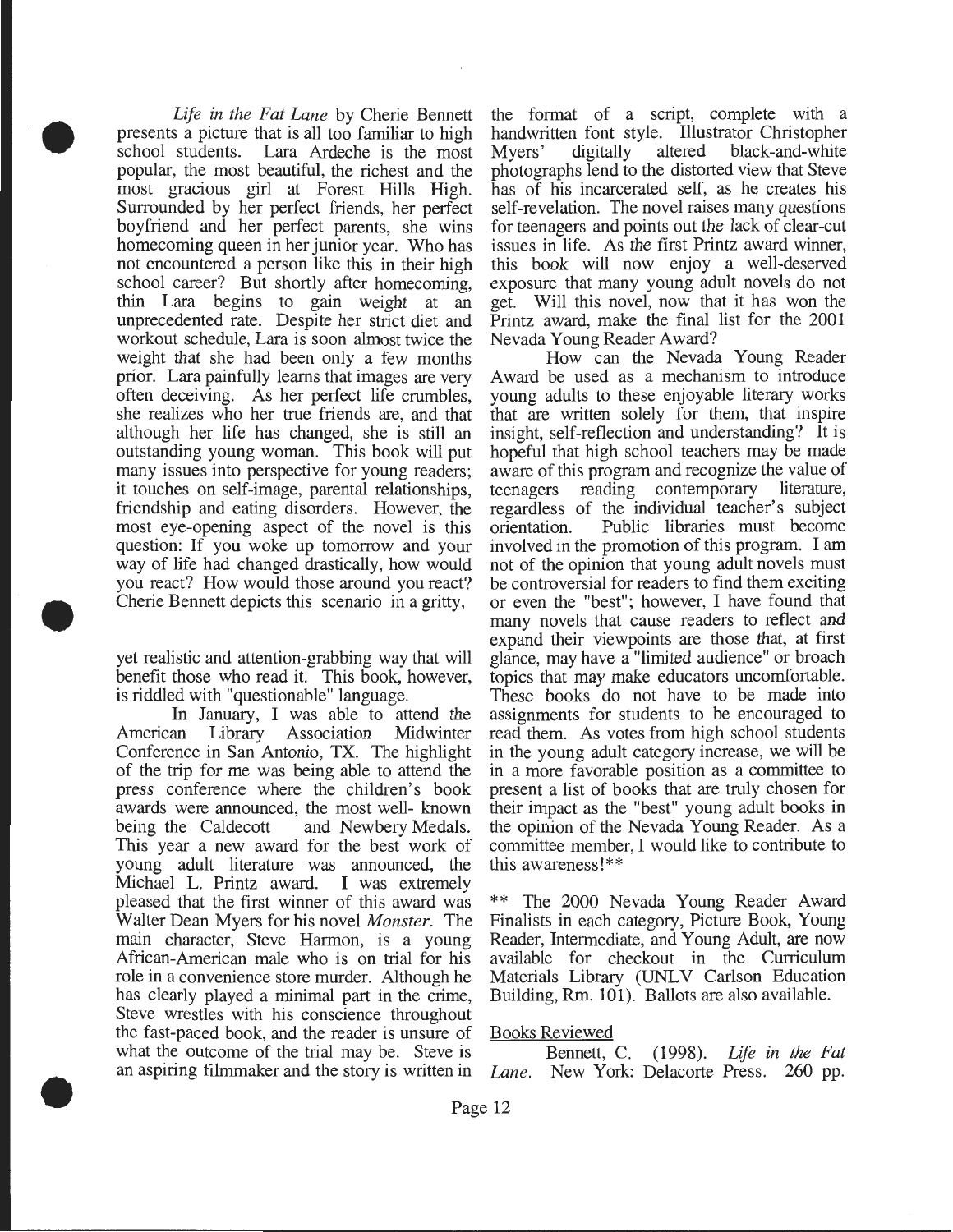#### ISBN 0-385-32274-7.

•

•

•

Haddix, M. (1997). *Leaving Fishers.*  New York: Simon & Schuster. 211 pp. ISBN 0-689-81125-X.

Hesser, T. (1998). *Kissing Doorknobs.*  New York: Delacorte Press. 149 pp. ISBN 0- 385-32329-8.

Myers, W. (1999). *Monster.* Ill. C. Myers. New York: Harper Collins. 281 pp. ISBN 0-06-028078-6.

Soto, G. (1998). *Petty Crimes.* San Diego, CA: Harcourt Brace & Company. 157 pp. ISBN 0-15-201658-9.

## **MARTHA STEWART IS "NOT" LIVING**  by Joyce Leaf-Nelson

I caught the end of the "60 Minutes" interview with Martha Stewart after the Superbowl. She was discussing how she had the "perfect" daughter, the "perfect" life, the "perfect" everything. They showed her talking to a large group of devoted female fans at a convention and there, too, she was talking about how they can achieve a "perfect" life also. I have had the occasion to watch her program now that I am much less employed and it has become pretty clear to me that Martha can do everything. She cooks breakfast for hundreds of people on the New York Stock Exchange. She sets up fish tanks. She has her own TV show. She makes ribbon lamp shades, raises chickens, produces candles, sells linens at K-Mart, and bakes cookies. What a marvel she is. I am awed by the fact that she only sleeps four hours every night and can still think straight. I cannot imagine how someone who had worked as a stockbroker and raised a family could learn how to do all of these clever things and get rich, too.

Well, Martha Stewart is indeed a role model, someone after whom the rest of us women can aspire. She is telling us that, finally, today, during the 21st century, a woman can be very successful, can break the glass ceiling, can become a CEO in her own company and play the game right along with the big boys. This is what it means to be "perfect." Unfortunately, this reminds me a little too much of the Virginia Slims commercial from the 70s that stated, "I can bring home the bacon, fry it up in a pan..." and so forth and so on. I question whether Martha Stewart is successfully bringing the Superwoman Syndrome back from the 80s? Who is her audience and what messages does she deliver? More importantly, what are the consequences of these messages?

The Superwoman Syndrome is a term coined over twenty years ago that described the role overload from which many women suffered (and continue to suffer). With a new awareness and a redefinition of gender and family roles, there was an influx of women into the workforce establishing themselves into careers, seeking self-fulfillment and developing a better sense of economic independence. The downside of this is that they also continued their attempts to be the perfect mother, the perfect wife, the perfect housekeeper, cook, nurse, teacher, hostess and any number of other jobs. As Natasha Josefowitz so ably states in her poem entitled *"Superwoman"* (Shaevitz, 1984):

> *She is a perfect mother the model wife the best housekeeper the greatest cook the most available daughter the most effective worker the most helpful friend. She is most wonderful at juggling home and career with a constant smile and an even disposition. She is everything to everyone. But who is she?*

In the attempt to find who they were as unique individuals many women lost themselves in the scurry to be everything to everyone else. The result is enormous burnout and low selfesteem.

For the past twenty years, women have been reevaluating their lives and learning to let go of their guilt for not being perfect at whatever they do. They have learned to say that it is okay to not clean the house for a couple of weeks (sometimes a month goes by). It is okay if they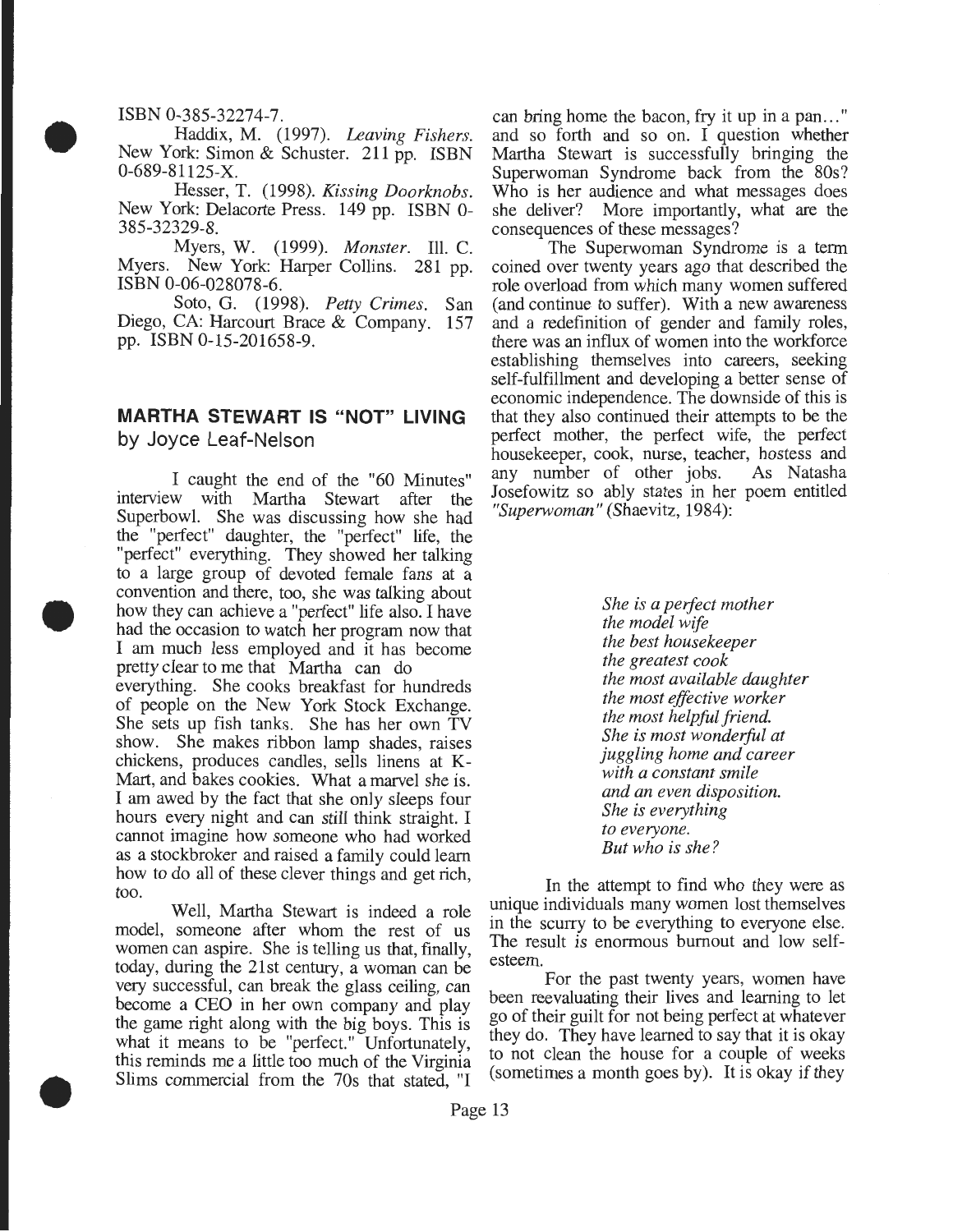give up some of their chores to other family members who do not do them so well. It is okay if the children do not have fresh baked cookies when they come home from school. It is okay if they need to take time out and be alone for awhile or do something for themselves. Women have spent the past twenty years coming to terms with not being perfect at all of their jobs, to be at peace with themselves and to more fully enjoy their lives and their families. Just as women begin to taste this feeling of autonomy, just when we have come to a point that young women deny such a phenomenon as female gender role conflict..., in marches Martha Stewart, Superwoman personified.

Martha carries with her all of the trappings. She is successful and intelligent. She presents herself with a casual, homey, simple yet competent image. Her demeanor relates to middle America. She is doing everything in Josefowitz's poem and she still .

knows who she is. The standard that she is communicating is that women can do it all. But can the typical American woman do it all without suffering the results of the Superwoman Syndrome? Do they look critically enough to see through Martha's guise? Do they realize that Martha has 400 employees who advise her and prepare her TV appearances? Do they notice how inept she is when she is chopping onions? Do they see that Martha does not have three days to prepare a duck ala Four Seasons Restaurant? (Why would she want to? She can afford to go there driven by a chauffeur) D\_o they realize that four hours of sleep per night is unhealthy for most human beings? Do they understand that striving for perfection may be setting themselves up for failure?

We have to remember that Martha Stewart is portraying an image, not herself as a person. The image is not real. How many women can live up to this standard?

#### Reference

•

•

Shaevitz, M. *Superwoman Syndrome.*  New York: Warner Books, Inc. H. (1984). *The* 



## by Nancy Sileo

Child abuse in the United States is at an all time high. In the U.S., a child is abused every 45 seconds (Child Welfare League, 2000). As a child and teenager, Anka was a victim of child abuse. Anka escaped from the abusive relationship during her teen years and is currently enrolled in a graduate program at UNLV. This is Anka's success story.

I was born June 23, 1968, at Women's Hospital in Las Vegas, Nevada. My parents were sure that I was going to be a boy because in German households the first born [child] should always be a boy. My name was going to be William Drew, but I turned out to be a girl and according to my mother, her first words when I was born were "oh shit." I took my mother and father three days to finally name me. The name they picked was Anka. I am the only child born to V. and W.

My parents both emigrated to the United States from Germany in their late teens and later became U.S. citizens. My mother and father divorced when I was two. According to my mother, the reason for the divorce was because my father wanted her to work right after I was born and she did not want to work. Thus, she divorced him and had to work anyway which is a decision she regrets to this day. A few years after their divorce, my father remarried a woman who was also from Germany. My father and his new wife had a son. Because Heidi was jealous of me, my father chose not to see or call me except for once every six years.

When I was young my mother worked unusual hours as a showroom waitress at the Riviera. Most days, I would not see my mother from approximately  $3:00$  p.m. to  $2:00$  a.m. In addition, because her days off were during the week when I was in school, we did not spend a lot of quality time together.

Both of my parents were alcoholics - my mother still is. My father died in 1986 from cirrhosis of the liver. Although my father always had legal guardianship of me, my mother is the one who raised me. Because of her alcoholism, I was raised in a very dysfunctional home.

I have always known that I did not want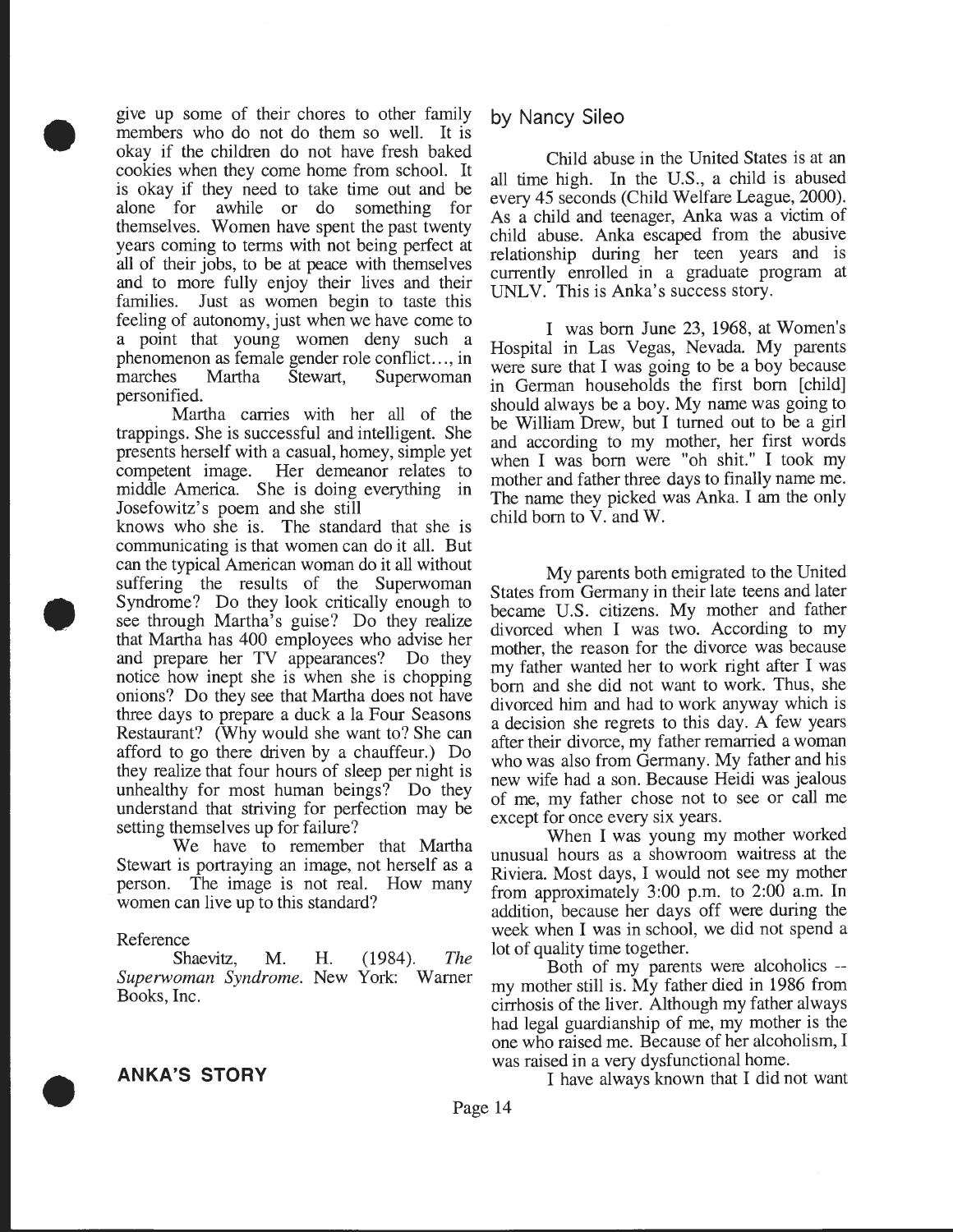to become like my mother. She was a very negative person. As a child and to this day, I can hear her say "you don't love me" and "you are so selfish."

•

•

•

It was almost impossible for me to grow up in that environment and not have a problem with self-esteem. My mother was lazy and obese, she smoked, drank to excess, and never took care of the bills or the house. My mother was abusive to me and our animals, and always embarrassed me in public. Not to mention, my mother tried to kill herself so many times, no one would come out to our house when she called for an ambulance.

For the most part, I raised myself because my mother was not around very often. To this day, my mother admits to this behavior. As a child, I got myself up for school, made my own breakfast, went to school, came home, made dinner, cleaned the house, and put myself to bed. My mother was always proud to say that she could "leave me in New York City and I would survive just fine."

In fact, I went to Child Haven twice because of neglect and abuse, once in elementary school and once when I was in sixth grade. When I was in second or third grade my mother touched me in a sexual way, hit my head against the television, and then began hugging me so hard I couldn't breathe. I ran out of our apartment without a shirt on screaming.

I can remember being in Child Haven and Mr. R., who is now in charge of the substance abuse program at the Clark County School District, was my counselor. He brought my school work to me, and I thought that he was a very kind man to remember how I could not wait to go back to my school because I was not learning anything at the school they offered there.

When I came back to school, after my second time in Child Haven, I remember I was mortified because my math teacher had told the whole class where I had been. It was at that point that my grandmother tried to get custody of me because she felt that my mother was an unfit parent. However, as much as my grandmother tried, she could not get custody of me because at the time the court felt that my mother should be given one more chance. My mother threatened me after I came back from Child Haven that second time, telling me that if I

told anyone again about our problems that I would end up in a foster home. She finally learned not to hit me anywhere it would show and began to verbally and mentally abuse me. After a while, I learned to live with it. I learned that school was better than home, and that school was safe.

I have always loved school; from elementary school through college. I can remember my mom begging me to stay home from school so that we could be together, and I said I had to go to school because I did not want to get behind in my work. During first grade through third grade I went to Ruby Thomas Elementary School. I loved that school because we had four different teachers. We would physically go to different classes. We had a teacher for science, a teacher for math, a teacher for reading, and a teacher for language arts. It was an experimental program at the time, and I found out later that they discontinued it a few years after I left. I also enjoyed learning sign language. (Because Ruby Thomas was a deaf school too, all of the students had to learn sign language in order to communicate with students who could not hear.)

My fourth grade year I went to Walter Bracken Elementary School and it was traumatic because we moved across town, and I had to go to a different school. I cried every day after school and made my mother feel bad for moving. It didn't help that this big girl named M. wanted to beat me up. I'm not sure how it happened but M. ended up being my best friend so moving did not seem so bad after all.

When I was growing up, everyone had to go to a sixth grade center. I went to Quannah McCall. I loved sixth grade, except for the part about going to Child Haven. It was the year I learned how to play a musical instrument. I had the most wonderful teacher, Mr. W., who still teaches in the school district. While learning to play the flute, Mr. W. was very patient, and kind. Music opened my life. I could express myself, and I loved the way I felt when the whole band was performing in a concert. I loved being on stage hearing all of the different instruments play their part to make the music beautiful.

During seventh and eighth grade, I went to Dell H. Robison Junior High School. I was involved in student council, band, and yearbook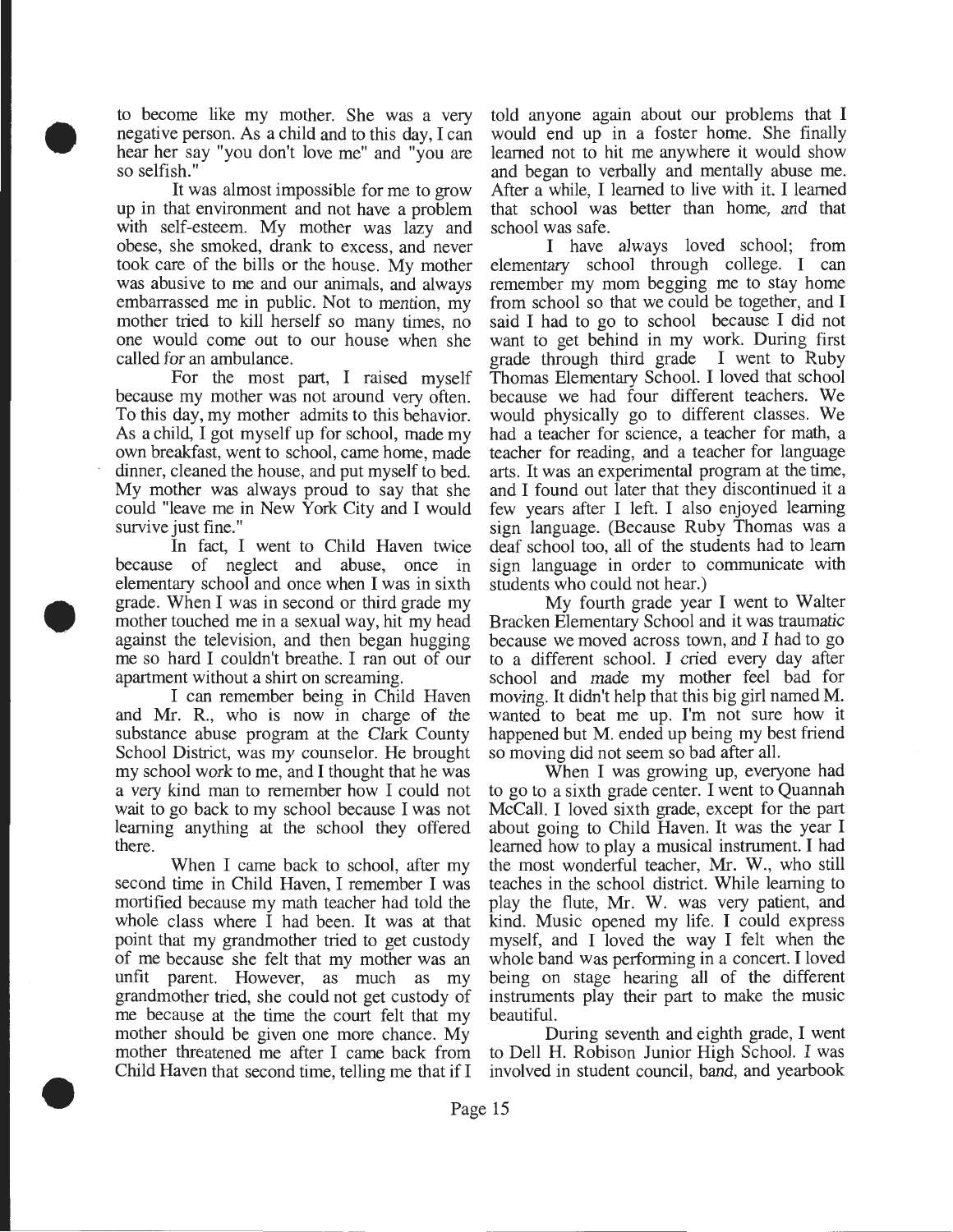during my two years. Out of those two years, I remember eighth grade the most because I really enjoyed my science class and my yearbook class which had the same teacher, Mrs. R. In my yearbook class, I feel like I really had to grow once again as a person. Mrs. R. made us write in a journal, and I remember at first I hated it. It was very difficult for me to write down my feelings. However, as time went on, I began to enjoy writing and felt that it was a real outlet for my emotions. My most memorable time in eighth grade was when I asked Mrs. R. to come to a small music recital in which I would be playing my flute. Mrs. R. came to my recital and my own mother did not come. Whenever I think about it to this day, tears well up in my eyes.

•

•

•

In high school, my problems with my mom began to get worse again. Because she had a weak bladder, she would wet the bed every time she would get drunk, and washing the sheets became an everyday ritual. My life seemed to be closing in on me, and I was overwhelmed. I went to Eldorado High School and loved it very much, I was involved in a lot of clubs and activities and I don't know how I would have made it [through the high school years] without them .

When I try to evaluate why I liked school so much, I think it was because my teachers were such a positive force in my life. I think I wanted to gain the approval of my teachers so that I would finally receive some sort of praise and reward. A few of them knew that I had problems at home and were just "there for me."

By the time I was sixteen, I thought I was going to have a mental breakdown. A typical day would involve studying and doing homework for my honor classes, going to after school activities, working at Wendy' s, worrying about how the bills were going to get paid and how drunk my mom might get that night. I was mentally and physically exhausted. In addition, my mom was starting to become violent again, and I was beginning to get very tired of the whole situation.

At sixteen, I decided to do something about my living situation, because I felt like I would go off the deep end if I did not get away from my mother. I remembered that my father had always had custody of me. At this time, he had already been diagnosed with cirrhosis of the liver and was in the hospital. His wife had divorced him, and he was now seeing another woman.

My yearbook teacher, Mr. P., helped me get the paperwork necessary for my father to sign temporary guardianship over to my friend's grandmother, Mrs. L. Mr. P. and I went to the hospital, and my father signed the papers. I left my mother's house with just the clothes on my back. Needless to say, my mother was **very**  angry. She wanted to be the one in control and that control was gone.

The last two years of high school were very difficult although I loved school. After I moved in with my friend's grandmother, I realized I would have to move again because there were family problems in their house that they were trying to work out and "blood is thicker than water." I moved in with one of my girlfriends who was renting a room because she wanted to finish high school in Las Vegas and her parents had moved out of state.

I had got a second job at a movie theater, and can still remember the night my mother came to my work drunk. It was a busy night and the theater was full. I went to meet her so she would not create a scene. Of course, she created one anyway. She yelled at the top of her lungs about how awful a child I was, because I had walked into her house and taken my dresser and end table when she was at work. She said that she was going to have me put into a foster home. After she was done ranting and raving, she left. Soon after, a man came up to me and asked me about my situation. He said that my mother could not put me in a foster home and that if I needed his help to please call his office. It turned out that he was an attorney. I felt like God was watching over me.

In 1986, I graduated high school with honors. I decided I needed to get away from Las Vegas so I went to Reno for college. This was also the year my father passed away which never seemed real to me because I did not get to go to his funeral.

I got a job working graveyard at the front desk for a casino in Sparks. I thought graveyard would be a great shift to work while going to school, but it turned out to be a nightmare. By this time, I was tired of working and going to school full time, so it was very difficult to concentrate while going to college.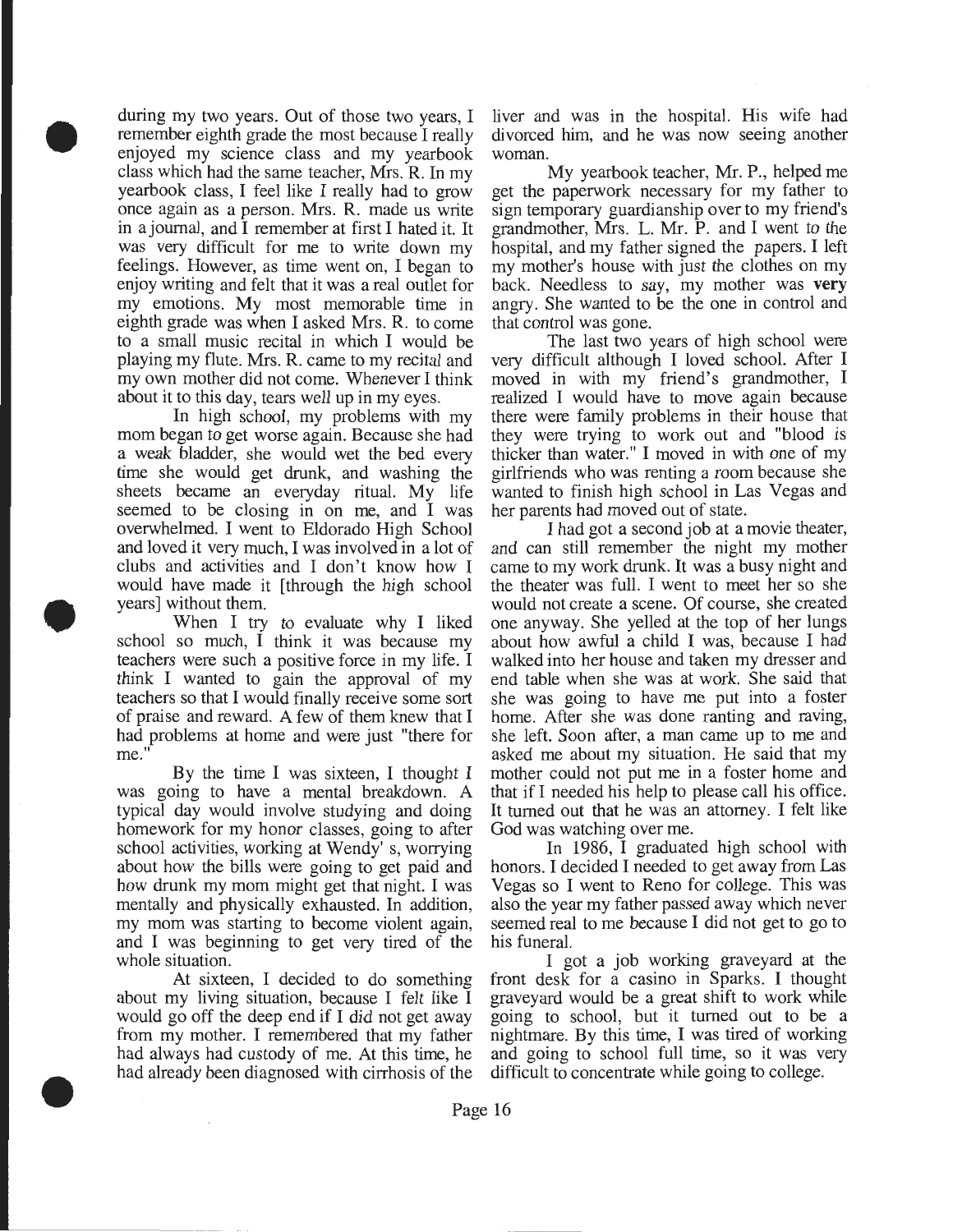I never lived in a dorm or did college things. I worked, went to school, and tried to make ends meet. Needless to say, my first few years of college I did poorly. This was the first time in my life that I had earned terrible grades. I had always been an A or B student, so it really discouraged me from continuing college. I stayed in Reno for two years and then decided to move back to Las Vegas.

•

•

•

When I came back to Las Vegas, I got a job with the Clark County School District and tried going back to college but I think I was just burned out on the idea of working and going to school, although I love learning. I decided to take a break from school which was not the most intelligent decision I have ever made, but I was still not doing well.

I had a couple of long term relationships during this time, but I knew that I had not met the one person I wanted to spend my entire life with. Most of my friends were married and had kids. I can remember from the time I was little that I knew that I did not want to have a child,

because my mother always said that if I had a child it would tum out to be just like her. The reason behind this was that I had a lot of characteristics from my grandmother, my mother' s mother, thus if I had a child it would have the characteristics of my mother. Hearing this explanation as a child would have horrified anyone in my place into not giving birth.

In 1992, my husband, B., and I started dating. We had been friends for a few years but had been dating other people. Finally, we were both single, and we realized that we not only had a strong friendship but an attraction for each other as well. I can still remember how nervous I felt around him, and I knew in my heart that he was the one for me. After dating for a couple of years, we decided to live together. During this time, a pregnant alley cat, Momma Kitty, decided to adopt us. She ended and one of her kittens became our children. This was the first time in my life where home was a wonderful place to come to and where I felt secure and loved. B. loved me unconditionally and I had never known what it had meant to be truly loved.

While working at the school district, one of my co-workers, suggested I go back to college and finish my degree since I had already completed 86 credits. I had not been to school in five years, and I decided that perhaps I should go back to finish the goal I had started so long ago. In 1997, I decided to change my major from communications to business management and I enrolled. This time, being at the University was a great learning experience for me. All of the professors had critical jobs within their various companies, and I felt that the education format was more conducive to my learning. Looking back, part of me believes that I was finally ready to go back to school because the pressures that had engulfed my life before were all gone. That was also the year that B. asked me to marry him.

After a lot of hard work, I completed my bachelor of science degree in business management in February 1999. It was an incredible feeling of accomplishment. I never would have guessed that finishing my degree would change my life, but it has. My confidence increased, and I felt that for the first time I was ready to make a career change. Just a couple of months later on April 10, 1999, B. and I got married. It was a lovely spring day, and our wedding was truly perfect. For our honeymoon, we went to Maui. The ocean, the rainbows, the food, and the green scenery all made it paradise to us. When we got back, it was time for the graduation.

Later that year, I heard about an Alternative Route to Licensure Program at UNL V. I had always loved children, so I thought I should go to the meeting to see what the program entailed. Meanwhile, my boss had been encouraging me to give teaching a try. I went to the meeting and the program looked very exciting. It was quite an incentive to know that I could become a teacher the following year. I turned in my application and hoped for the best. I was asked to come for an interview in a few weeks later. I still laugh when I think about that interview. I was so nervous and I wanted to do well, but I wondered how I would answer questions about teaching when I had no teaching experience or classes of any kind.

I found out I was accepted into the program one week later. A week after that I began staff development classes at the school district. The following month, enrolled at UNLV.

My husband is the most positive person I have ever known and has been very patient through all of my schooling. His support has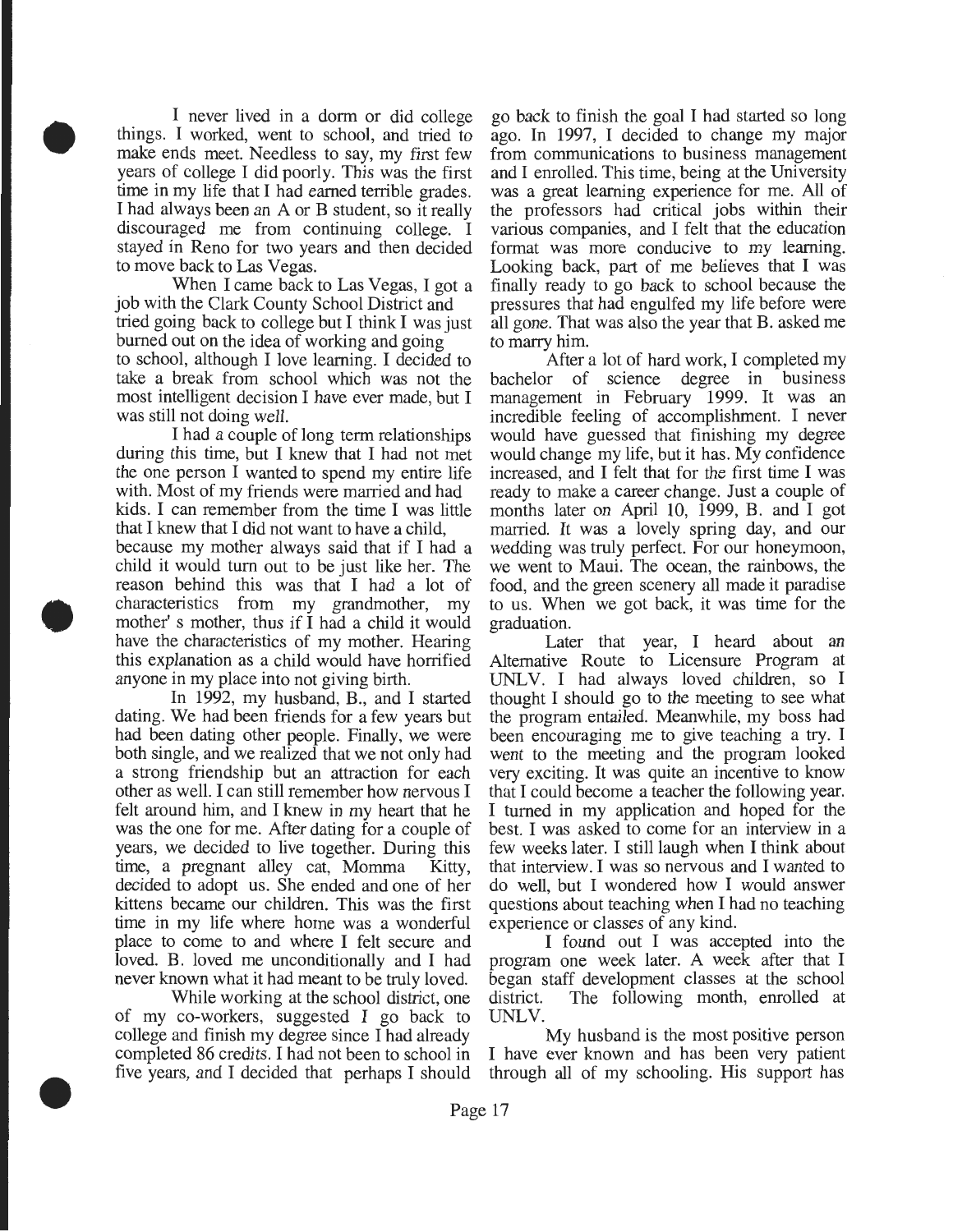really inspired me to follow my dreams. What is so amazing to me is that I did not tum out like my mother! I love where I am in my life; not to mention my husband is the love of my life; and my life is a dream come true. If I am asleep, I never want to wake-up. I honestly do not know how I turned out the way that I did except for the belief that God was watching over me, and I had some very caring people in my life that guided me.

Note: For the purposes of this publication, Anka's real name and other significant identifying information has been changed.

### Resource HOTLINES

•

•

•

Clark County Child Abuse and Neglect Hotline .......................... 399-0081 Division of Child and Family Services .......................... 384-8362

Family and Child Treatment Center of Southern Nevada  $258.5855$ 

| . 4. JOT.JO.J.J<br><b>HELP</b> of Southern Nevada |  |
|---------------------------------------------------|--|
|                                                   |  |
| <b>SAFE House Domestic Violence Hotline</b>       |  |
|                                                   |  |
| Safe Nest Domestic Violence Hotline               |  |
|                                                   |  |
| Youth Runaway/Emergency Shelter                   |  |
|                                                   |  |

## **UPGRADING OUR MENTAL MAPS**  by Jean Henry

I often hear people say something to the effect that "I don't have a clue why they responded that way," or "I don't know why I reacted the way I did, it just came out." It sometimes seems to be a mystery why certain results occur - why people do what they do or react to something the way that they do. But, in react to something the way that they do. But, in<br>fact, while we may not initially fully understand and responses to an event. the result of an event, it is really not so much of a mystery if we look closely at how results occur, and are willing to fully and honestly explore our own paths in arriving at a result.

The following provides a graphic illustration of

the process of moving from an event to a result.

# Events

## Mental maps

Perceptions Perceptions

Facts / Analysis

REACTION RESPONSE

# RESULTS

Events are those things occurring outside ourselves which require a response - something happens, we encounter someone, we are faced with a situation.

Reactions and Responses are the results of our interpretations of events. They result from the influence of our mental maps - the perception s and analyses which flavor the interpretation.

+ Reactions are those responses to events which are done instinctively, from habit, generally without conscious thought.

• Responses are those responses to events which are the result of more conscious thought proces, strategies thought hey may also possess elements or nabit and instinct.

**requirering are our psights and** intuitions, c r personal definitios of things, often abstract in nature.

 $\triangle$  Analysis is a *A*logical process tracing things to their true source, of examining relationships and processes on the basis of their original principles.

an event.<br>addions that takel us by surprise,<br>which might be judged as "prejudiced," re ult from our fallure to update our mental ma **at some level,** 

Page 18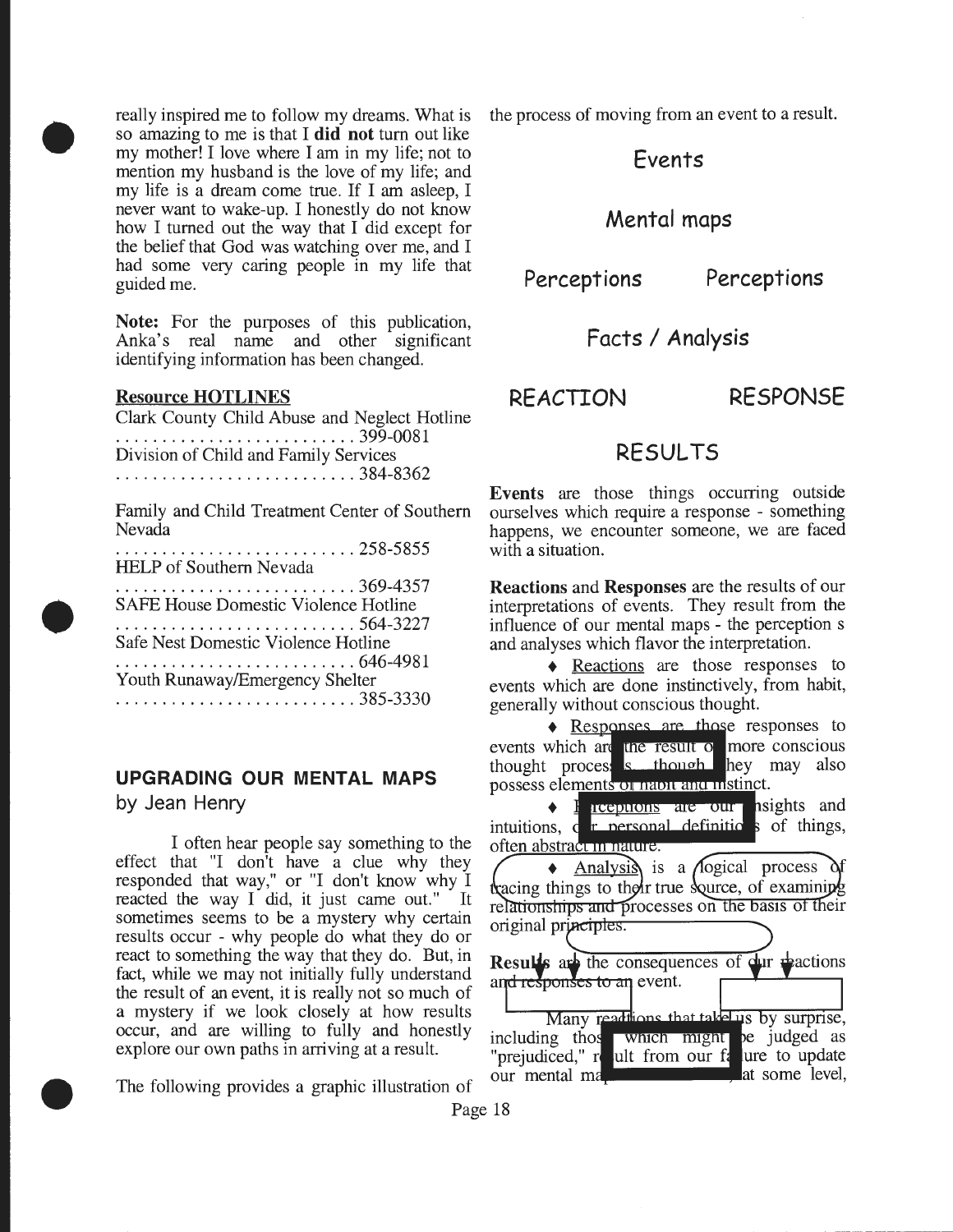being guided by old messages and old learnings that may no longer be valid or applicable . . . or never were. Responses or reactions take one of three forms: positive, negative, or neutral. Our responses generally determine the results we receive. Results, then, may also be perceived as positive, negative, or neutral. This is certainly true when dealing with people, particularly in light of the fact that our reactions and responses as well as our results may be viewed as "events" by other people. In reality, there are many overlapping event-response-result cycles as various people react/respond to reactions, responses, and results of those around them. The following provides a graphic illustration of the process of moving from an event to a result.

•

•

•

A key factor in our ability to influence or change our results is to understand the concept that events do not cause our responses. Yet, may people, when asked what led to a negative result, will refer to an event, not to a response to an event. In fact, two people may experience or witness exactly the same event and acquire two very different results, because they responded in two very different ways. Logic would lead us to conclude that it was not the event that created the result, but rather the reaction or response to the event. Knowing that reactions and responses are mediated by our perceptions, we can begin to work on the process of investigating and understanding the roots of our perceptions.

Perceptions are the result of a myriad of factors, such as: culture, family religious belief, peer influences, personal experiences, etc. They are often overtly manifest in the form of prejudices, opinions, beliefs, generalizations, etc. When we have steered by a particular mental map for a long time, we tend to assume that our interpretation of an event is fact - that our map is the same as the territory, and that every one else is operating with the same set of maps.

If we embarked on a vacation with a 30 year old map, we would probably not automatically assume we could arrive at the correct destination without questioning some of the routes. The roads and highways, and even the forms of transportation, have changed dramatically in 30 years. If we retain the same mental maps for year, we are just as likely to fail in arriving at our desired destination if, in fact, the territory around us has changed considerably in that time. Many things about

culture, society, family, experiences, etc. have changed, and we must continuously challenge the accuracy and applicability of our mental maps and update them as we go.

If we identify too strongly with our mental maps and do not challenge their accuracy and utility, we limit our personal and professional growth. As professionals who are in the business of helping others make positive changes in their lives, we are also in danger of limiting the growth of those we hope to help. Fostering new perceptions, creating new mind maps, is not easy. Often, even when we challenge our maps and know the proper response, we fail to choose that response because of peer pressure, fear, instinct, or habit. However, positive change and desired results can only come if we are willing to spend the time and energy to reassess and work at reengineering our perceptions.

Our challenge as educators (and humans) is to be aware of our perceptions and understand how they are influencing our interactions with students. We must be willing to look beyond the surface reality - to see past the façade created by our own set of beliefs, prejudices, interpretations, and generalizations in order to discover the true beauty and potential that exists in every person with whom we work. The advantage will go to those of us who can not only create accurate maps, but those who continuously challenge and question "what is" and "why it is," and update our maps to respond to an ever-changing world.

History is full of examples of famous people who clung valiantly to perceptions and beliefs which actually held the potential to jeopardize the progress of the world. Such as

*"There is no likelihood that man can ever tap the power of the atom.* "

> Robert Millikan, Nobel Prize in Physics, 1923

*"Heavier than air flying machines are impossible.* "

> Lord Kelvin, President, Royal Society, 1835

*"Everything that can be invented has already been invented.* "

Charles Duell, Director of U.S.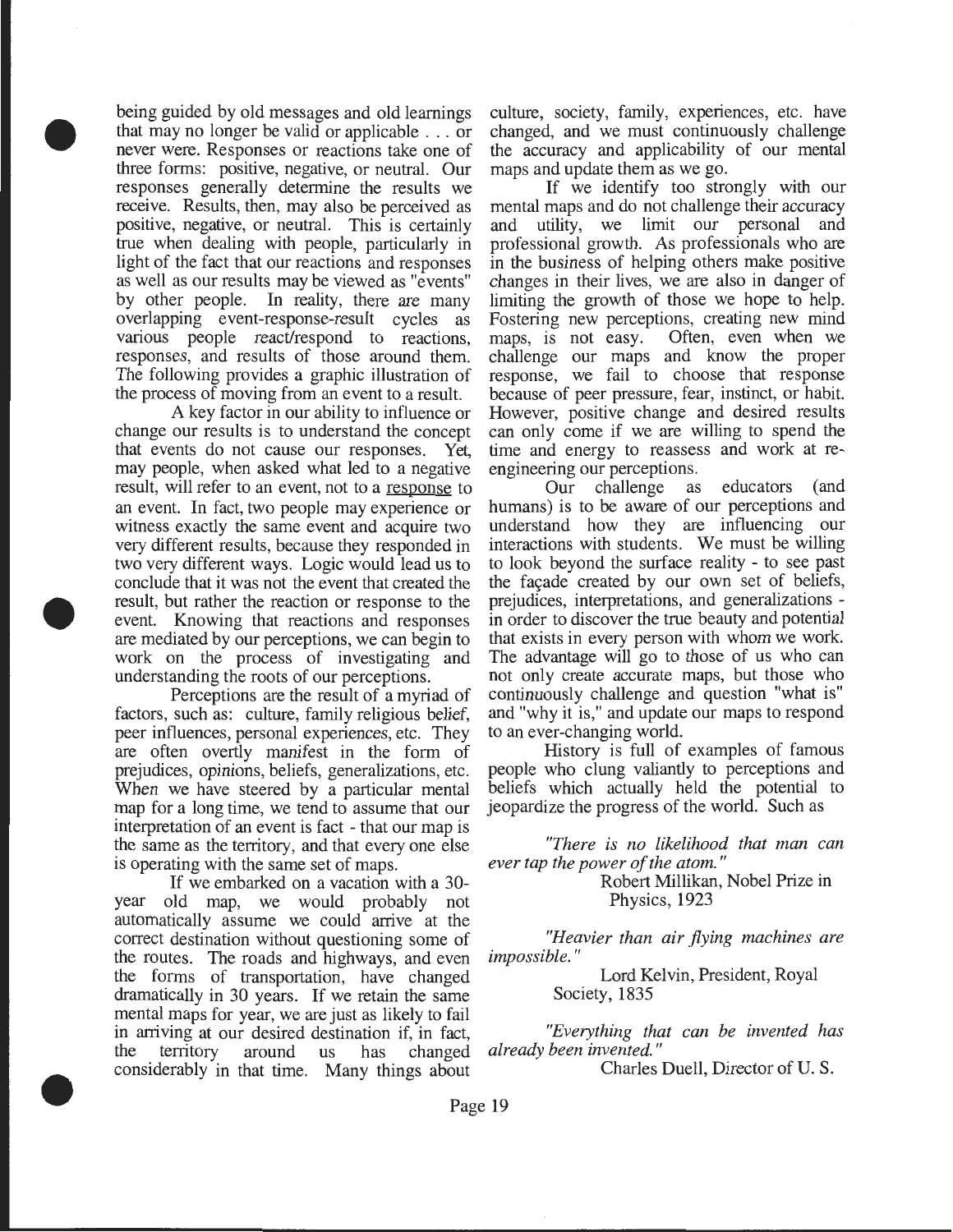Patent Office, 1899

• *"Sensible and responsible women do not want to vote."* 

Grover Cleveland, President of the U. S., 1905

*"Who the hell wants to hear actors talk?"* 

> Harry Warner, Warner Brothers Pictures, 1927

## **INCLUSIVE PRACTICES IN EARLY CHILDHOOD**

by Keith Hyatt

•

•

The integration and/or inclusion of children with disabilities into the general education setting has been a hot topic throughout the 1990s. Salisbury (1991) noted that while the concept of integration is superior to segregation, it still implies that there are two distinct groups of children in the school. One group belongs to the school while the group of children being integrated is "allowed" to participate in activities within the mainstream. Inclusion, however, refers to both a belief that all children belong and a practice that provides the opportunity for all children to participate in the general education setting and attend the class they would attend if they did not have disabilities.

In practice, the philosophy of inclusion is frequently misinterpreted. For example, many teachers refer to a group of students as the "inclusion students" or to a particular classroom as the "inclusion classroom". However, these descriptions do not capture the essence of inclusive beliefs, in fact, they imply that there are students in the school who are the "exclusion"<br>students" and that there are "exclusion" and that there are "exclusion" classrooms. Exclusion is a practice that does not occur at a truly inclusive school. As noted in the definition of inclusion (Salisbury, 1991), inclusion refers to a belief that everyone belongs and a practice that celebrates diversity while providing all students with the supports needed to succeed.

These beliefs and associated educational

practices may become more pronounced in the future. As noted by Odom and Diamond (1998), the inclusion of children with disabilities into the general education setting is only one aspect of diversity that has impacted the educational system, and the growing cultural diversity in the classrooms of the nation is likely to continue into the next century. As classrooms become more diverse, teachers will be required to teach children with varying needs and many of those children with high needs may not have a diagnosed disability.

To better meet the needs of all children, general educators had called for changes in the education of young children. The 1987 education of young children. publication of the first position statement on Developmentally Appropriate Practice (DAP) by the National Association for the Education of Young Children (NAEYC) was done in response to the growing practice of increasing academic instruction in kindergartens (Shepard & Smith, 1988). The curricular and instructional focus of DAP emphasized the use of child-centered learning activities based on the child's level of development. In the 1997 revision of DAP, edited by Bredekamp and Copple, the importance of individualizing instruction to meet the educational needs of children with disabilities was addressed. children with disabilities<br>Similarly, the use of Similarly, the use of developmentally appropriate practices in the natural environment with the necessary environmental adaptations and modifications necessary for children with disabilities to participate in chronological ageappropriate activities with their typically developing peers was identified as a major tenant in an approach to early childhood special education known as Activity-Based Instruction (Bricker & Cripe, 1992).

Regarding the program attendance of children with disabilities, Wolery, et al., (1993) randomly surveyed four groups of early childhood educators from across the Umted States and territories to determine the status of inclusive programming for preschool children with disabilities. Head Start reported the highest number of programs that enrolled a child with a disability  $(94\%)$  followed by public school kindergarten  $(81.5\%)$ , public school<br>prekindergarten  $(73\%)$ , and community prekindergarten  $(73\%)$ , and programs (59.2%). Over the 5 year penod covered by the survey, the number of programs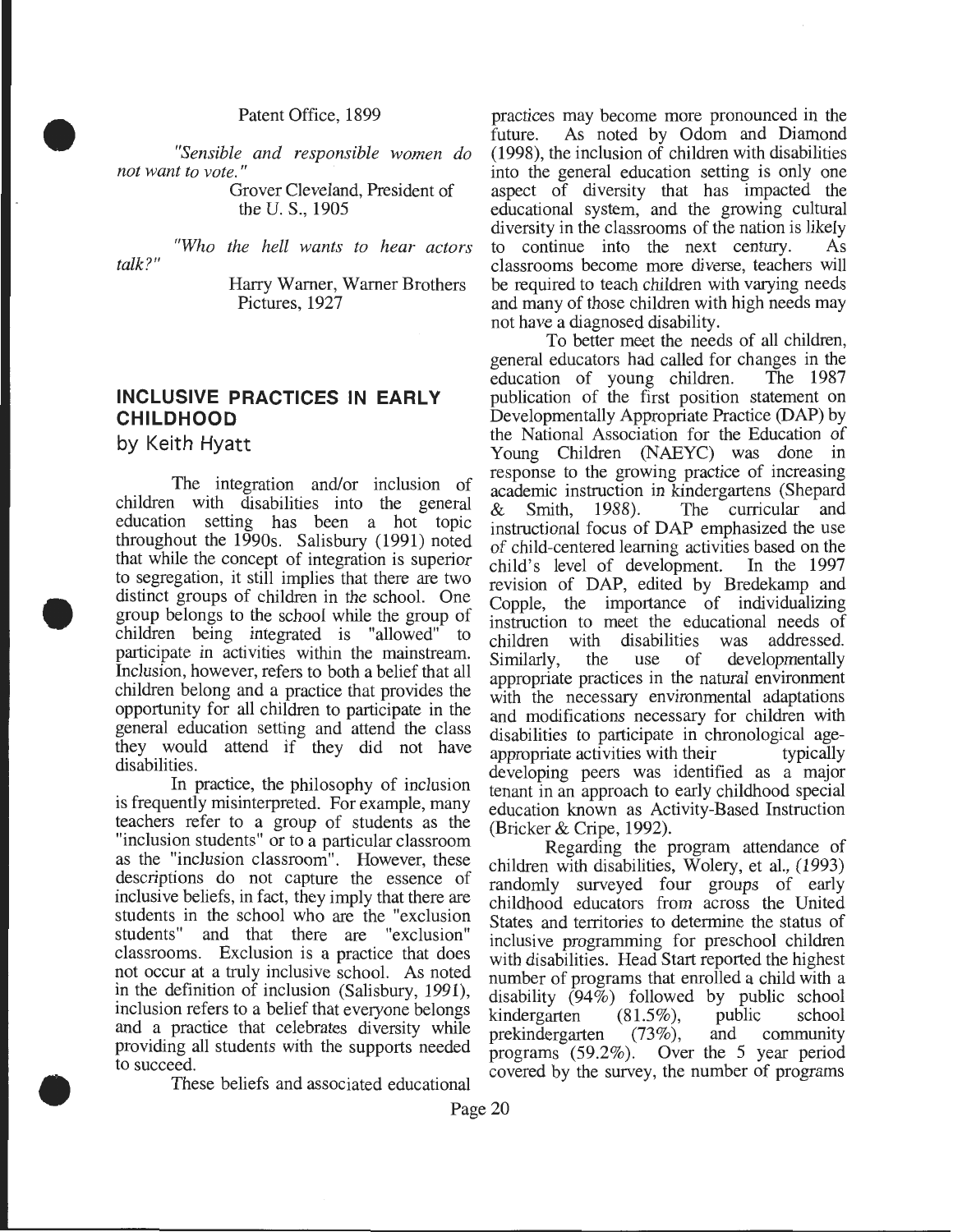enrolling children with disabilities grew from 37.5 percent in 1985-86 to 74.2 percent in 1989-90. These data provide additional These data provide additional evidence indicating the need for early childhood teachers to have skills necessary to work with a highly diverse student population.

•

•

•

A growing body of research has provided support to the efficacy of inclusive educational practices in early childhood programs (Buysse & Bailey, 1993). In a review of research studies, Buysse and Bailey (1993) concluded that the research supported the importance of educating young children with and without disabilities in the same setting. The studies they reviewed reported positive changes in social-behavioral development of children with disabilities when educated with their typical peers. Overall, the studies did not report differences in the attainment of developmental milestones regardless of whether the children attended inclusive or segregated programs. Hanline (1993), and Guralnick et al., (1995) also found that inclusive programming positively impacted rate of social interactions of children with disabilities.

Overall, the data support the effectiveness of inclusive programming for children with disabilities. The perceived benefits obtained by children without disabilities who attended either an inclusive preschool kindergarten was investigated by Peck, Carlson, and Helmstetter (1992).

Peck, Carlson, and Helmstetter (1992) surveyed one hundred twenty-five parents of typically developing children and ninety-five general education teachers to identify the benefits they believed the children without disabilities received from participation in an inclusive program. Parent responses indicated that they believed their child's overall experience in integrated program was positive. They felt their children were more accepting of human differences, had less prejudice regarding people with disabilities, and were more helpful to other children. They did not believe that their children imitated undesirable behaviors from children with disabilities. Teacher responses were similar to those of parents and indicated that the overall experience was positive for children without disabilities.

The literature supports the notion that well planned inclusive educational programming can be beneficial for students with and without disabilities. The challenge is in developing site specific plans to provide supports to children in inclusive settings.

### References

Bredekamp, S., & Copple, C. (Eds.). (1997). *Developmentally Appropriate Practice in Early Childhood Programs Revised Edition.*  National Association for the Education of Young Children. Washington, DC.

Bricker, D. & Cripe, J. J. W. (1992). *An activity-based approach to early intervention.*  Baltimore, MD: Paul H. Brookes Publishing Co.

Buysse, V., & Bailey, D. B. (1993). Behavioral and developmental outcomes in young children with disabilities in integrated and segregated settings: A review of comparative studies. *The Journal of Special Education, 26,*  434-461.

Guralnick, M. J., Connor, R. T., Hammond, M., Gottman, J. M., & Kinnish. (1995). Immediate effects of mainstreamed settings on the social interactions and social integration of preschool children. *American Journal on Mental Retardation, 100,* 359-377.

Hanline, M.F. (1993). Inclusion of preschoolers with profound disabilities: An analysis of children's interactions. *The Journal of the Association for Persons with Severe Handicaps,18,* 28-35.

Odom, S. L., & Diamond, K. E. (1998). Inclusion of young children with special needs in early childhood education: The research base. *Early Childhood Research Quarterly,* 13(1), 3- 25.

Peck, C. A, Carlson, P., & Helmstetter, E. (1992). Parent and teacher perceptions of outcomes for typically developing children enrolled in integrated early childhood programs: A statewide survey. *Journal of Early Intervention, 16,* 53-63.

Salisbury, C. L. (1991). Mainstreaming during the early childhood years. *Exceptional Children, 2,* 146-155.

Shepard, L., & Smith, L. (1988). Escalating academic demand in kindergarten: Some nonsolutions. *Elementary School*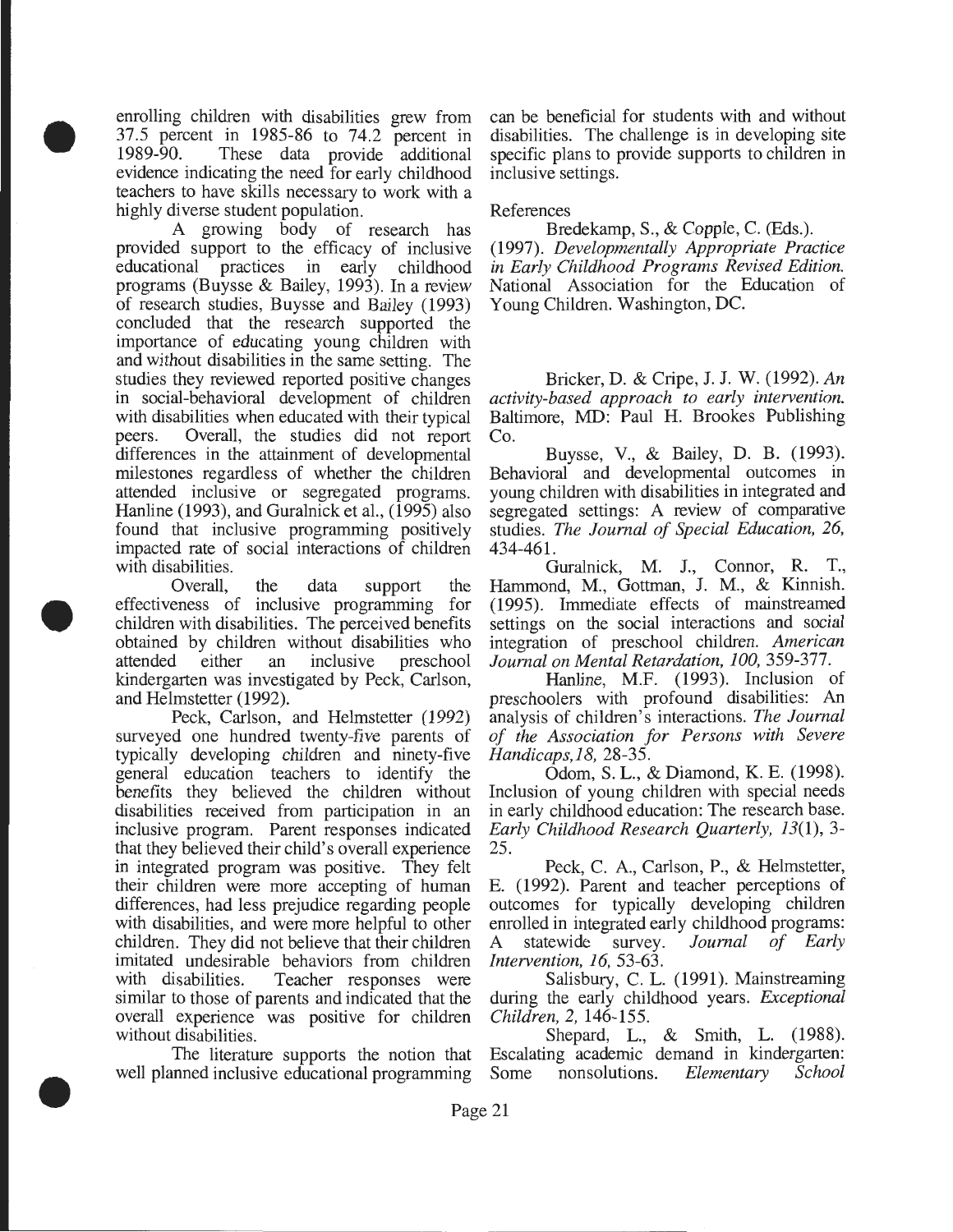#### *Journal, 89,* 135-146 .

•

•

• Wolery, M., Holcombe-Ligon, A., Brookfield, J., Huffman, K., Schroeder, C., Martin, C. G., Venn, M. L., Werts, M. G., & Fleming, L.A. (1993). The extent and nature of preschool mainstreaming: A survey of general early educators. *The Journal of Special Education,* 27, 222-234.

## **A FEW IDEAS FOR INCORPORATING APPRECIATION FOR MULTICULTURAL DIVERSITY IN THE CLASSROOM**

by Aimee L. Govett, Jean Henry, and LeAnn Putney

As a result of ongoing collaboration regarding activities that promote appreciation for diversity in the classroom, Drs. Jean Henry, LeAnn Putney and I put together some of our ideas and presented these at the NAME Conference this past Fall. We feel that collaborative activities exemplify what is needed to encourage embracing diversity in a classroom. Otherness is created when we do not feel connected to each other, when communication is restricted or lacking altogether. Thus, if we can structure and implement activities in our classrooms and workplaces that teach the skills of collaboration, we are providing opportunities for our students and colleagues to establish these critical connections.

The presentation gave participants the chance to participate in classroom activities that have been successfully utilized by Drs. Govett, Henry, and Putney and to identify strategies for taking the lessons learned back to their own campuses.

#### IDEAS FOR THE CLASSROOM:

The initial interactive activity involved forming groups in our audience to work together collaboratively on an assigned task. Working in small groups, participants designed a hypothetical Multicultural Professional Development Workshop. They then marketed their workshop to the other groups through group/interpersonal interaction. Participants were given specific cultural behaviors that they were to exhibit during all interactions with other<br>group members. As the groups interacted As the groups interacted. within the parameters of their cultural behaviors, communication challenges invariably arose. Once all groups had the opportunity to market their workshop to all other groups, the session was reconvened as a whole to discuss the results of their marketing efforts (i.e. the challenges that they encountered in communicating with other groups/group members as a result of their cultural characteristics.) As facilitators for this collaborative activity we supplied the tools to help group dynamics go more smoothly.

### Values Auction:

For this activity you can have your students brainstorm a list of values or you may supply them with a partial list and have them add<br>those they feel should be included. This is those they feel should be included. important to give them some ownership or connectedness to the values used in this activity. Have your students look over the list of values and rank them in order of personal importance. Using play money, distribute \$2000 to each player or you could use some other accepted exchange. (Velicia McMillan)

Begin the auction. Make up your own rules or keep it as an authentic auction framework. There will be some competition (and cooperation) during the auction. When all values have been distributed begin a discussion about:

+What values went for the highest bid and why?

+Which ones went for the lowest bid and why?

+Are these values common across cultures?

+What constitutes a culture?

## Portraits:

This activity serves to introduce and emphasize the role of women and people of color as notables in the sciences and in society in general. You may use overhead transparencies of people showing no names or information. After showing each one to the class, ask them if they know who this individual is. Usually they do not, so have them make up a biography for each person. You can also do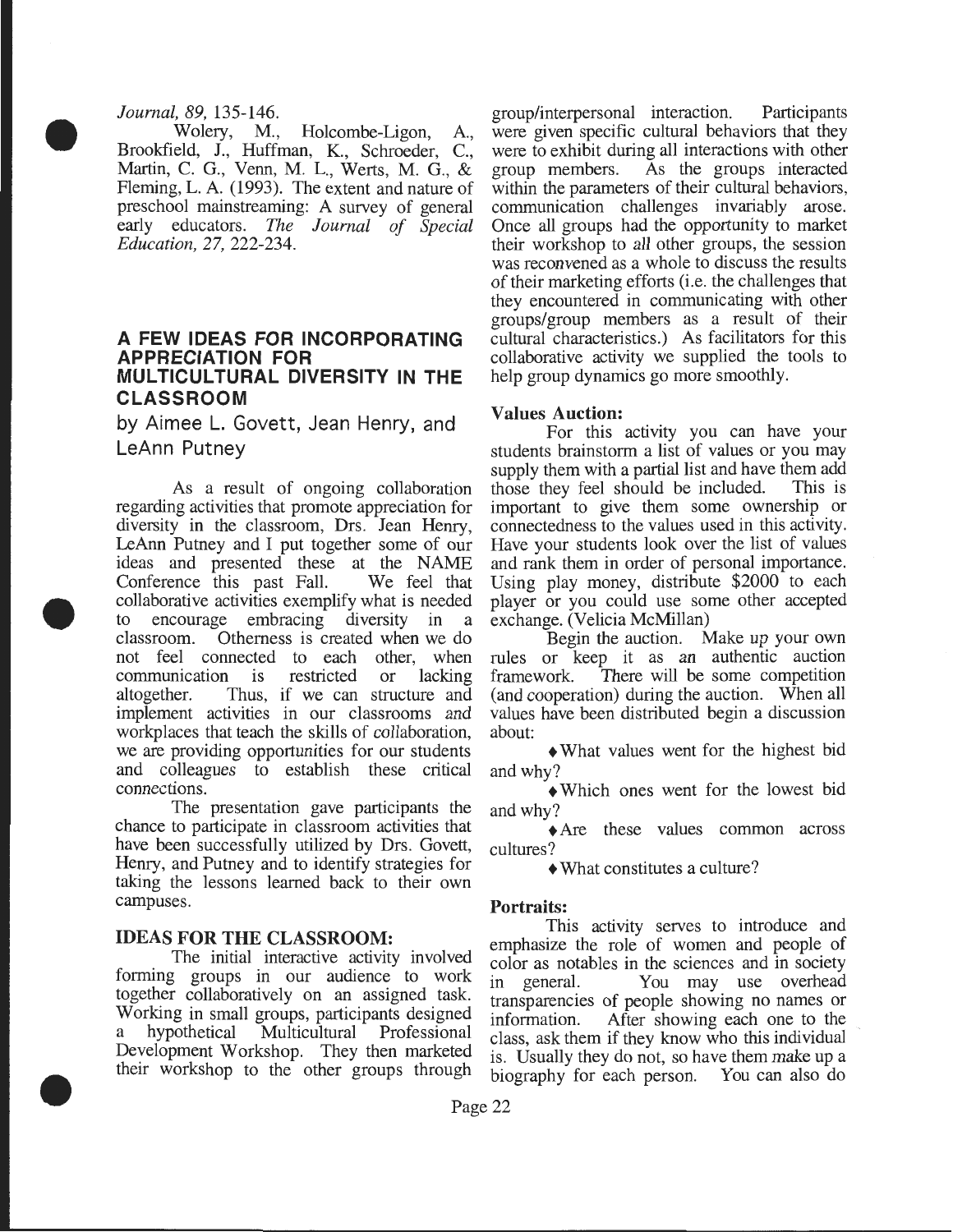this activity using only the names of individuals, because gender is not always obvious in a name. (Joyce Nelson-Leaf)

You may lead with questions like:

•

•

•

+What do you think this person does for a living?

 $\triangle$ How much education do you think he/she has?

• Where do they live? Do they have a family? Etc.

Use an easel pad to record the biographical descriptors for each individual. Having created biographies for each one distribute the sheets (one to a group) with the made- up life histories. Then hand out a truelife story and allow the students to make corrections. How many facts were correct and how many were way off? Most women and people of color are not included in our science textbooks as celebrated figures. The reference books used for this activity also describe experiments similar to those done by these scientists. Therefore the students can carry it further and reenact the experiments that brought them distinction. A variation on this theme is just to use the names of the scientists and have them create a life story. In some cases the gender is not obvious from the name alone.

**The Scientist Within You:** Experiments and Biographies of Distinguished Women in Science, Volume I (ages 8-13) *\$21.95* and Women scientists from Seven Continents – Biographies and Activities, Volume II (ages 10- 15) *\$24.95.* ACI Publishing- PO Box 40398 - Eugene, OR 97404-0064 800/935-7323

**Mothers of Invention:** From the bra to the bomb, forgotten women and their unforgettable ideas, by Ethlie Ann Vare and Greg Ptacek, Quill William Morrow, New York, 1987.

**Contemporary Women Scientists:** American Profiles by Lisa Yount - Facts on File, Inc. 1994.

**Nobel Prize Women in Science:** Their lives, struggles, and momentous discoveries, by Sharon Bertsch McGrayne, A Birch Lane Press Book, Toronto, Ontario, 1996.

science from antiquity through the nineteenth century, by Margaret Alic, Beacon Press, Boston, 1986.

The final activity was intended to insure that participants left the workshop with a commitment and a clear plan of how to utilize collaborative activities to enhance appreciation of diversity. Participants worked in pairs to create a "Personal Action Plan." Based on the following 10 characteristics of an effective collaborative group, participants were asked to record at least three specific strategies to implement when they returned to their campus to insure that their<br>students' collaborative groups or work students' collaborative group/team are successful in their efforts to work together collaboratively.

## **Personal Action Plan: Diversity and Collaborative Teamwork**

For some, you may make general statements, for some you may be more specific.

+Mission, purpose, and goals are clear and understood by all. [Write out your group/team's agreed upon goal(s).]

+Sufficient resources are available to accomplish our goals. [What resources do you need? What personal resources do members bring? (e.g., amount of time, personnel, funds, etc.)

 $\triangle$ Members have appropriate training, skills, & experience. [Take inventory of each member's knowledge, skills, training, knowledge, perspective, etc. that will contribute to achievement of specific goals. Celebrate the diversity that will ensure your success!]

•The group/team has an open communication system that encourages diversity, seeks feedback, and manages conflict. [Specify mechanisms that may be employed to insure these components.]

+Sufficient time devoted to examining group/team norms, values, and beliefs and insuring team growth. [What will you do to make sure you continue to value your different contributions and function smoothly?]

• An effective problem-solving strategy is used. [e.g. How will you reach agreements when members express their diversity - i.e. disagree on direction, strategies, etc.?]

+Internal standards are established for evaluating individual roles, responsibilities, and performance. [Delineate some of the tasks each **Hypatia's Heritage:** A history of women in of you will be responsible for, begin to set up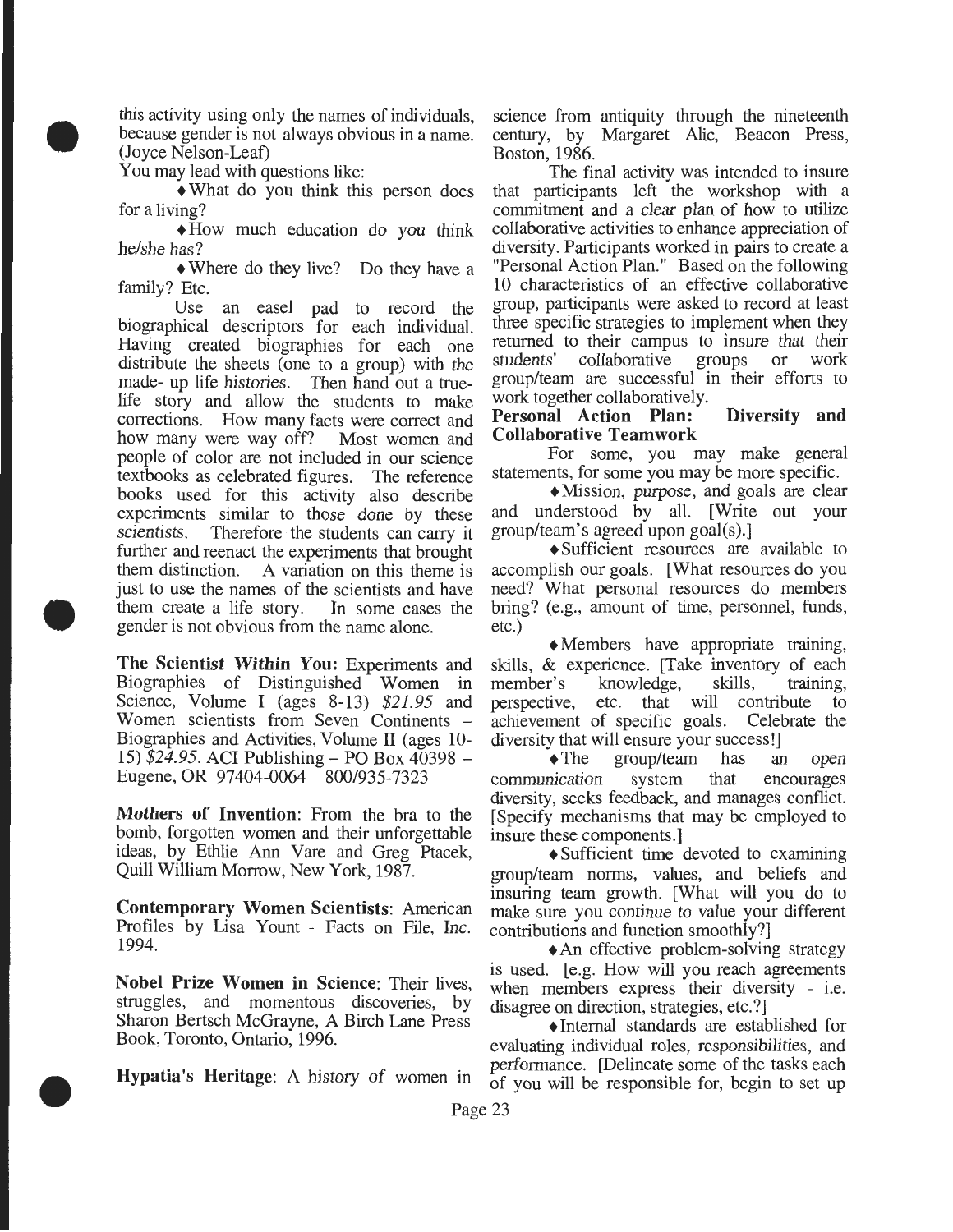some tentative time frames.]

•

•

•

+Climate of trust and personal and professional support. [How will you convey these concepts to each other? What behaviors will indicate these?]

+There is an identified leader or agreement of appropriately shared responsibility. [Determine and agree upon how this will be handled in your team ... write down the agreement.]

+Organizational support sufficient to ensure success of group/team process and product. [What do you need from teachers, administrators, the library, the community etc.?]

## **FROM THE INSIDE OUT: A HISTORICAL LOOK AT THE DISABILITY EXPERIENCE IN THE UNITED STATES**

by Kyle Higgins and Tom Pierce

The history of special education mirrors the attitudes of society---positively and negatively. As with any history, many of the occurrences have their roots in scholarly work. Historically, scholars have pondered, written, and often put their thoughts into action. However, once politicians or government took over the implementation of the research findings of the particular scholar, often things no longer followed the research, they followed the politics or ignorance of the times. Often the politics or ignorance was framed around stereotypes held by the public at large or by the individual politicians in power.

The following summarizes the major events in our country's history concerning people with disabilities. Perhaps it will become clear that while good intentions have often been held, the implementation of the work of scholars into everyday practice in our country quite often reflected the stereotype, bias, and prejudice of the American populace against those who were different. Unfortunately, the words of Joseph Shapiro (1992) continue to ring true in the United States, "People without disabilities simply do not understand people with disabilities." It is time for us all to learn and understand.

**Thought to Ponder** 

*When people with disabilities come to the conclusion that they have the right to be in the community, to have a say in how that community treats them, they are beginning to develop a consciousness about taking control of their lives and resisting all attempts to give others that control.* 

Ed Roberts, President of the World Institute on Disability The Historical Timeline

## Colonial America

+Early colonists attempted to prevent the immigration of people with physical or mental disabilities. A person with a physical or mental disability or who was considered potentially dependent was deported and forced to return to England.

### Revolutionary War

+Because of the number of soldiers who incurred disabilities during the war, the new U.S. Congress voted to pay pensions to soldiers with disabilities.

#### 1798

+A system of marine hospitals was established to care for sailors who were sick or who had disabilities. This evolved into the Public Health Service and eventually into the Veterans Administration Hospitals.

#### Early 1800s

+Alms houses for people who were poor or people with physical and mental disabilities were built.

#### 1812

• The first institutional school for people who were blind was opened in Baltimore.

#### 1817

+Thomas Gallaudet founded the School for the Deaf in Hartford, Connecticut.

#### 1832

+Samuel Howe opened the Massachusetts Asylum for the Blind---later known as the Perkins Institute.

#### 1840

+Dorthea Dix led reformers in

Page 24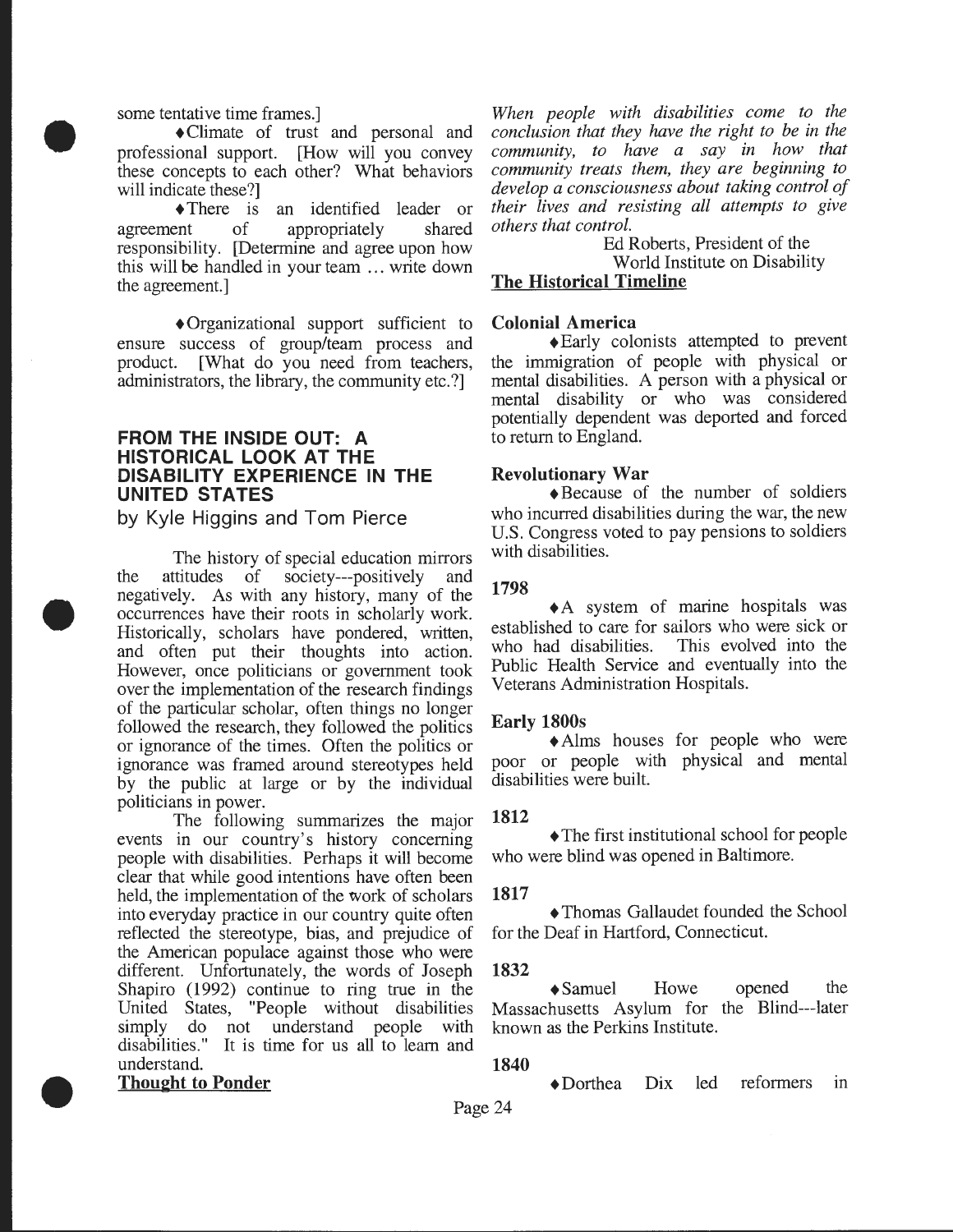demanding that states take control of the "miserable" alms houses. She spoke on every occasion concerning the deplorable conditions of these institutions.

• Dorthea's work resulted in the states assuming control of these institutions---and building more of them. Conditions stayed the same.

#### **1848**

•

+Samuel Howe opened the first school to train "idiots and feebleminded youth." His goal was to cure mental retardation.

• Because of Howe's efforts, mental retardation was no longer equated with mental illness. However, his efforts led to more institutionalization of people with mental retardation.

#### **1854**

+U.S. Congress provided federal funding for separate facilities for people who society called deaf, dumb, blind, and mentally ill. President Franklin Pierce vetoed this measure saying that the care of the "physically and mentally disabled was not a federal responsibility."

## **Civil War**

•

•

• The nation's interest in disabilities was renewed because of the large number of soldiers and citizens who incurred physical disabilities in the war.

 $\triangle$ Institutions continued to grow in number and rapidly became places of abuse, isolation, and segregation.

#### **1866**

+National Home for Disabled Union Soldiers was established.

#### **1886**

 $\triangle$ The State of Mississippi spent 20% of its entire State revenues on artificial arms and legs for those hurt during the Civil War.

#### **End of the 19th Century 1927**

movement became very strong. Both Holmes ruled that sterilization was legal. He movements questioned the desirability of having stated, "It is better for all the world, if instead of a society with people with disabilities in it.  $\tilde{A}$  waiting to execute degenerative offspring for new hostility towards people with disabilities crime, or to let them starve for their imbecility,

emerged across the country.

#### **1907-1958**

• During this time period, more than 31,000 people with disabilities---nearly twice as many females as males---were sterilized in 30 states.

#### **World War I**

+New injuries incurred by United States soldiers rekindled the interest in soldiers with disabilities.

#### **1918**

• U.S. Congress passed major rehabilitation programs guaranteeing federal funds for vocational training and job counseling for returning WWI veterans.

• The American Red Cross was established.

#### **1921**

• A new Federal law was passed to build child and maternal health centers. The goal was to reduce the nation's infant and maternal mortality rate. The nation experienced a higher survival rate for children born with disabilities.

• The Veterans' Bureau was established to provide medical advances to veterans.

+Industrial accidents increased injuries and disabilities for workers. The nation experienced a higher survival rate for workers who were injured on the job.

#### **1924**

+Congress passed the immigration act of 1924 that limited the movement and immigration of people who were considered "undesirables." They were defined as people considered idiots, feebleminded, epileptic, alcoholic, loathsome, and morons. In addition, steamship companies were fined from \$250 to \$1,000 for every "undesirable" they brought into the country.

 $\triangle$ Social Darwinism and the eugenics  $\triangle$ Supreme Court Justice Oliver Wendell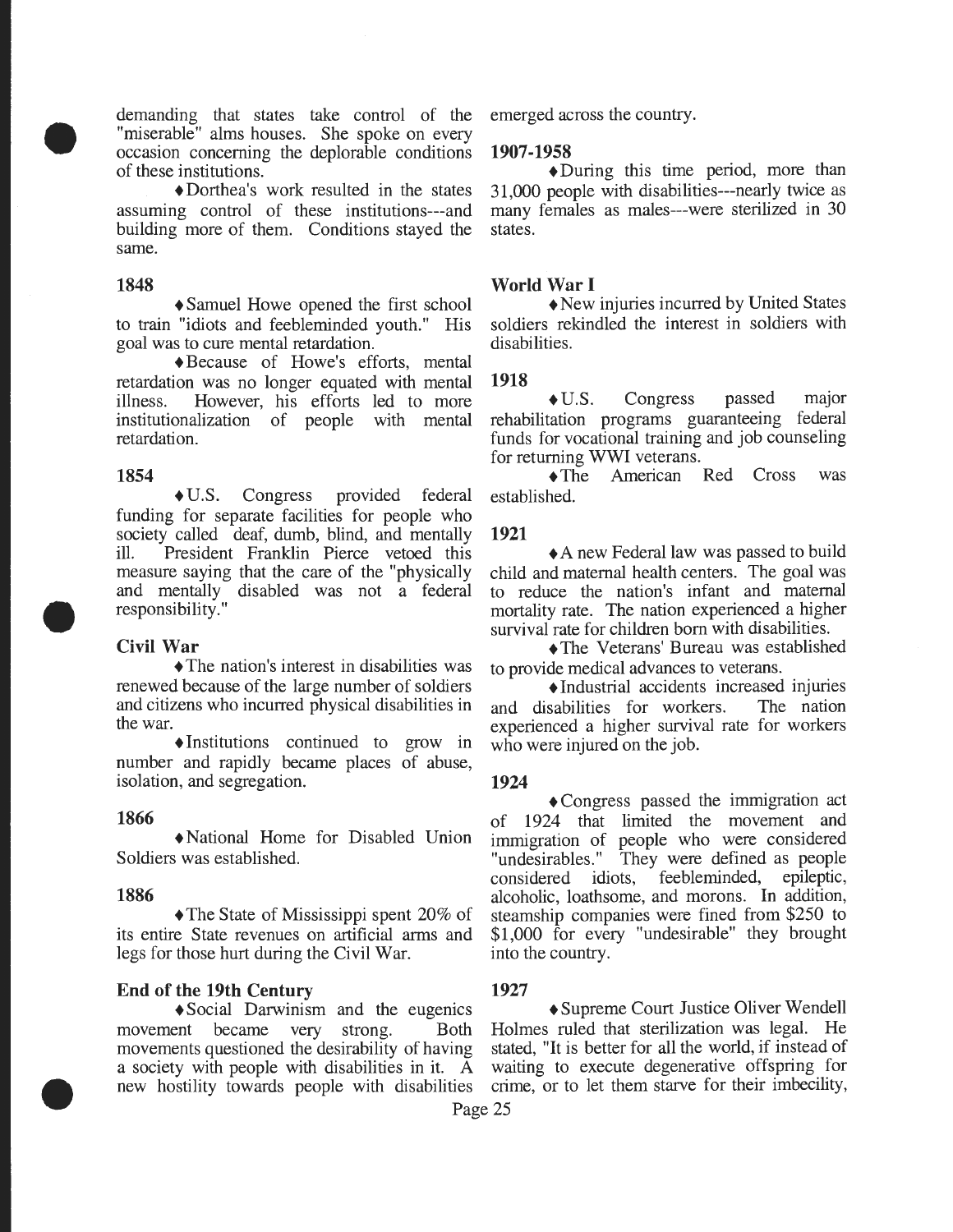society can prevent those who are manifestly demonstrated high academic achievement. unfit from continuing their kind.... three generations of imbeciles are enough".

#### **1935**

•

+President Franklin Roosevelt signed the Social Security Act. This Act provided for permanent financial assistance for adults with disabilities.

+President Roosevelt helped found the March of Dimes.

#### **World War II**

+World War II spurred another **1963**  expansion of federal rehabilitation programs.

#### **1939**

+Howard Skeels and his colleagues embarked on a thirty-year longitudinal study to investigate the effects of early nurturing on children at risk for disabilities. This study children at risk for disabilities. became the catalyst for Head Start.

#### **1946**

+The organization called Paralyzed Veterans of America was formed.

#### **1947**

•

+The President's Committee on the Employment of the Handicapped was founded.

+Drs. Howard Rusk and Henry Kessler created rehabilitation medicine.

#### **1948**

+The United Cerebral Palsy Association was founded. The parents of children with disabilities movement began in the United States.

#### **1950**

+The Muscular Dystrophy Association was founded.

•The first university program for students with disabilities was founded at the University of Illinois for WWII veterans----163 students with disabilities enrolled---10 used wheelchairs.

•

Americans who felt left behind in the space race funded programs for students who not be denied admission to public schools.

#### **1962**

◆ Ed Roberts, a student with polio who was quadriplegic, attempted to enter the University of California at Berkeley. He was

denied admission by the Academic Dean, who said, "We've tried cripples before and it didn't work."

+April 6, 1963, Sam Kirk referred to a group of children as learning disabled. He defined this group as children having normal intelligence, but unable to perform certain academic skills. Kirk was labeled the father of the field of learning disabilities.

#### **1967**

+Congress created The Federal Bureau for the Handicapped.

+Twelve students with severe physical disabilities sued to enter Berkeley and won. They wanted to live on campus. The university made them live in the university infirmary.

#### **1970**

•The Federal Bureau for the Handicapped began to provide funds for the training of Special Education teachers and for the development of separate instructional materials for the teaching of students with disabilities.

•The Independent Living Movement began in the United States. The goal was to move people with disabilities into the community. This was the beginning of the integration movement for people with integration movement for disabilities.

+Judy Heumann was denied a license to teach in New York City's public schools because she was a quadriplegic. She decided to found the political action group Disabled in Action.

#### **1971**

**1957**<br>**•The Russians launched Sputnik and Retarded Children won a landmark federal case** The Russians launched Sputnik, and Retarded Children won a landmark federal case<br>ans who felt left behind in the space race that ruled children with mental retardation could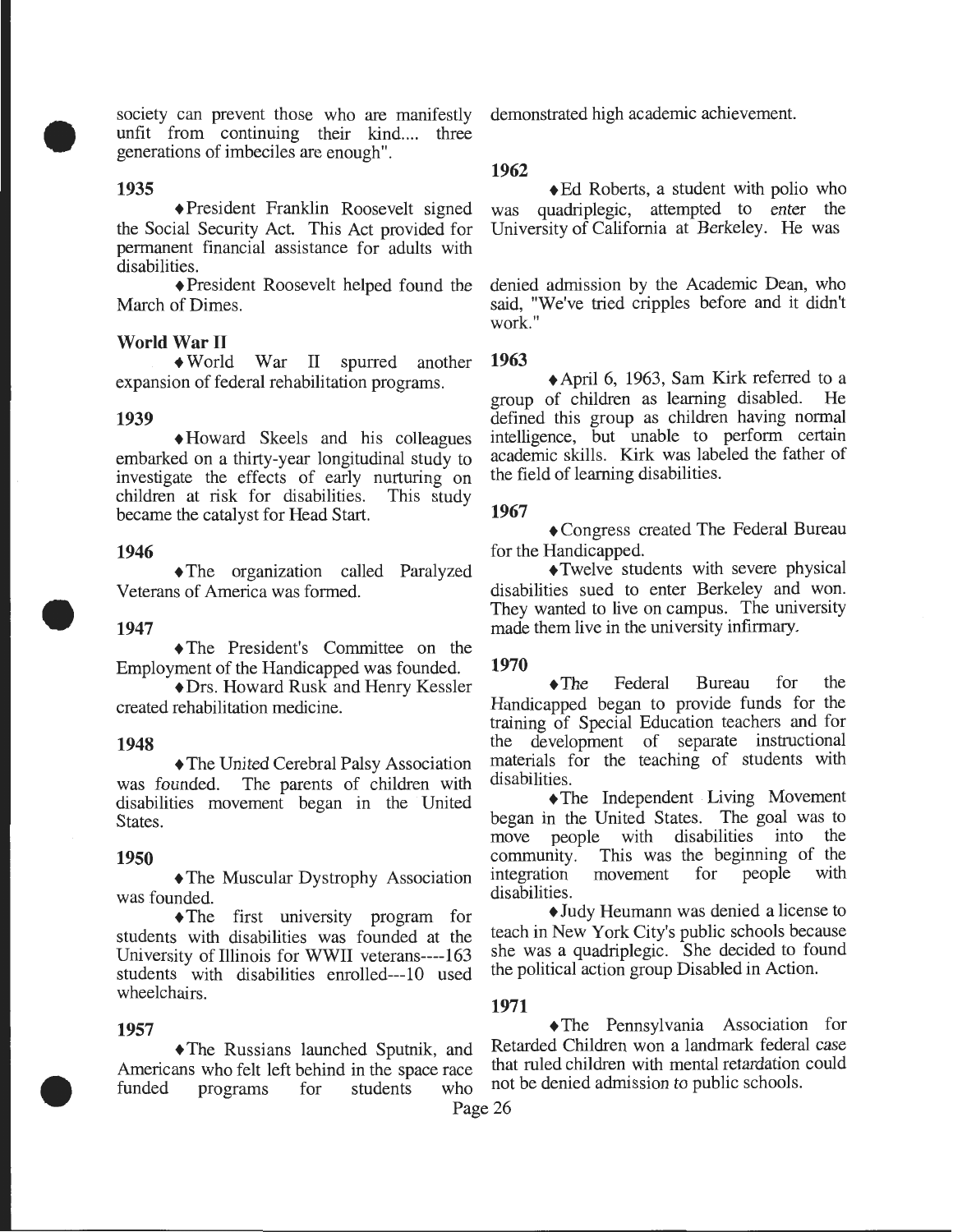•

+The Normalization Movement was brought to the United States from Sweden. The movement maintained that people with disabilities should be afforded the same opportunities and rhythms as typical people and that all of their life activities should be as integrated as possible. The objective was for the life goals of people with disabilities to approximate the goals of the mainstream population. Normalization implied social acceptance of the person with a disability and stressed the value of human dignity.

+The Normalization Movement contributed to the paradigm shift toward deinstitutionalization. Deinstitutionalization advocated for the elimination of large institutions for individuals with disabilities. The movement toward placing people with disabilities in small, community-based group homes, or independent living arrangements began.

• The Center for Independent Living was founded in Berkeley, CA---the goal was the integration of people with disabilities into the community.

+Geraldo Rivera exposed the deplorable conditions of Willowbrook Hospital in Staten Island, NY. The documentary embarrassed public officials and millions of dollars were pumped into institutions for care, treatment, and habilitation.

## **1973**

•

•

+Congress passed Section 504 of the Rehabilitation Act as a legislative afterthought. This was the Civil Rights statement for people with disabilities. Section 504 ensured that people with disabilities had accessibility to all federally funded projects.

+The implementation of Section 504 was held up by President Ford's administration because President Ford believed it would cost the federal government too much money to provide civil rights to people with disabilities. The implementation of Section 504 was also held up into President Carter's administration because Health, Education, and Welfare Secretary Joseph Califano also believed it would cost the government too much money.

## **1974**

• People with disabilities began talking explicitly about disabilities being a civil rights issue.

## **1975**

+Public Law 94-142, the Education for All Handicapped Children Act, was passed by Congress. Major provisions of the law Major provisions of the law included: (a) free appropriate public education for all children/youth with disabilities regardless of the nature and severity of their disability, (b) the creation of an Individualized Educational Program (IEP) based on and tailored to address the unique learning needs of each individual student with a disability, (c) the education of the student with a disability in the least restrictive environment with students without disabilities to the maximum extent that is appropriate, (d) the access to all areas of school participation for students with disabilities, and (e) children/youth with disabilities and their families are guaranteed rights with respect to nondiscriminatory testing, confidentiality, and due process.

## **April 3, 1977**

+The American Coalition of Citizens with Disabilities staged a sit-in in their wheelchairs outside of Health, Education, and Welfare Secretary Joseph Califano's home to protest his blocking of the implementation of Section 504 (remember, it had been passed by Congress in 1973). Califano called the police to have the demonstrators forcibly removed.

## **April 5, 1977**

+Three hundred people with disabilities and their supporters took over Califano's office in Washington, DC and stayed overnight. Califano cut off all food and telephone to the demonstrators.

## **April 6, 1977**

+In San Francisco, demonstrators in wheelchairs took over the Health, Education, and Welfare office in the Federal Building and stayed for 25 days.

• The majority of the demonstrators had severe physical disabilities and required

Page 27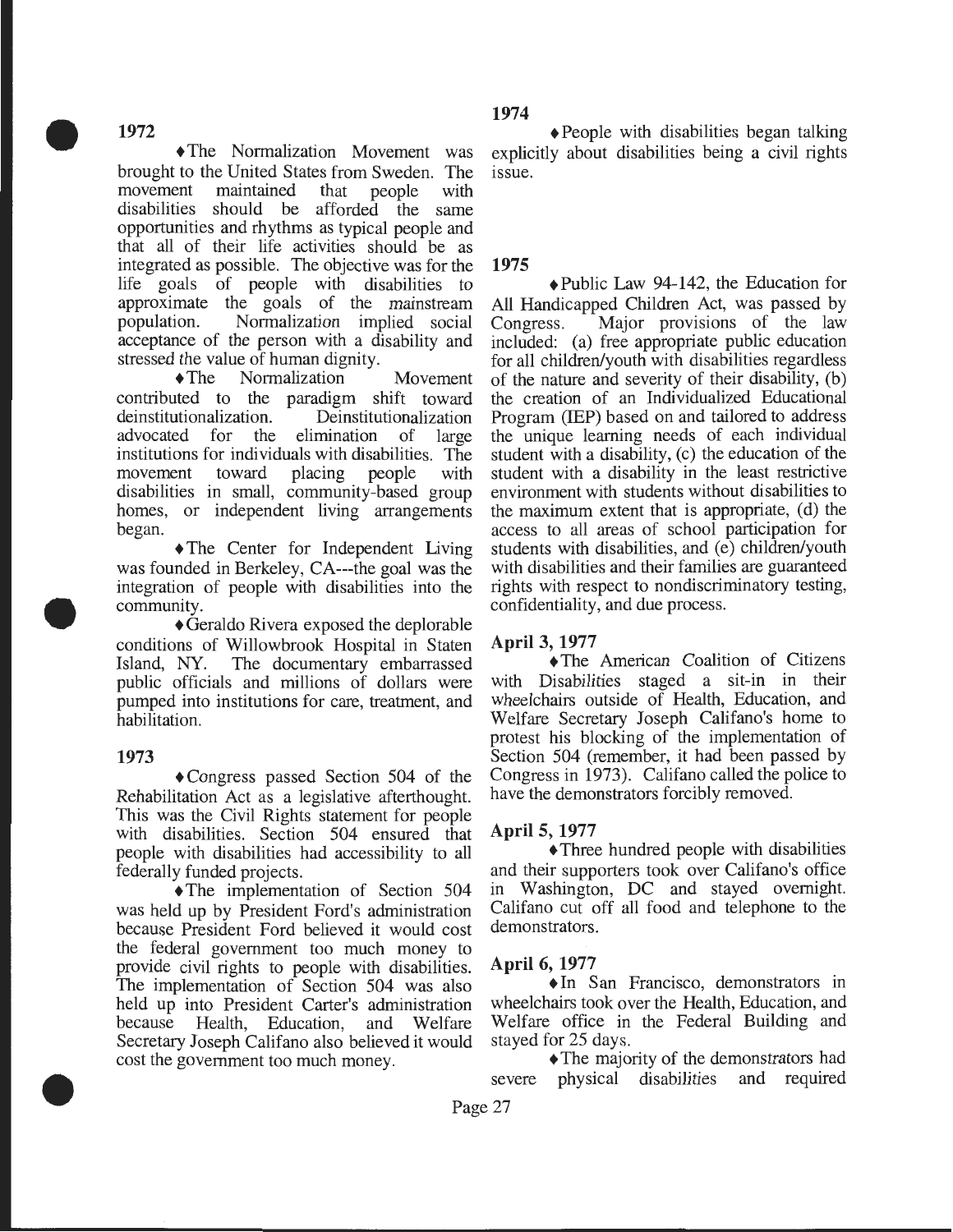personal assistants. Califano barred the entry of the personal assistants into the building thus denying physical care for the demonstrators.

+The supermarket Safeway donated food for the demonstrators. The Black Panthers cooked and smuggled the food into the building to feed the demonstrators.

+Califano worked in Washington to undermine Section 504. He attempted to set up "separate but equal facilities" for people with disabilities. He was quoted as saying, "I see no reason why schools or hospitals should be accessible to the disabled."

#### **April** 28, **1977**

+Four years after Congress passed it, Califano signed Section 504 as it was originally written. He also signed Public Law 94-142.

#### **1977**

•

• The first children with disabilities to be assured rights under a federal law entered public schools in the United States. **1978** 

+Congress provided monies for states to operate independent living centers for people with disabilities.

## **1979**

•

+In the case of Southeastern Community College v. Davis, the Supreme Court ruled that Francis Davis, a woman who was deaf, could be denied admission to a nurses' training program.

#### **1981**

+Evan Kemp, Jr. (a lawyer), the first poster child for the Muscular Dystrophy Association, began a public protest against MDA's "pity" approach to raising money. He advocated for MDA to use successful adults with MDA on the telethon rather than pitiful children. This began an ongoing protest against Jerry Lewis' annual telethon.

#### **1986**

•

+Madeline Will, Director of the Office of Special Education Programs, reported that 10-25% of ALL students in classrooms in the United States were experiencing academic difficulty and that only half of them were eligible for special education service. Will advocated for the Regular Education Initiative-- the education of ALL students (with and without disabilities) in the regular education environment with special education services provided. She advocated for the end of special education "pull-out" programs.

### **1986**

+Public Law 99-457, the Amendments to the Education of the Handicapped Act, became law. This law extended the protection of P.L. 94-142 to preschool children and required

states to develop and implement<br>a statewide comprehensive, coordinated a statewide comprehensive, multidisciplinary, inter-agency program for early intervention services. The law mandated that states include children from birth through 2 years who had been diagnosed as having a mental or physical condition that would likely result in some type of disability.

### **1988**

+Students at Gallaudet University protest the appointment of a hearing President-- who did not know sign language. Their protest led to the appointment of a new President, I. King Jordan, who was deaf and who signed. Jordan signed in his acceptance speech, "This is a historic moment for deaf people around the world. We can truly say that we, together and united, have overcome our own reluctance to stand for our rights and our full representation. The world has watched the deaf community come of age. We can no longer accept limits on what we can achieve."

#### **1990**

+Congress passed The Americans with Disabilities Act. The Act provided for equity in job hiring, transportation, and accessibility for people with disabilities. There was much protest against the law by business and industry.

## **1990**

+The Education for All Handicapped Children's Act was renamed the Individuals with Disabilities Education Act P.L. 101-476 (IDEA). This Act signified changes in the original P.L. 94-142 that included: (a) the addition of two new disability categories (autism and traumatic brain injury), (b) the requirement of transition services for students with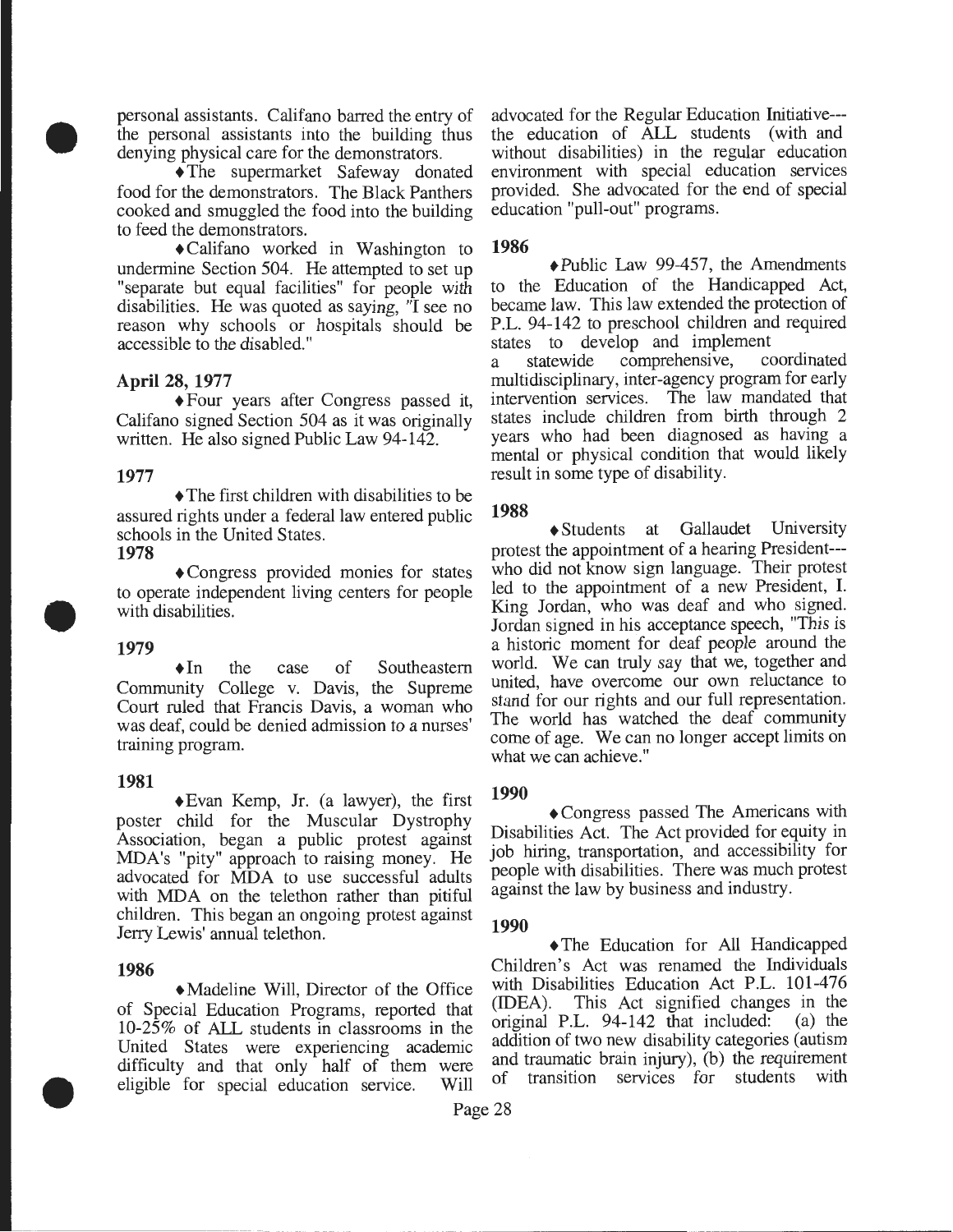16th birthday, and (c) solicited comments on the Education. definition of students with attention deficit disorders.

### **1992**

•

+President George Bush, the Education President, developed Education 2000----no mention of students with disabilities was included in the plan.

## **1992**

+The last title of the Americans with Disabilities Act went into effect. Disability advocates believed that this act would have more impact on the lives of people than any civil rights law since 1964.

### **1992**

+The city of New York refused to provide public toilets that were wheelchair accessible---in direct violation of the Americans with Disabilities Act.

+The Wall Street Journal began an editorial campaign that complained about the United States, "putting the narrow self interests of disabled people over the common good of the able-bodied."

#### **1992**

•

+Phil Graham, U.S. Senator from Texas, ran for President of the United States and promoted the idea that special education should be abolished in the United States. He stated in a public address, "special education costs the American taxpayer too much money----it is time we took all handicapped students out of public schools and put them back in institutions---- American schools need to focus on those students who will contribute to our future."

• The average cost per year for a person with a disability to live in an institution was \$82,228----the average cost for the most expensive support services (at home and at school) for a person with a disability was \$27,649.

## **1993**

•

+Judy Heumann, the woman denied a teaching license in New York, was appointed Assistant Secretary for Education for the U.S. Department of Education by President Clinton.

disabilities to begin no later than the students She has remained an Assistant Secretary for

## **1994**

• The Ninth Circuit Court of Appeals ruled in favor of Rachel Holland, an 11-year -old girl with mental retardation, who requested to attend school in regular education in Sacramento<br>City Unified School District. The school City Unified School District. district maintained that the appropriate placement for Rachel was half time in a special education classroom and half time in regular education. Her parents requested that Rachel be in regular education all day. The district court examined the following factors in this case: (1) the educational benefits available to Rachel in a regular classroom, supplemented by appropriate aides and services, as compared with the educational benefits of a special education classroom; (2) the none-academic benefits of interaction with children who do not have disabilities; (3) the effect of Rachel's presence on the teacher and other children in the classroom; and  $(4)$  the cost of mainstreaming Rachel in a regular classroom.

## **1994**

 $\triangle$ In the case of Doe v. Withers in West Virginia a jury awarded \$15,000 in damages in a civil rights suit brought against a public school teacher for refusing to accommodate a student's disability in the classroom. The jury found that<br>two high school teachers, the school two high school teachers, the superintendent, and the school board were guilty of not accommodating the needs of a student with learning disabilities in the general education classroom. The teachers had refused to provide the student with oral tests as required by the student's IEP.

## **1994**

+The National Council on Disability found that people with disabilities were typically unemployed in the United States. Of those with disabilities that were defined as "less severe," 35.3% were unemployed; of those with severe disabilities, 87.7% were unemployed. The mean income of people with disabilities was \$7,812 a year----125% below the national poverty line.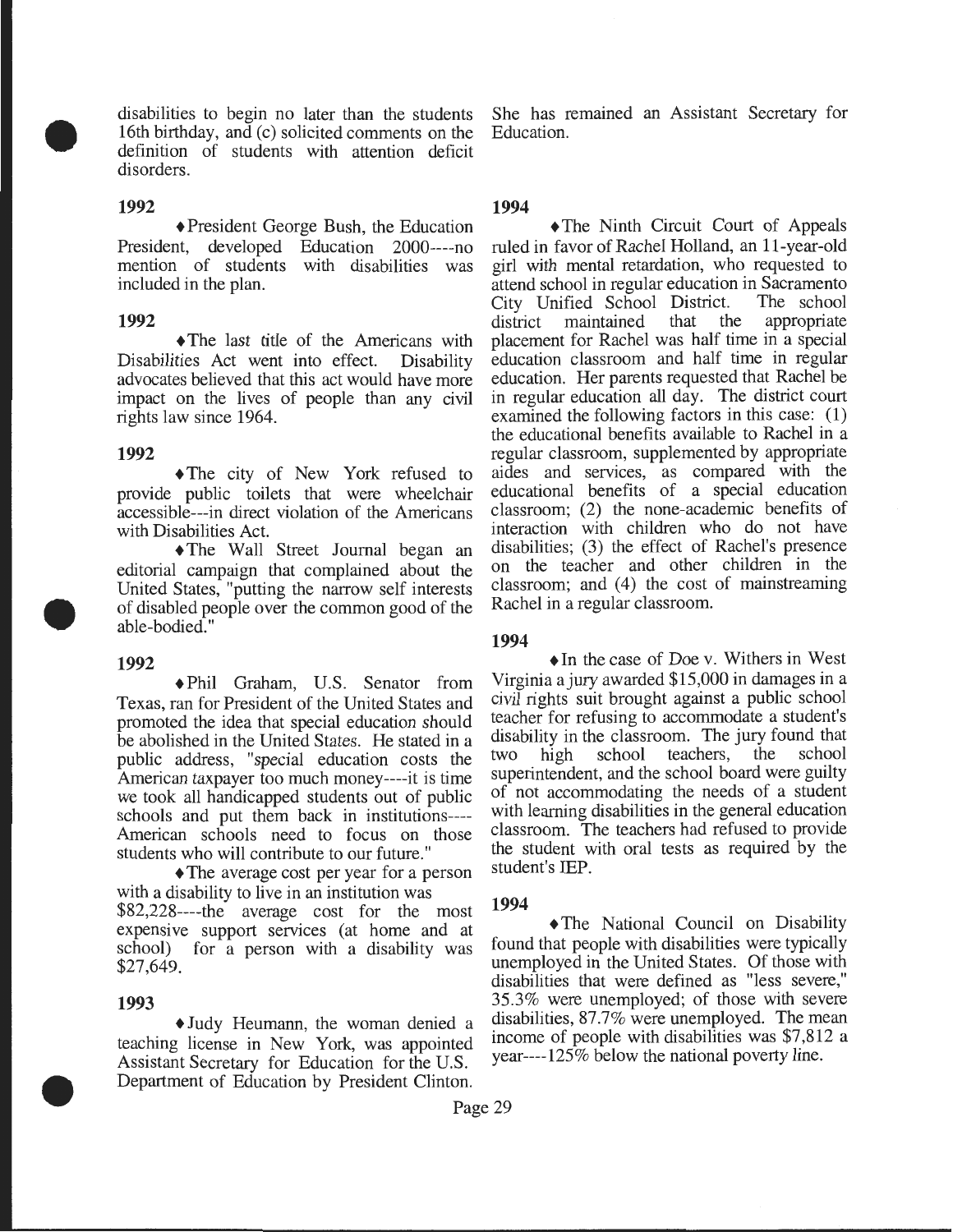#### **1995**

•

 $\triangle$ In an investigative study, the activist disability journal *Mouth* found that there were 1.9 million people with disabilities living in nursing homes. The annual cost for a person with a disability to live in a nursing home was \$40,784. It would cost only \$9,692 a year to provide personal assistance services so the same person could live at home. *Mouth* found that many U.S. Congressmen have invested heavily in nursing home stock and continue to vote against the provision of home service for people with disabilities---forcing people to live in nursing homes.

#### **1997**

+Congress reauthorized IDEA (federal regulations protecting students with disabilities), but regulations were slow in coming out to the public.

#### **1999**

•

•

+Final IDEA regulations were released on March 12, 1999. The reauthorized law was known as IDEA-97. Disputes arose in public education concerning the role of the general education teacher in the IEP process---general education teachers were now required to participate fully in the process. A major noteworthy change in the law focused on the provision of services. The law stated that services must be "available to a child within a reasonable period of time..." Ironic in that Congress took two years to act.

## **Today**

#### **2000**

• The current estimate is that there are 846 million people in the world with disabilities (13% of the world's population). In the United States there are from 35 million to 45 million (depending on who does the counting) Americans with disabilities. Some researchers estimate the number to be as high as 120 million Americans with disabilities. One in every seven Americans has a disability that interferes with their daily activities (e.g., work or taking care of a home).

+Regardless of the number, disability is the one group that anyone of us can join at anytime---an automobile accident, a fall down a flight of stairs, cancer, a gun shot wound, etc. Fewer than 15 percent of Americans with disabilities were born with their disability---the rest have incurred their disability later in life.

 $\triangle$ The recent prediction is that the majority of us will contract some sort of disability by the time we are 65 years old.

#### **2000**

• We are in the midst of another presidential election and, so far, not a single candidate has discussed issues near and dear to the hearts of people with disabilities. People with disabilities are still beholden to the political machine that waxes and wanes in its interest and concern for the civil rights of people with disabilities. Perhaps, this is the most telling point in the history of people with disabilities. If people with disabilities truly were included into our society, we would not repeatedly highlight the differences between the rights "given" to people in the mainstream and the rights that must be "earned" by people with disabilities. The future of our country will no doubt relive the same historical cycles listed above,---that is, until people with disabilities are seen as part of our community,----in society at large, in our schools, in our social circles, in the media, in our universities, at work, and at play.

#### Suggested Reading

*Buck v. Bell* 274 U.S. 200, 47S.Ct. 584 (1927).

Charlton, J. I. (1998). *Nothing about us without us: Disability, oppression, and empowerment.* Berkeley, CA: University of California Press.

Fries, K. (1997). *A memoir: Body, remember.* New York: Penguin Press.

Fries, K. (Ed.) (1997). *Staring back.*  New York: Penguin Press.

Goddard, H. (1912). *The Kallikak family:* A *study in the heredity feeblemindedness.* New York: Macmillan.

Jones, R.L. (1989). *growing up disabled.* Reston, VA: Council for Exceptional Children.

Kauffman, J. M., & Payne, J. S. (Eds.) (1975). *Mental retardation: Introduction and personal perspectives.* Merrill.

Kuzmeskus, J. (Ed.) (1996). *We teach*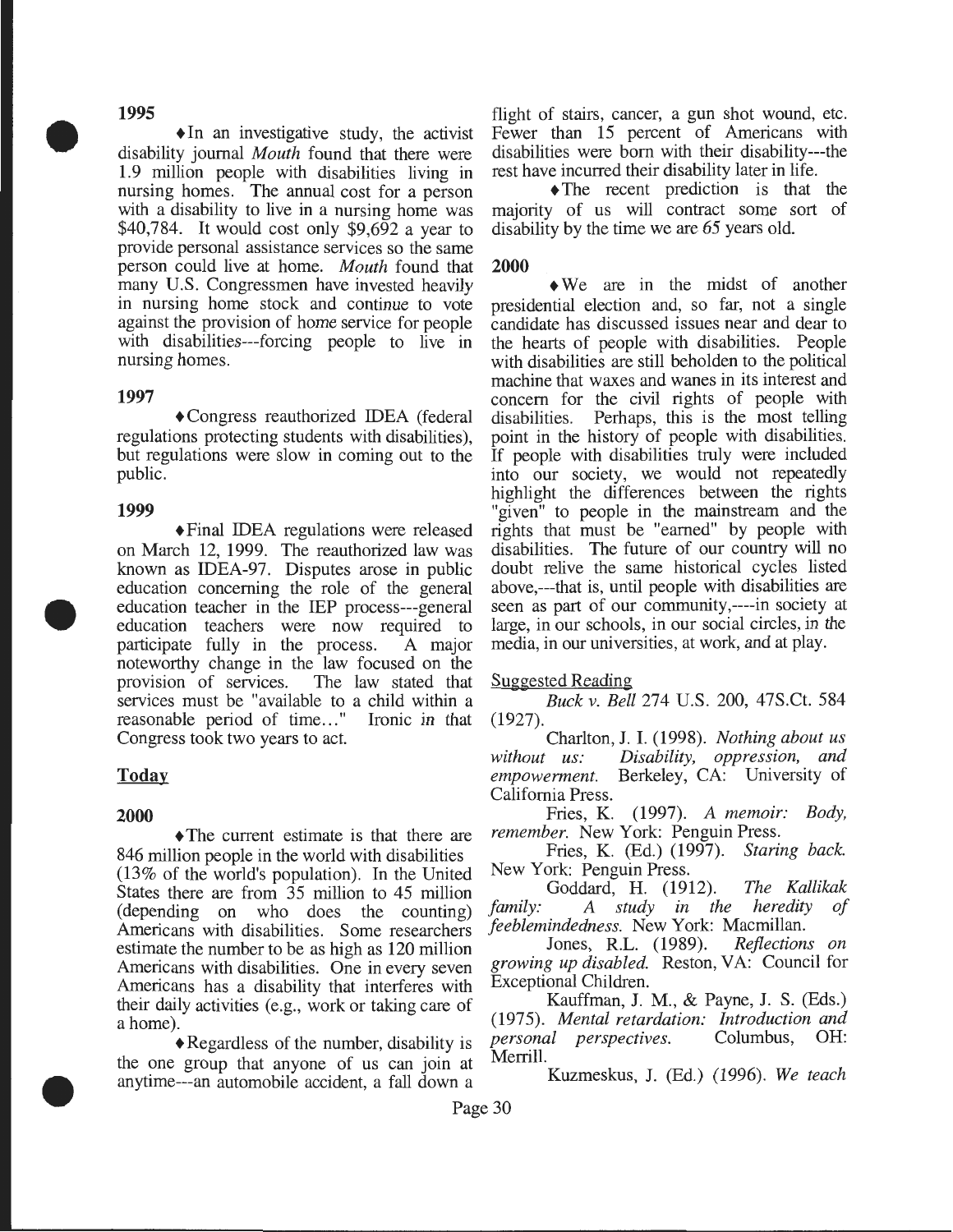*them all: Teachers writing about diversity.* York, MA: Stenhouse Publishers.

•

•

•

Hockenberry, J. (1996). *violations. Moving* 

Mairs, N. (1996). *Waist-high 'in the world: Life among the nondisabled.* Boston: Beacon Press.

Rivera, G. (1972). *Willowbrook: A report on how it is and why it doesn't have to be that way.* New York: Random House.

Scheerenberger, R. C. (1987). *A history of mental retardation: A quarter century of promise.* Baltimore: Brookes.

Schwier, K.M. (1994). *Couples with intellectual disabilities talk about living and loving.* Rockville, MD: Woodbine Press.

Shapiro, J. (1992). *No pity: People with disabilities forge a civil rights movement.*  New York: Random House.

Skeels, H., & Dye, H. (1939). A study of the effects of differential stimulation on mentally retarded children. *Journal of Psychoasethenics, 44,* 114-136.

## **OVERCOMING INDIVIDUAL RACISM TO TEACH SOCIAL JUSTICE**

by Porter Lee Troutman, Jr. and Nancy P. Gallavan

In a recent ATE/NCSS (Association for Teacher Educator and National Council of Social Studies) monograph Dr. Porter Lee Troutman, Jr. was asked how can teachers implement social justice in their classrooms. Troutman indicated that teachers must confront and overcome their individual racism before implementing profound social justice in their classrooms.

### Colleges and Universities Teacher Preparation for Racism and Social Justice

Racism continues to be the most pervasive element in schools and society. Racism has a devastating effect on minority students and their achievement level but also is harmful to majority race (Haynes, Sells, & Ross 1999).

psychological phenomenon rooted in the belief that a casual relationship exists between certain inherited physical traits and certain aspects of personality and intellect. He defines three types of racism: covert, overt, and reactionary. Overt racism is open and up front, while covert racism is very subtle and therefore not easily identified. Reactive racism is sometimes exhibited in the exclusionary tactics of people who themselves have been , or may still be victims of racism. Racism is a belief that one group is superior to others and that racial equality does not exist (Lark, Johnson, Rochon, & Anderson,1999)

Social justice education includes both an interdisciplinary subject matter that analyzes multiply forms of oppression (such as racism and sexism), and a set of interactive, experiential pedagogical principles that help students understand the meaning of social differences and oppression in their personal lives and the social system. The goal of social justice education is full and equal participation of all groups in a society that is mutually shaped to meet their needs ( Adams, Bell, & Griffin, 1997).

Colleges and Universities teacher education programs have neglected the inclusion of pedagogical skills and knowledge bases to deal with individual racism and social justice in the classroom. Teacher education programs must prepare teachers to confront their racism before implementing effective social justice education in their classrooms. This neglect has widened the cultural gap between students and teachers. It is manifested in teachers behaviors.

Teachers from White, working class, or middle class cultures often are not prepared to deal with individual racism and social justice in the classroom, and so they tend to avoid the subject. In fact for the majority of these teachers, racism is not easy to acknowledge and confront (Benton & Daniel, 1996).

Curricula and programs that seek to address racism in schools must take into account , for example, the discriminatory effects of what Kevin Brown (1985) calls "White nonracism." "Non-racism" refers to the covert use of racial evaluation that is apparently neutral, but that actually uses coded rhetoric or criteria to discuss minorities. Terms and phases such as "overcrowding,""welfare mothers," "lack of experience, " or "strain on current resources" are

Dube ( 1985) defines racism as a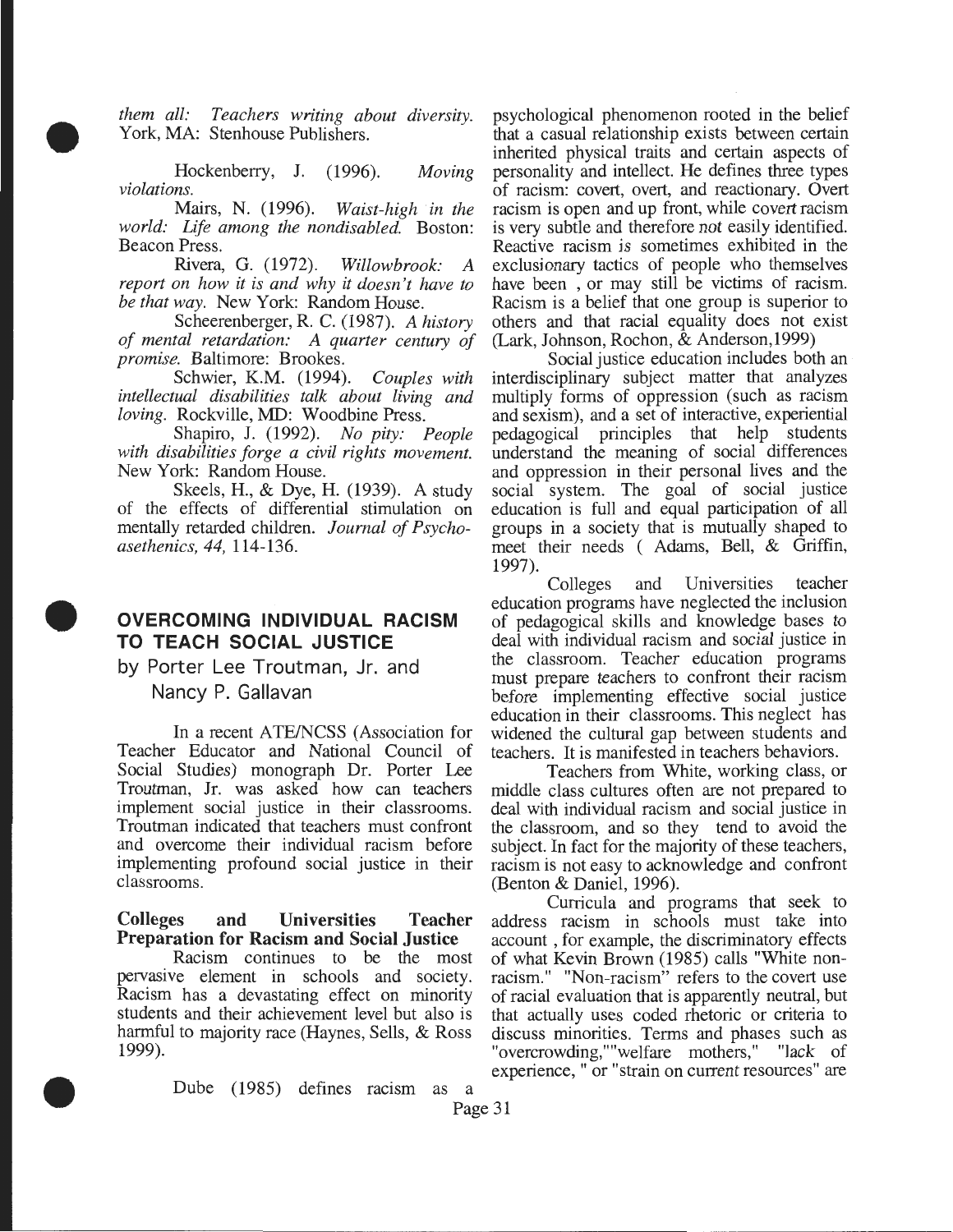samples of such coded rhetoric. Pollard (1989) encourage educators to overcome their ethnocentrism and open themselves and their students to achievements and experiences of other cultures.

#### **Teacher's Assumptions, Values, Beliefs in Racism and Social Justice**

1) self awareness,

2) awareness

•

•

•

- 3) experiences
- 4) attitude and beliefs
- 5) racism/social justice education

Teacher's assumptions, values and beliefs must be strong and accurate regarding racism and social justice. Teachers have a moral and professional responsibility to deal with racism and social justice in the classroom. According to Lasley and Biddle (1996) many teachers believe they do not have the right to communicate values and character education to young people. Scott (1995) believes that teachers who were reared and socialized in White cultures and educated at predominantly White institutions must examine their own<br>prejudices and stereotypes about ethnic and stereotypes about ethnic minorities before they can combat racism and become effective in teaching social justice in a multicultural classroom.

According to (Bennett, 1995) teachers should "develop a commitment to combat racism and all forms of prejudices and discrimination through the development of appropriate understanding, attitude and social action skills", through being aware of the origins, persistence, and impact of institutional and cultural racism in the United States and elsewhere in the world, and by creating equitable classroom environments, characterized by social justice, high achievement expectations coupled with culturally and linguistically appropriate teaching and assessment strategies for all students. John Goodlad ( 1991) indicated in a report that some education majors believe that all students could learn. A basic element in effective implementation of either social justice or multicultural education is cultural identification of the teacher (Diaz, 1999)

James Banks has developed a typology to classify the cultural identity of individuals. The six stages of this typology are as follows: **1. Ethnic Psychological Captivity** Person internalized negative stereotypes about their own ethnic group and exhibit low self esteem.

**2. Ethnic Encapsulation** Persons believe that ethnic separation is the best course for themselves and their group. Highly ethnocentric behavior is common in this sage and so are suspicions of other ethnic group an nationalities.

**3. Ethnic Identity Clarification** Persons have developed self-acceptance and respond in a generally positive way to ethnic or cultural group which are not their own. Persons generally cannot cope well with analysis of the shortcomings of their cultural group or nationality before having reached this stage .

**4. Biethnicity** Persons are as equally comfortable operating in the culture of another ethnic or cultural group in their nation as they are in their own.

**5. Multiethnicity** Persons are able to function in non superficial ways in several ethnic cultures present in their nation.

**6. Globalism** In addition to functioning well in several ethnic cultures in their nation, persons at this stage can also function well internationally, These persons have a balance of ethnic, national, and global commitments (Banks, 1994).

Teachers and teacher educators need to better understand their cultural experiences and ethnic identities and see themselves as cultural being s in a multicultural society. Spindler and Spindler (1993) referred to this process of helping teachers to see themselves as cultural agents as "cultural therapy." According to Spindler and Spindler (1993) cultural therapy can be used to increase the cultural assumptions they bring to the classroom that affect their behavior and their interactions with students -- particularly students of color. For teachers addressing social justices effectively, cultural therapy can be an intervention that can be used as a first step to impact behaviors, attitudes and assumptions that are biased (and often discriminatory) and thus detrimental to students whose a cultural backgrounds are different from their own.

Spindler and Spindler (1993) have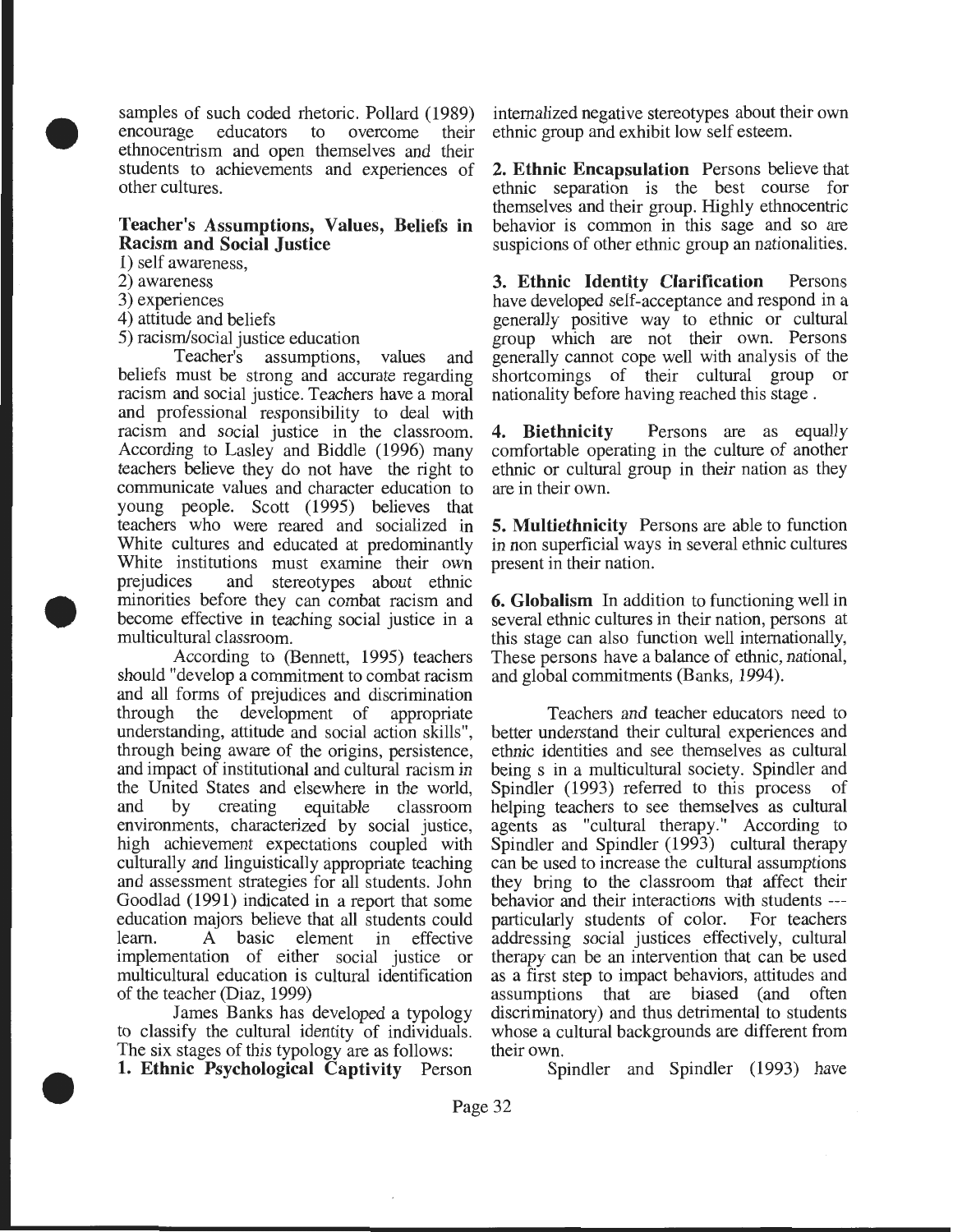directed and used cultural therapy to help teachers and other adults to understand their own cultural positions and to reflect an analyze the reasons why they might find the behavior of culturally different person objectionable, shocking, or irritating. There is a consensus in the literature that the development of one's own cultural identity is a necessary precursor to crosscultural understanding (Banks, 1991; Hidalgo,l993; Quintanar-Sarellana, 1991).

•

•

•

Other examples of this approach of helping teacher education students and teachers locate themselves within this culturally diverse society include the work of King and Ladson-Billings (1990) at the University of Santa Clara; the work of Hollins (1990) at California State University, Hayward; and the work of Gomez and Tabachnick (1991) at the University of Wisconsin-Madison. All of the above examples involved an autobiographical component in which students learn to recognize and appreciate their own cultural heritage.

Banks (1991) stated that helping student understand their own biases, values attitudes, and cultural experiences will enable them to confront and understand some of their own latent assumptions and values they hold toward other groups. Teachers must develop selfawareness/awareness skills to deal with different cultural aspects to profoundly implement social justice in their classrooms. They must recognized their mediated actions. References

Adams, M., Bell, L. A., & Griffin, P., (1997) *Teaching For Diversity and Social Justice.* New York: Routledge

Banks, J., (1991), Teaching multicultural literacy to teachers. *Teaching Education* 4(1), Bennett, C. (1995) *Comprehensive Multicultural Education.*  Boston: Allyn & Bacon

Benton, J., & Daniel, P. (1996). Learning to talk about taboo topics: A first step in examining cultural diversity with preservice<br>teachers. Equity and Excellence in Equity and *Excellence* in *Education,28(3),25-30* 

Brown, K. (1985). Turning a blind eye: Racial oppression and the unintended consequences of white non-racism. *Sociological Review, 33,* 670-690

Dube, E (1985). *The relationship* 

*between racism and education in South Africa .* Harvard Educational Review, 55(1). 86-100

Gomez, M., & Tabachnick, B.R. (1991, April). *Preparing preservice teachers to teach diverse learners.* Paper presented at AERA, Chicago, IL.

Goodlad, J. (1999) *Teacher for our nations's schools.* San Francisco: Jossey -Bass

Haynes, G.W., Sells, R.D. , Ross, A.D., & Sells, H. C. (1999) Racism in Education *Educators Healing Racism.* Association of Teacher Educators and Childhood Education International.

Hollins, E. (1990). Dubunking the myth of monolithic white American culture; Or, moving toward culture inclusion. *American Behavioral Scientist, 34(2).* 201-209

Hidalgo, N. (1993) Multicultural introspection. In T. Perry & J. Fraser (Eds. ) *Freedom plow* (pp. 99-106). New York: Routeledge

Lark, P.J., Webb-Johnson, G., Rochon, R, & Anderson, A. (1999) Healing the Wounds of Instructional Racism, *Educators Healing Racism* Association of Teacher Educators and Association for<br>International p49 International

Lasley, T., & Biddle, J., (1996) Teaching students to see beyond themselves. *The Educational Forum,* 60(2),158-164

Pollard, D. (1989). Reducing the impact of racism on students. *Educational Leadership,34(2),* 73-75.

Quintanar-Sarellana, R. (1991, April) *Training teachers for a multicultural society.*  Paper presented at annual AERA, Chicago, IL.

Spindler, G. & Spindler, L (1993). The process of culture and person. In Phelan & Locke Davidson (Eds), *Renegotiating cultural diversity in American Schools* (pp.27-51) New York : Teachers College Press.

## **SNAPSHOT: THE HOMELESS IN AMERICA**

## **Age**

| Under 24 | 12% |
|----------|-----|
| 25 to 34 | 25% |
| 35 to 44 | 38% |
| 45 to 54 | 17% |
|          |     |